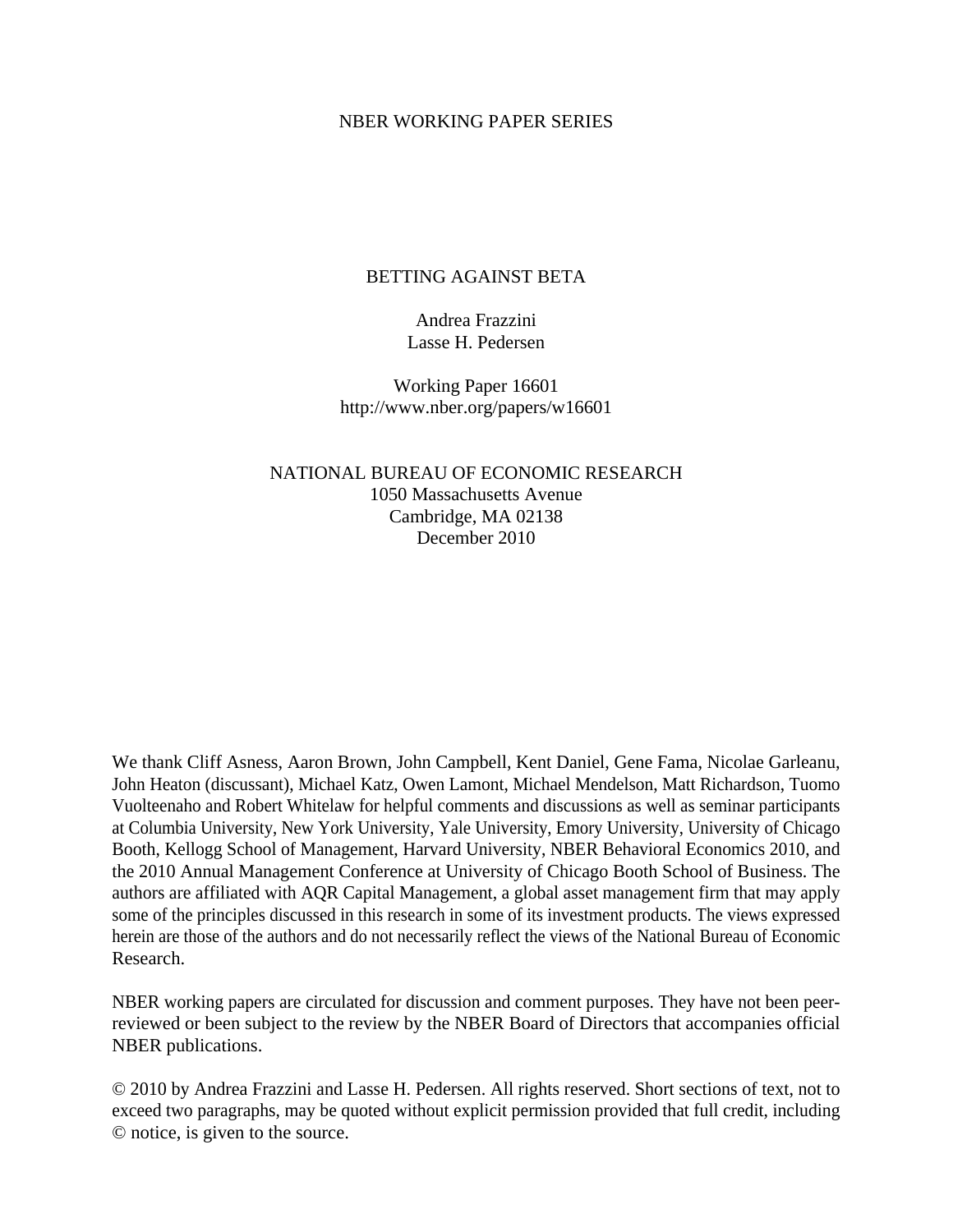Betting Against Beta Andrea Frazzini and Lasse H. Pedersen NBER Working Paper No. 16601 December 2010 JEL No. E43,G1,G12,G14

#### **ABSTRACT**

We present a model in which some investors are prohibited from using leverage and other investors' leverage is limited by margin requirements. The former investors bid up high-beta assets while the latter agents trade to profit from this, but must de-lever when they hit their margin constraints. We test the model's predictions within U.S. equities, across 20 global equity markets, for Treasury bonds, corporate bonds, and futures. Consistent with the model, we find in each asset class that a betting-against-beta (BAB) factor which is long a leveraged portfolio of low-beta assets and short a portfolio of high-beta assets produces significant risk-adjusted returns. When funding constraints tighten, betas are compressed towards one, and the return of the BAB factor is low.

Andrea Frazzini AQR Capital Management, LLC Two Greenwich Plaza, 3rd Floor Greenwich, CT 06830 andrea.frazzini@aqr.com

Lasse H. Pedersen Copenhagen Business School Solbjerg Plads 3, A5 DK-2000 Frederiksberg DENMARK and NYU and also NBER lpederse@stern.nyu.edu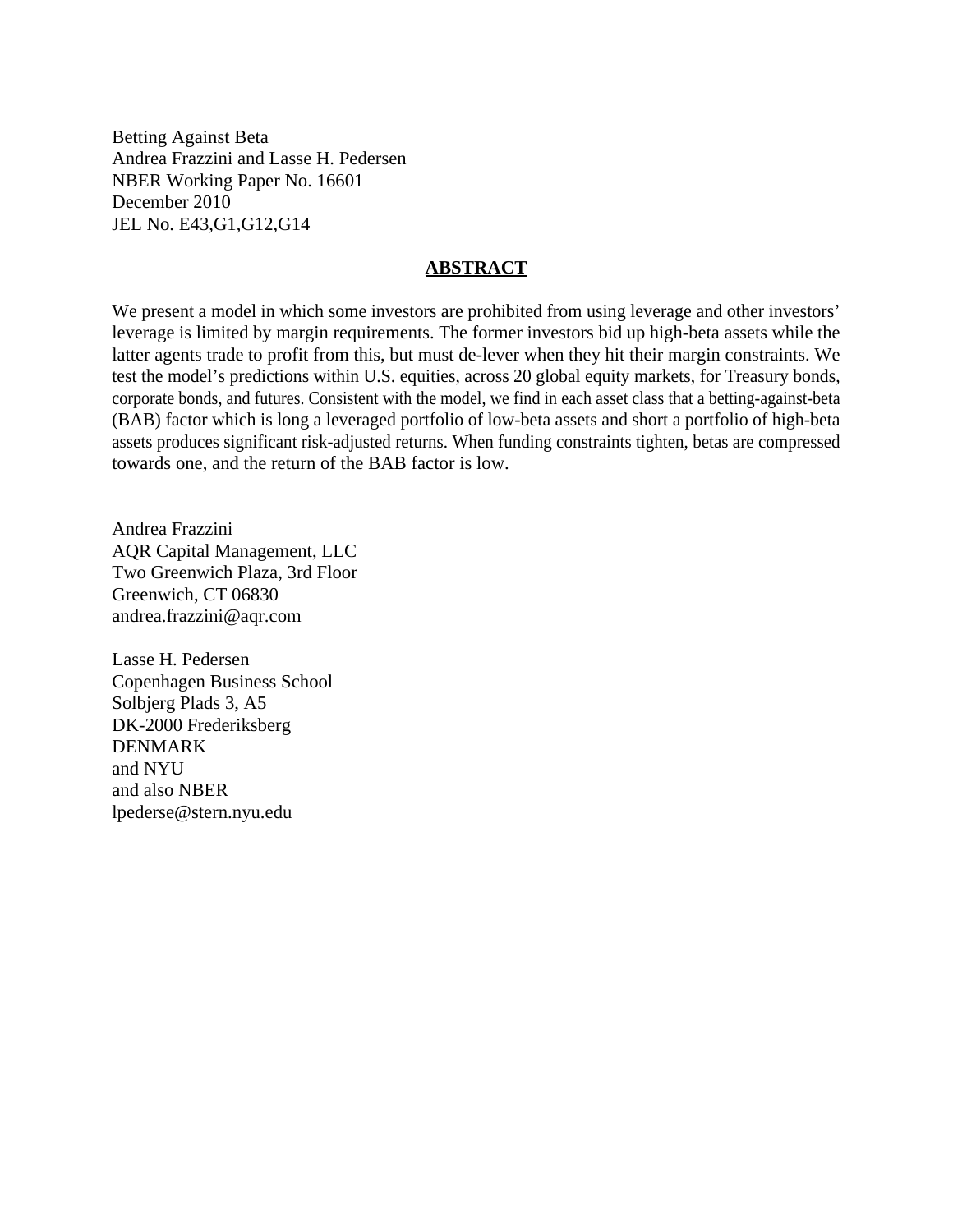A basic premise of the capital asset pricing model (CAPM) is that all agents invest in the portfolio with the highest expected excess return per unit of risk (Sharpe ratio), and lever or de-lever it to suit their risk preferences. However, many investors — such as individuals, pension funds, and mutual funds — are constrained in the leverage they can take, and therefore over-weight risky securities instead of using leverage. For instance, many mutual fund families offer balanced funds where the "normal" fund may invest 40% in long-term bonds and 60% in stocks, whereas as the "aggressive" fund invests 10% in bonds and 90% in stocks. If the "normal" fund is efficient, then an investor could leverage it and achieve the same expected return at a lower volatility rather than tilting to a large 90% allocation to stocks. The demand for exchange-traded funds (ETFs) with leverage built in presents further evidence that many investors cannot use leverage directly.

This behavior of tilting towards high-beta assets suggests that risky high-beta assets require lower risk-adjusted returns than low-beta assets, which require leverage. Consistently, the security market line for U.S. stocks is too flat relative to the CAPM (Black, Jensen, and Scholes (1972)) and is better explained by the CAPM with restricted borrowing than the standard CAPM (Black (1972, 1993), Brennan (1971), see Mehrling (2005) for an excellent historical perspective). Several additional questions arise: how can an unconstrained arbitrageur exploit this effect i.e., how do you bet against beta — and what is the magnitude of this anomaly relative to the size, value, and momentum effects? Is betting against beta rewarded in other countries and asset classes? How does the return premium vary over time and in the cross section?

We address these questions by considering a dynamic model of leverage constraints and by presenting consistent empirical evidence from 20 global stock markets, Treasury bond markets, credit markets, and futures markets.

Our model features several types of agents. Some agents cannot use leverage and, therefore, over-weight high-beta assets, causing those assets to offer lower returns. Other agents can use leverage, but face margin constraints. They underweight (or short-sell) high-beta assets and buy low-beta assets that they lever up. The model implies a flatter security market line (as in Black (1972)), where the slope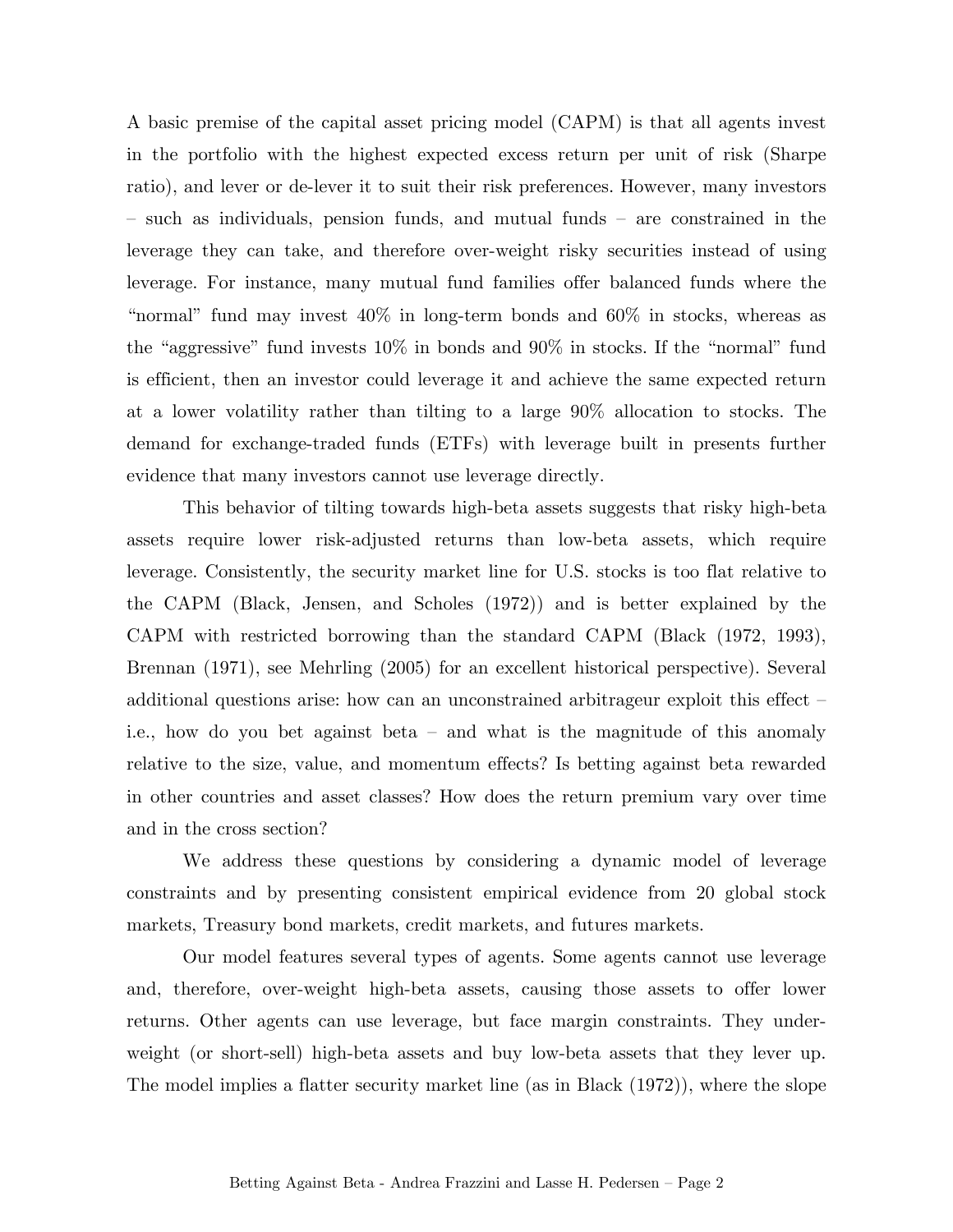depends on the tightness (i.e., Lagrange multiplier) of the funding constraints on average across agents.

One way to illustrate the asset pricing effect of the funding friction is to consider the returns on market-neutral betting against beta (BAB) factors. A BAB factor is long a portfolio of low-beta assets, leveraged to a beta of 1, and short a portfolio of high-beta assets, de-leveraged to a beta of 1. For instance, the BAB factor for U.S. stocks achieves a zero beta by being long \$1.5 of low-beta stocks, short \$0.7 of high-beta stocks, with offsetting positions in the risk-free asset to make it zero-cost.1 Our model predicts that BAB factors have positive average return, and that the return is increasing in the ex ante tightness of constraints and in the spread in betas between high- and low-beta securities.

When the leveraged agents hit their margin constraint, they must de-lever, and, therefore, the model predicts that the BAB factor has negative returns during times of tightening funding liquidity constraints. Further, the model predicts that the betas of securities in the cross section are compressed towards 1 when funding liquidity risk rises. Our model thus extends Black (1972)'s central insight by considering a broader set of constraints and deriving the dynamic time-series and cross-sectional properties arising from the equilibrium interaction between agents with different constraints.

Consistent with the model's prediction, we find significant returns to betting against beta within each of the major asset classes globally. We show that bettingagainst-beta factors produce negative returns when credit constraints are more likely to be bindings and we also document the model-implied beta compression during times of illiquidity.

To perform these empirical tests, we first consider portfolios sorted by beta within each asset class. We find that alphas and Sharpe ratios are almost monotonically declining in beta in each asset class. This provides broad evidence that the flatness of the security market line is not isolated to the U.S. stock market,

1

<sup>&</sup>lt;sup>1</sup> While we consider a variety of BAB factors within a number of markets, one notable example is the zero-covariance portfolio introduced by Black (1972), and studied for U.S. stocks by Black, Jensen, and Scholes (1972), Kandel (1984), Shanken (1985), Polk, Thompson, and Vuolteenaho (2006), and others.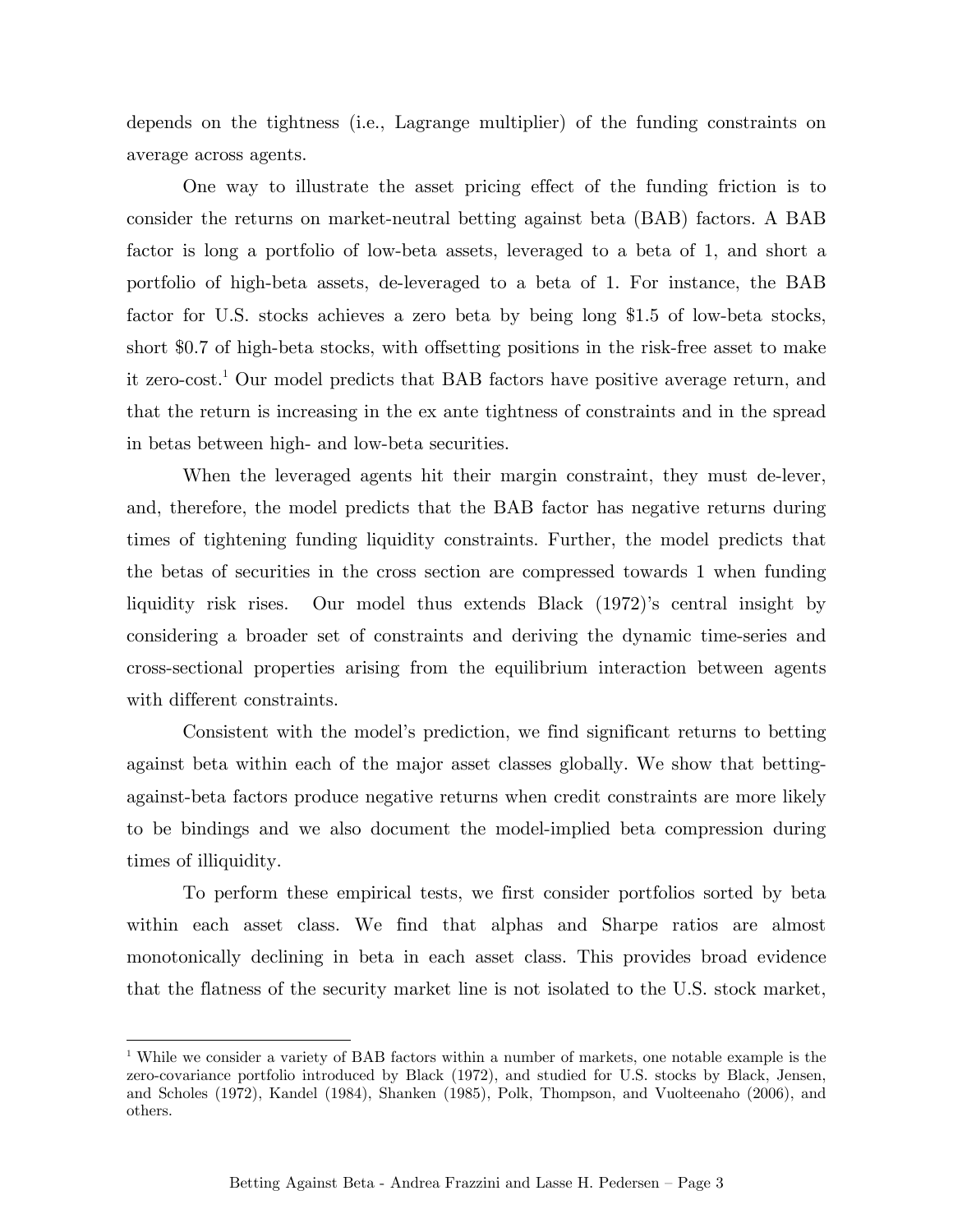but a pervasive global phenomenon. Hence, this pattern of required returns is likely driven by a common economic cause, and our funding-constraint model provides one such unified explanation.

We construct BAB factors within the U.S. stock market, and within each of the 19 other developed MSCI stock markets. The U.S. BAB factor realizes a Sharpe ratio of 0.75 between 1926 and 2009. To put this factor return in perspective, note that this is about twice the Sharpe ratio of the value effect over the same period and 40% higher than the Sharpe ratio of momentum. It has a highly significant riskadjusted returns accounting for its realized exposure to market, value, size, momentum, and liquidity factors (i.e., significant 1, 3, 4, and 5-factor alphas), and realizes a significant positive return in each of the four 20-year sub-periods between 1926 and 2009. We find similar results in our sample of global equities: combining stocks in each of the non-US countries produces a BAB factor with returns about as strong as the U.S. BAB factor.

We show that BAB returns are consistent across countries, time, within deciles sorted by size, within deciles sorted by idiosyncratic risk, and robust to a number of specifications. These consistent results suggest that coincidence or datamining are unlikely explanations. However, if leverage aversion is the underlying driver and is a general phenomenon as in our model, then the effect should also exist in other markets.

We examine BAB factors in other major asset classes. For U.S. Treasuries, the BAB factor is long a leveraged portfolio of low-beta  $-$  that is, short maturity  $$ bonds, and short a de-leveraged portfolio of long-dated bonds. This portfolio produces highly significant risk-adjusted returns with a Sharpe ratio of 0.85. This profitability of shorting long-term bonds may seem in contrast to the most wellknown "term premium" in fixed income markets. There is no paradox, however. The term premium means that investors are compensated on average for holding longterm bonds rather than T-bills due to the need for maturity transformation. The term premium exits at all horizons, though: Investors are compensated for holding 1 year bonds over T-bills as well as they are compensated for holding 10-year bonds. Our finding is that the compensation per unit of risk is in fact larger for the 1-year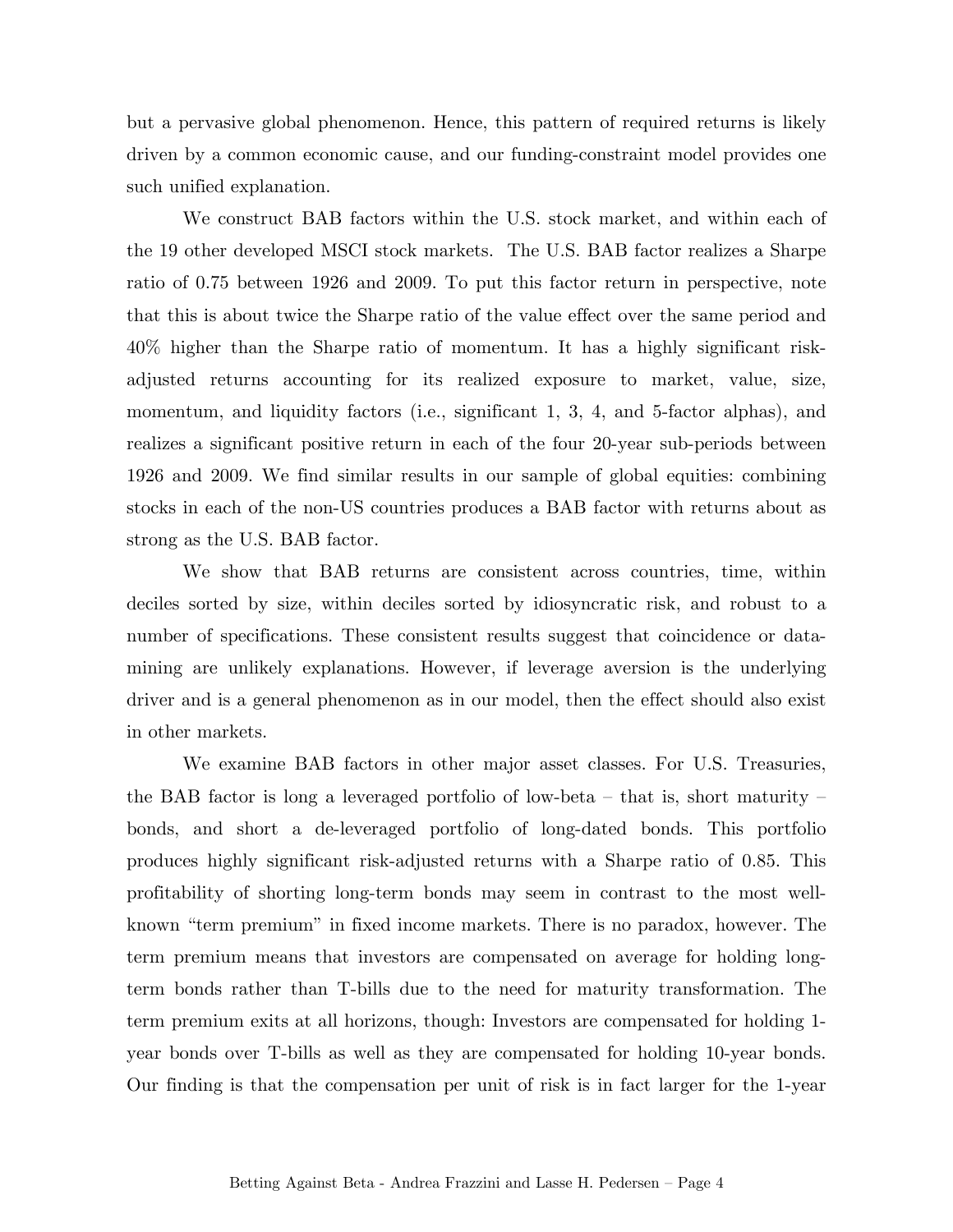bond than for the 10-year bond. Hence, a portfolio that has a leveraged long position in 1-year (and other short term) bonds, and a short position in long-term bonds produces positive returns. This is consistent with our model in which some investors are leverage constrained in their bond exposure and, therefore, require lower riskadjusted returns for long-term bonds that give more "bang for the buck". Indeed, short-term bonds require a tremendous leverage to achieve similar risk or return as long-term bonds. These results complement those of Fama (1986) and Duffee (2010), who also consider Sharpe ratios across maturities implied by standard term structure models.

We find similar evidence in credit markets: a leveraged portfolio of high-rated corporate bonds outperforms a de-leveraged portfolio of low-rated bonds. Similarly, using a BAB factor based on corporate bond indices by maturity produces high riskadjusted returns.

We test the model's prediction that the cross-sectional dispersion of betas is lower during times of high funding liquidity risk, which we proxy by the TED spread empirically. Consistent with the beta-compression prediction, we find that the dispersion of betas is significantly lower when the TED spread is high, and this result holds across a number of specifications. Further, we also find evidence consistent with the model's prediction that the BAB factor realizes a positive market beta when liquidity risk is high.

Lastly, we test the model's time-series predictions that the BAB factor should realize a high return when lagged illiquidity is high, when contemporaneous liquidity improves, and when there is a large spread between the ex ante beta of the long side of the portfolio and the short side of the portfolio. Consistent with the model, we find that high contemporaneous TED spreads predicts BAB returns negatively, and the ex ante beta spread predicts BAB returns positively. The lagged TED spread predicts returns negatively which is inconsistent with the model if a high TED spread means a high tightness of investors' funding constraints. It could be consistent with the model if a high TED spread means that investors funding constraints are tightening, perhaps as their banks diminish credit availability over time.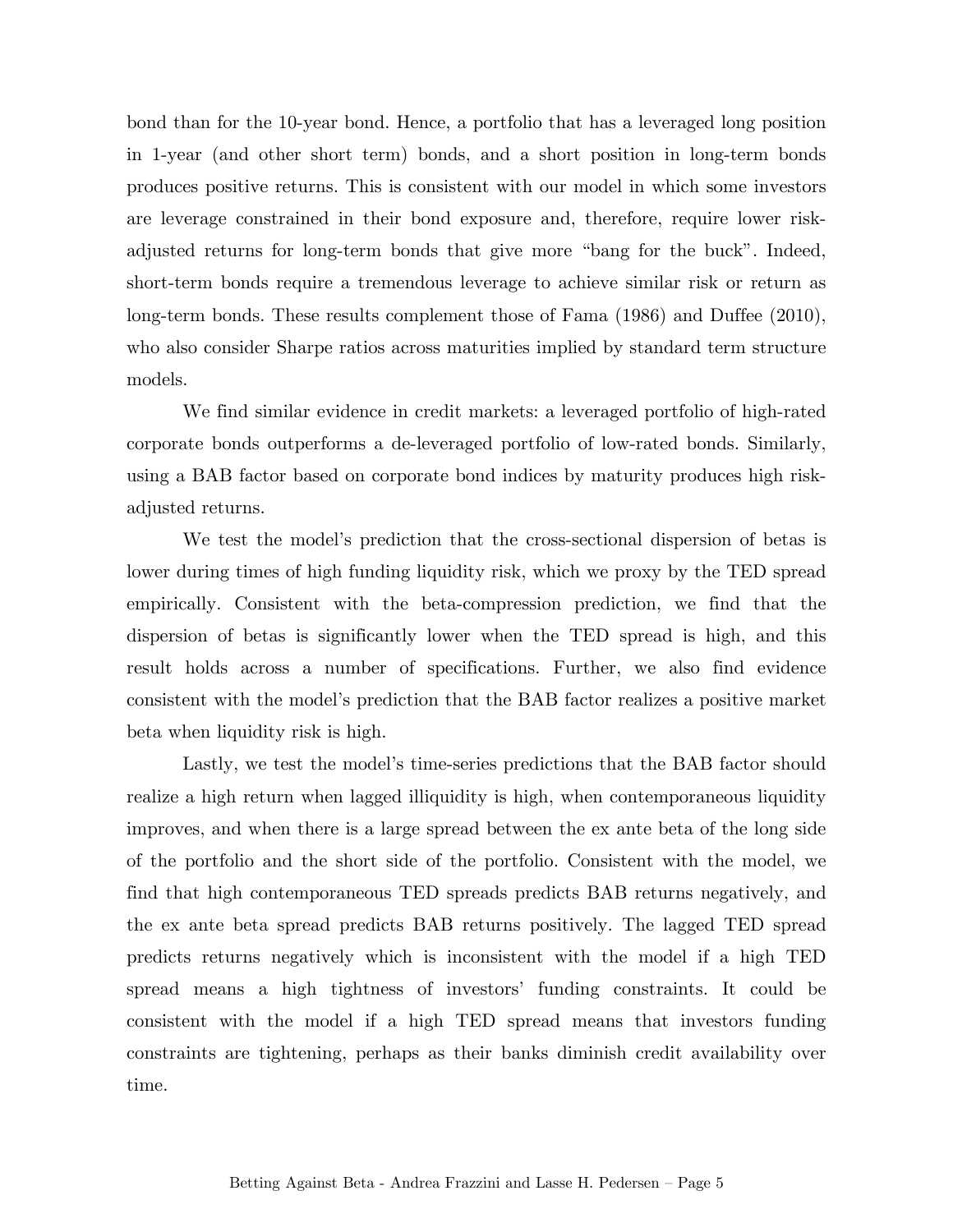Our results shed new light on the relation between risk and expected returns. This central issue in financial economics has naturally received much attention. The standard CAPM beta cannot explain the cross-section of unconditional stock returns (Fama and French (1992)) or conditional stock returns (Lewellen and Nagel (2006)). Stocks with high beta have been found to deliver low risk-adjusted returns (Black, Jensen, and Scholes (1972), Baker, Bradley, and Wurgler (2010)) so the constrainedborrowing CAPM has a better fit (Gibbons (1982), Kandel (1984), Shanken (1985)). Stocks with high idiosyncratic volatility have realized low returns (Ang, Hodrick, Xing, Zhang  $(2006, 2009)$ ,<sup>2</sup> but we find that the beta effect holds even controlling for idiosyncratic risk. Theoretically, asset pricing models with benchmarked managers (Brennan (1993)) or constraints imply more general CAPM-like relations (Hindy (1995), Cuoco (1997)), in particular the margin-CAPM implies that highmargin assets have higher required returns, especially during times of funding illiquidity (Garleanu and Pedersen (2009), Ashcraft, Garleanu, and Pedersen (2010)). Garleanu and Pedersen (2009) find empirically that deviations of the Law of One Price arises when high-margin assets become cheaper than low-margin assets, and Ashcraft, Garleanu, and Pedersen (2010) find the prices increase when central bank lending facilities lower margins. Further, funding liquidity risk is linked to market liquidity risk (Gromb and Vayanos (2002), Brunnermeier and Pedersen (2010)), which also affects required returns (Acharya and Pedersen (2005)). We complement the literature by deriving new cross-sectional and time-series predictions in a simple dynamic model that captures both leverage and margin constraints, and by testing its implications across broad cross-section of securities across all the major asset classes.

 The rest of the paper is organized as follows. Section I lays out the theory, Section II describes our data and empirical methodology, Sections III-V test the theory's cross-sectional and time series predictions across asset classes, and Section VI concludes. Appendix A contains all proofs and Appendix B provides a number of additional empirical results and robustness tests.

1

<sup>&</sup>lt;sup>2</sup> This effect disappears when controlling for the maximum daily return over the past month (Bali, Cakici, and Whitelaw (2010)) and other measures of idiosyncratic volatility (Fu (2009)).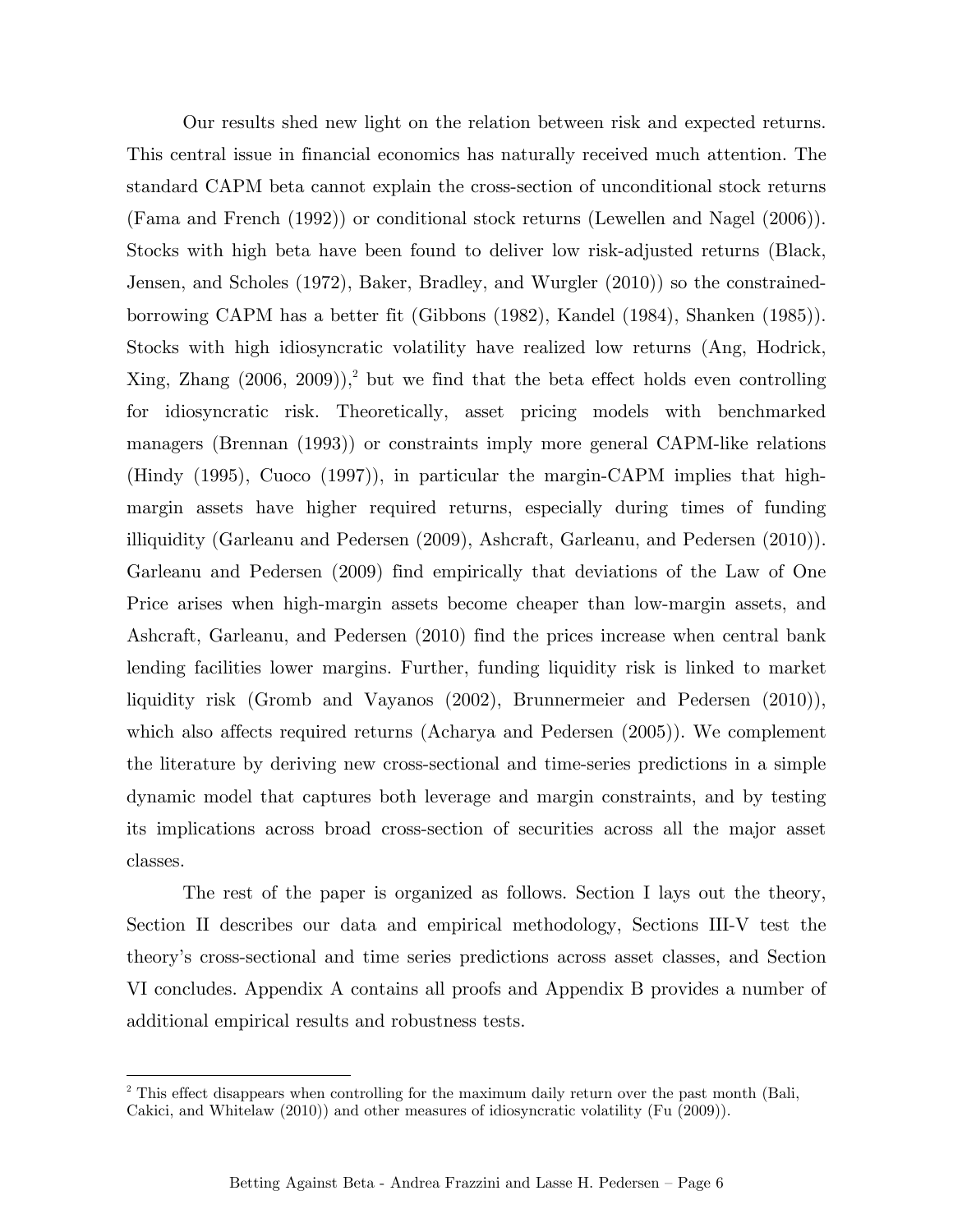#### I. Theory

We consider an overlapping-generations (OLG) economy in which agents  $i=1,\ldots,I$  are born each period and live for two periods. Agents trade securities  $s=1,...,S$ , where security s has  $x^{*i}$  shares outstanding. Each time period t, young agents choose a portfolio of shares  $x=(x^1,...,x^S)$ ', investing the rest of their wealth  $W^i$ at the risk-free return  $r^f$ , to maximize their utility:

$$
\max x'(E_t(P_{t+1}) - (1 + r^f)P_t) - \frac{\gamma^i}{2} x'\Omega_t x \tag{1}
$$

where  $P_t$  is the vector of prices at time t,  $\Omega_t$  is the variance-covariance matrix of  $P_{t+1}$ , and  $\gamma^i$  is agent is risk aversion. Agent i is subject to the following portfolio constraint:

$$
m_t^i \sum_s x^s P_t^s \le W_t^i \tag{2}
$$

This constraint says that some multiple  $m<sup>i</sup>$  of the total dollars invested – the sum of the number of shares  $x^s$  times their prices  $P^s$  – must be less than the agent's wealth.

The investment constraint depends on the agent i. For instance, some agents simply cannot use leverage, which is captured by  $m'=1$  (as Black (1972) assumes). Other agents may not only be precluded from using leverage, but also need to have some of their wealth in cash, which is captured by  $m<sup>i</sup>$  greater than 1. For instance,  $m' = 1/(1-0.20)$ =1.25 represents an agent who must hold 20% of her wealth in cash.

Other agents yet may be able to use leverage, but face margin constraints. For instance, if an agent faces a margin requirement of  $50\%$ , then his  $m<sup>i</sup>$  is 0.50 since this means that he can invest at most in assets worth twice his wealth. A smaller margin requirement  $m<sup>i</sup>$  naturally means that the agent can take larger positions. We note that our formulation assumes for simplicity that all securities have the same margin requirement. This may be true when comparing securities within the same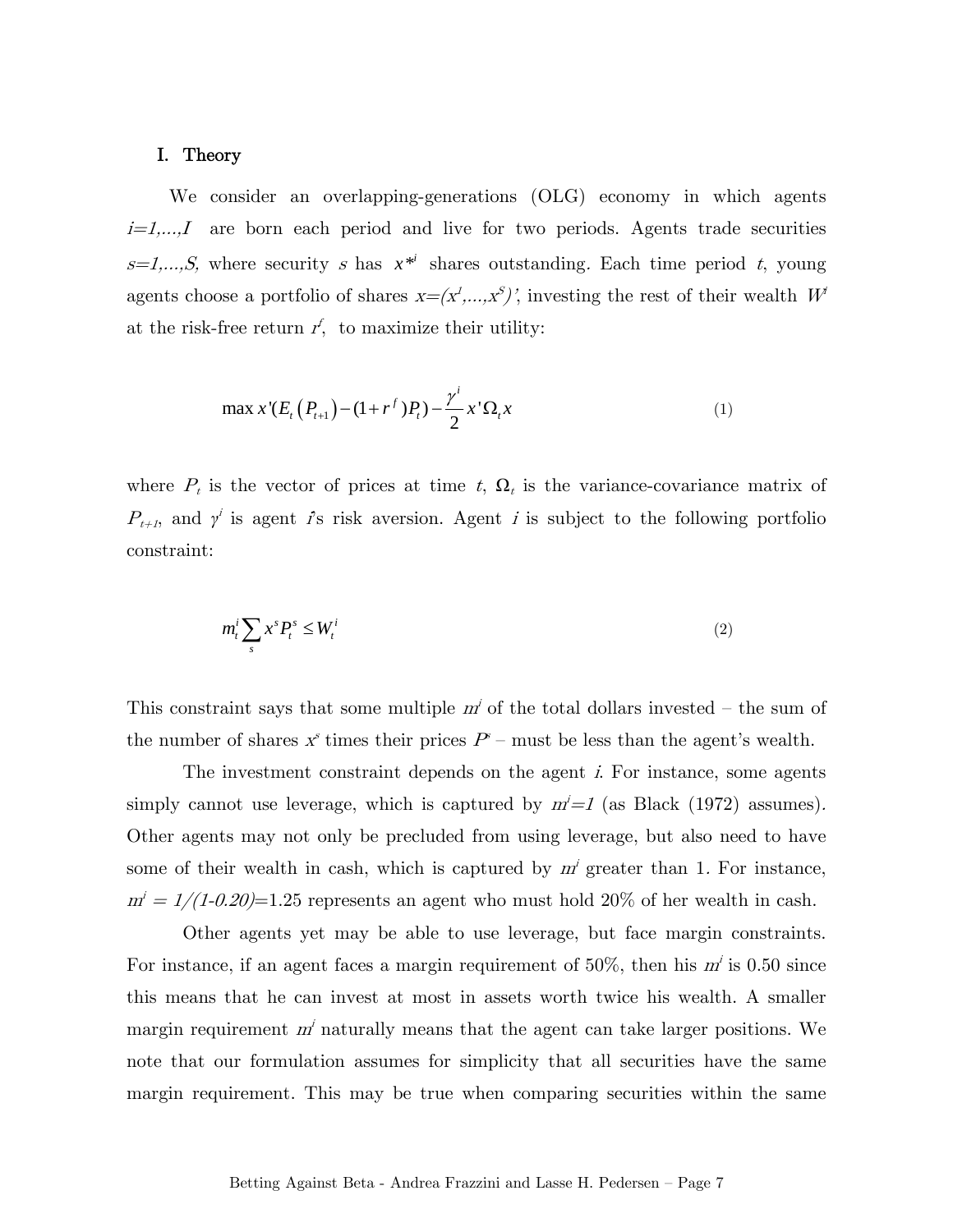asset class (e.g. stocks) as we do empirically. Garleanu and Pedersen (2009) and Ashcraft, Garleanu, and Pedersen (2010) consider assets with different margin requirements and show theoretically and empirically that higher margin requirements are associated with higher required returns (Margin CAPM).

We are interested in the properties of the competitive equilibrium in which the total demand equals the supply:

$$
\sum_{i} x^{i} = x^{*}
$$
 (3)

To derive equilibrium, consider the first order condition for agent  $\dot{x}$ .

$$
0 = E_t(P_{t+1}) - (1 + r^f)P_t - \gamma^i \Omega x^i - \psi_t^i P_t
$$
\n(4)

where  $\psi^i$  is the Lagrange multiplier of the portfolio constraint. This gives the optimal position

$$
x^{i} = \frac{1}{\gamma^{i}} \Omega^{-1} \left( E_{t} \left( P_{t+1} \right) - \left( 1 + r^{f} + \psi_{t}^{i} \right) P_{t} \right) \tag{5}
$$

The equilibrium condition now follows from summing over these positions:

$$
x^* = \frac{1}{\gamma} \Omega^{-1} \left( E_t \left( P_{t+1} \right) - \left( 1 + r^f + \psi_t \right) P_t \right) \tag{6}
$$

where the aggregate risk aversion *γ* is defined by  $1/ \gamma = \sum_i 1/ \gamma^i$ , and  $\psi_t = \sum_i \frac{\gamma}{\gamma^i} \psi_t^i$  $\psi_t = \sum_i \frac{\gamma}{\gamma^i} \psi_t^i$  is the weighted average Lagrange multiplier. (The coefficients  $\frac{\gamma}{\gamma}$ γ sum to 1 by definition of the aggregate risk aversion  $\gamma$ .) This gives the equilibrium price: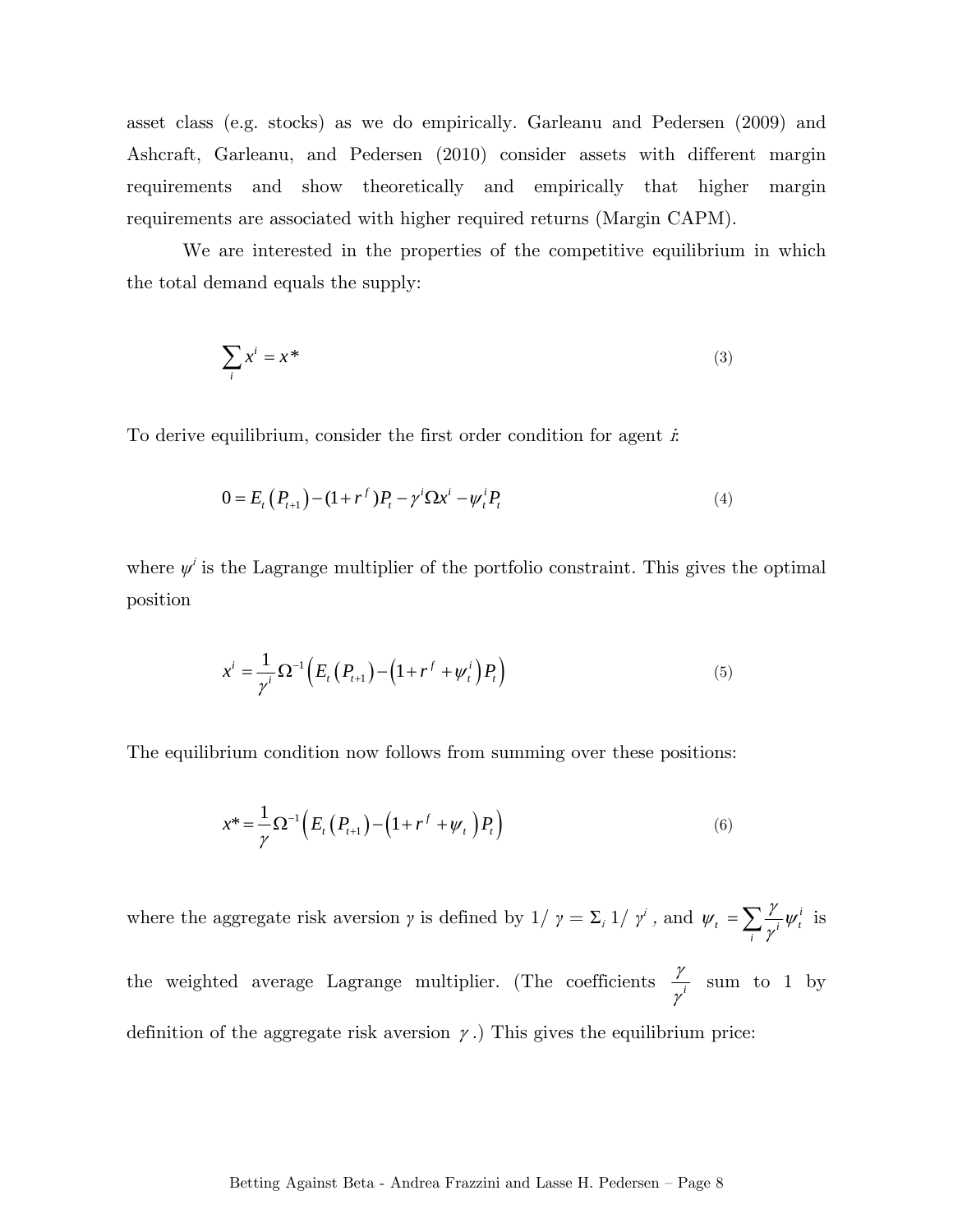$$
P_{t} = \frac{E_{t}(P_{t+1}) - \gamma \Omega x^{*}}{1 + r^{f} + \psi_{t}}
$$
\n(7)

Translating this into the return of any security  $r_{t+1}^i = P_{t+1}^i / P_t^i - 1$ , the return on the market  $r_{t+1}^M$ , and using the usual expression for beta,  $\beta_t^s = \text{cov}_t(r_{t+1}^s, r_{t+1}^M) / \text{var}_t(r_{t+1}^M)$ , we get the following results. (All proofs are in Appendix A.)

#### Proposition 1.

(i) The equilibrium required return for any security s is:

$$
E_t\left(r_{t+1}^s\right) = r^f + \psi_t + \beta_t^s \lambda_t \tag{8}
$$

where the risk premium is  $\lambda_i = E_i(r_{i+1}^M) - r_f - \psi_i$ , and  $\psi_i$  is the average Lagrange multiplier, measuring the tightness of funding constraints.

(ii) A security's alpha with respect to the market is  $\alpha_t^s = \psi_t (1 - \beta_t^s)$ . Alpha decreases in the security's market beta,  $\beta_i^s$ .

(iii) For a diversified efficient portfolio, the Sharpe ratio is highest for an efficient portfolio with beta less than 1 and decreases in  $\beta_t^s$  for higher betas and increases for lower betas.

As in Black's CAPM with restricted borrowing (in which  $m^i = 1$  for all agents), the required return is a constant plus beta times a risk premium. Our expression shows explicitly how risk premia are affected by the tightness of agents' portfolio constraints, as measured by the average Lagrange multiplier  $\psi_t$ . Indeed, tighter portfolio constraints (i.e., a larger  $\psi_t$ ) flatten the security market line by increasing the intercept and decreasing the slope  $\lambda_i$ .

Whereas the standard CAPM implies that the intercept of the security market line is  $r<sup>f</sup>$ , here the intercept is increased by the weighted average of the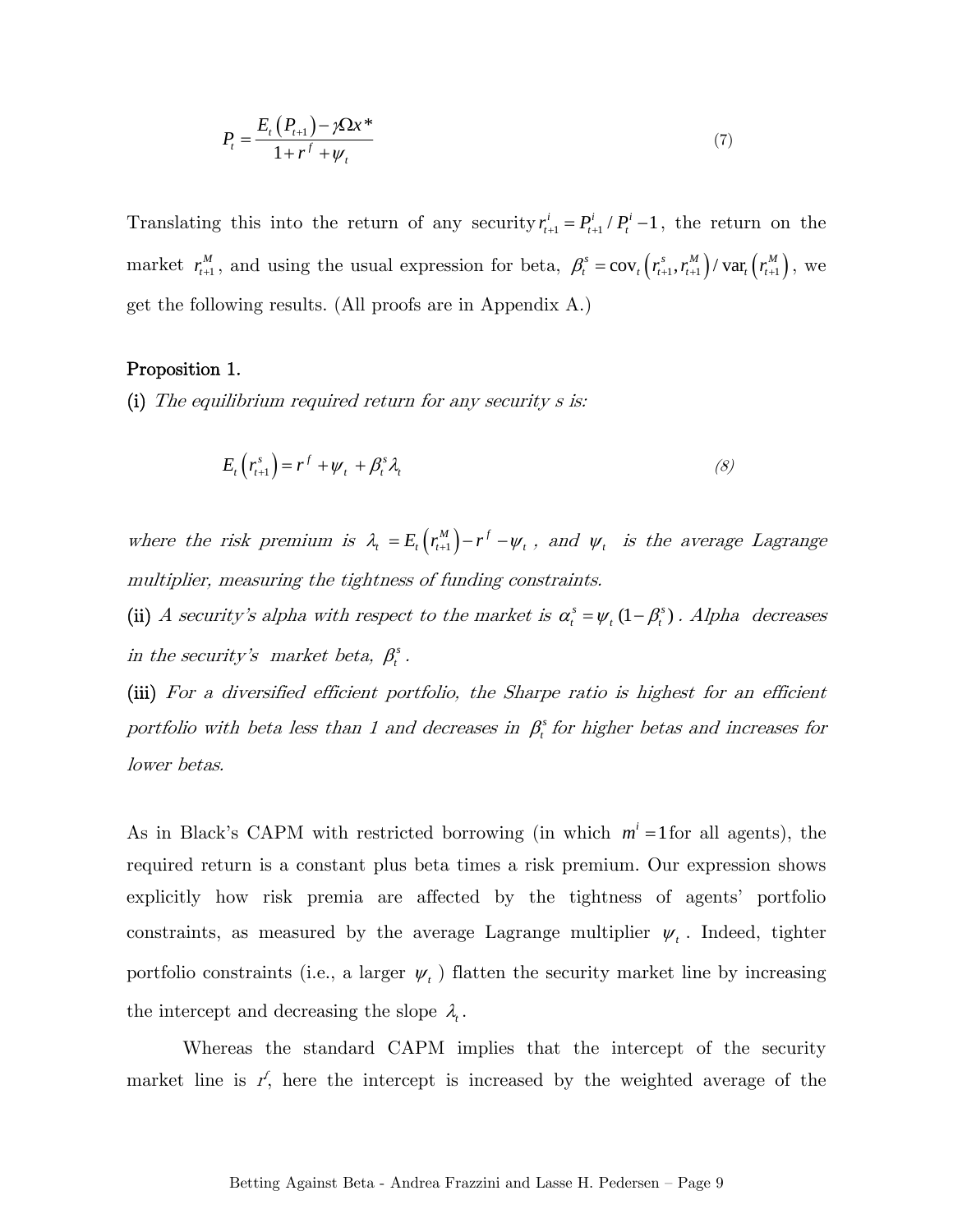agents' Lagrange multipliers. You may wonder why zero-beta assets require returns in excess of the risk free rate? The reason is that tying up your capital in such assets prevents you from making profitable trades that you would like to pursue but cannot if you are constrained. Further, if unconstrained agents buy a lot of these securities, then, from their perspective, this risk is no longer idiosyncratic since additional exposure to such assets would increase the risk of their portfolio. Hence, in equilibrium even zero-beta risky assets must offer higher returns than the risk-free rate. (Assets that have zero covariance to Markowitz's (1952) "tangency portfolio" held by an unconstrained agents do earn the risk free rate, on the other hand, but the tangency portfolio is not the market portfolio in this equilibrium.)

The portfolio constraints further imply a lower slope  $\lambda_i$  of the security market line, that is, a lower compensation for a marginal increase in systematic risk. This is because constrained agents need this access to high un-leveraged returns and therefore are willing to accept less high returns for high-beta assets.

We next consider the properties of a factor that goes long low-beta assets and short high-beta assets. For this, let  $w<sub>L</sub>$  be the relative portfolio weights a portfolio of low-beta assets with return  $r_{t+1}^L = w_L' r_{t+1}$  and consider similarly a portfolio of highbeta assets with return  $r_{t+1}^H$ . The betas of these portfolios are denoted  $\beta_t^L$  and  $\beta_t^H$ , where  $\beta_t^L<\beta_t^H$  . We then construct a betting-against-beta (BAB) factor as:

$$
r_{t+1}^{BAB} = \frac{1}{\beta_t^L} \left( r_{t+1}^L - r^f \right) - \frac{1}{\beta_t^H} \left( r_{t+1}^H - r^f \right)
$$
\n(9)

This portfolio is market neutral, that is, has a beta of zero: the long side has been leveraged to a beta of 1, and the short side has been de-leveraged to a beta of 1. Further, the BAB factor provides the excess return on a zero-cost portfolio like HML and SMB, since it is a difference between excess returns. The difference is that BAB is not dollar neutral in terms of only the risky securities since this would not produce a beta of zero.<sup>3</sup> The model has several predictions regarding the BAB factor:

<sup>&</sup>lt;sup>3</sup> A natural BAB factor is the zero-covariance portfolio of Black (1972) and Black, Jensen, and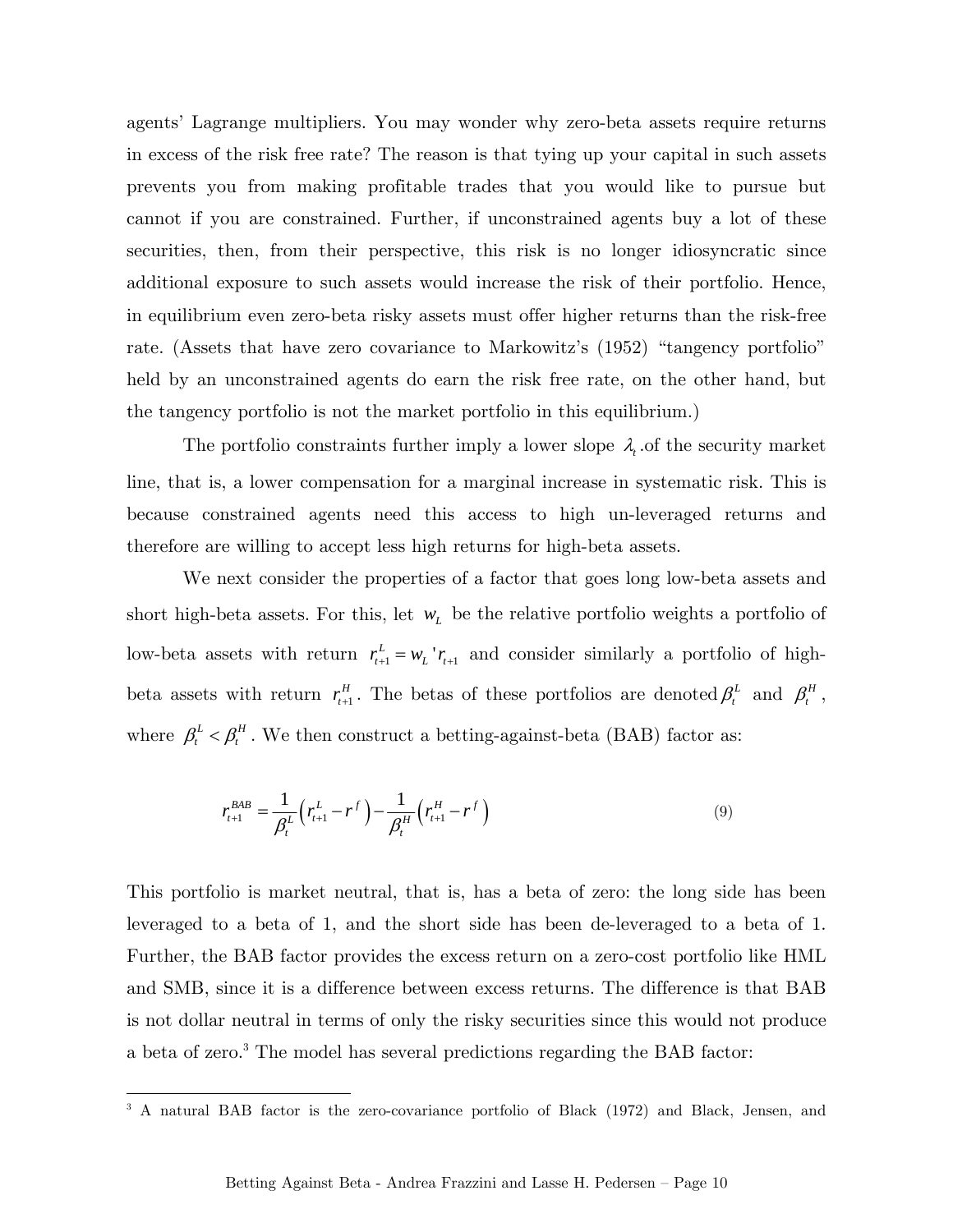#### Proposition 2.

 $\overline{a}$ 

(i) The expected excess return of the zero-cost BAB factor is positive:

$$
E_t\left(r_{t+1}^{BAB}\right) = \frac{\beta_t^H - \beta_t^L}{\beta_t^L \beta_t^H} \psi_t \ge 0
$$
\n<sup>(10)</sup>

and increasing in the beta spread *H*  $\Omega^L$  $_t$   $P_t$  $L$   $\rho$ <sup>H</sup>  $_t$   $\mu_t$  $\beta^\text{\tiny H}_{{\scriptscriptstyle t}}-\beta^\text{\tiny H}_{{\scriptscriptstyle t}}$  $\frac{\partial_t^H - \beta_t^L}{\partial_t^L \beta_t^H}$  and the funding tightness  $\psi_t$ .

(ii) A tighter portfolio constraint, that is, an increase in  $m_t^k$  for some of k, leads to a contemporaneous loss for the BAB factor

$$
\frac{\partial r_t^{BAB}}{\partial m_t^k} \le 0 \tag{11}
$$

and an increase in its future required return:

$$
\frac{\partial E_t \left( r_{t+1}^{BAB} \right)}{\partial m_t^k} \ge 0 \tag{12}
$$

The first part of the proposition says that a market-neutral portfolio that is long leveraged low-beta securities and short higher-beta securities should earn a positive expected return on average. The size of the expected return depends on the spread in betas and the how binding portfolio constraints are in the market, as captured by the average of the Lagrange multipliers,  $\psi$ .

The second part of the proposition considers the effect of a shock to the portfolio constraints (or margin requirements),  $m<sup>k</sup>$ , which can be interpreted as a

Scholes (1972). We consider a broader class of BAB portfolios since we empirically consider a variety of BAB portfolios within various asset classes that are subsets of all securities (e.g., stocks in a particular size group). Therefore, our construction achieves market neutrality by leveraging (and deleveraging) the long and short sides rather than adding the market itself as Black, Jensen, and Scholes (1972) do.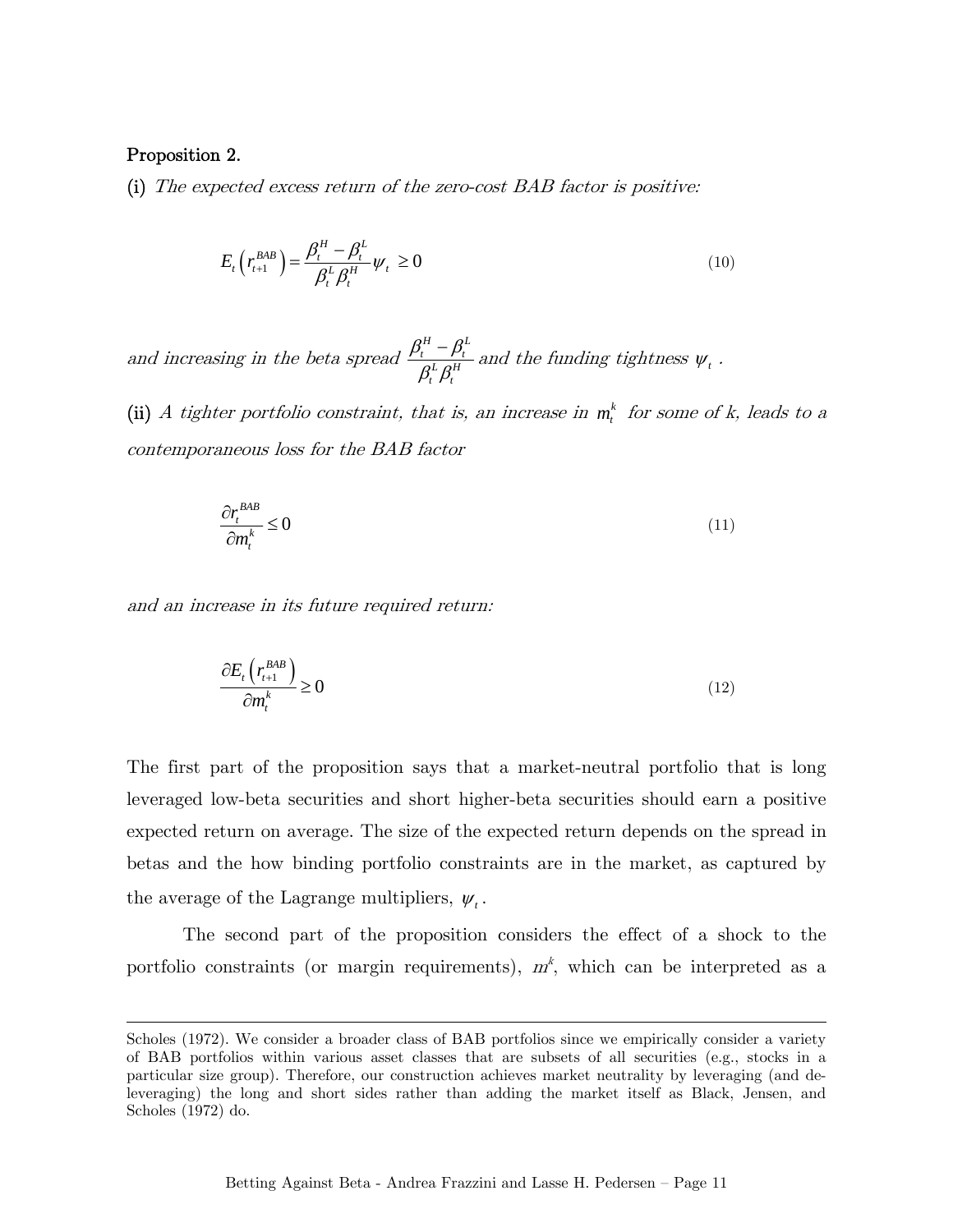worsening of funding liquidity, a liquidity crisis in the extreme. Such a funding liquidity shock results in losses for the BAB factor as its required return increases. This happens as agents may need to de-lever their bets against beta or stretch even further to buy the high-beta assets. This shows that the BAB factor is exposed to funding liquidity risk — it loses when portfolio constraints become more binding.

Further, the market return tends to be low during such liquidity crises. Indeed, a higher  $m<sup>k</sup>$  increases the required return of the market and reduces the contemporaneous market return. Hence, while the BAB factor is market neutral on average, liquidity shocks can lead to correlation between BAB and the market. Another way of saying this is that low-beta securities fare poorly during times of increased illiquidity relative to their betas, while high-beta securities fare less poorly than their betas would suggest ("beta compression"): $4,5$ 

#### Proposition 3.

<u>.</u>

The percentage price sensitivity with respect to funding shocks  $\frac{G_t}{G}$ *s*  $\frac{t}{s}$  /  $\partial \psi_t$ *t P*  $\frac{1}{P_t^s}$  / 0  $\psi$  $\frac{\partial P_t^s}{\partial x}$  /  $\partial \psi_t$  is the same

for all securities s. A higher independent variance of funding shocks compresses logreturn betas of all securities towards 1, and the beta of the BAB factor increases if this is unanticipated.

In addition to the asset-pricing predictions that we have derived, funding constraints naturally also affect agents' portfolio choices. In particular, the more constrained investors tilt towards riskier securities in equilibrium, whereas less constrained agents tilt towards safer securities with higher reward per unit of risk. To see this, we write next period's security values as

<sup>4</sup> Garleanu and Pedersen (2009) finds a complementary result, studying securities with identical fundamental risk, but different margin requirements. They find theoretically and empirically that such assets have similar betas when liquidity is good, but, when funding liquidity risk rises, the highmargin securities have larger betas as their high margins make them more funding sensitive. Here, we study securities with different fundamental risk, but the same margin requirements so, in this case, higher funding liquidity risk means that betas are compressed towards one.

 $5$  We state the result for log-returns, but the appendix shows how the result approximately holds for geometric returns.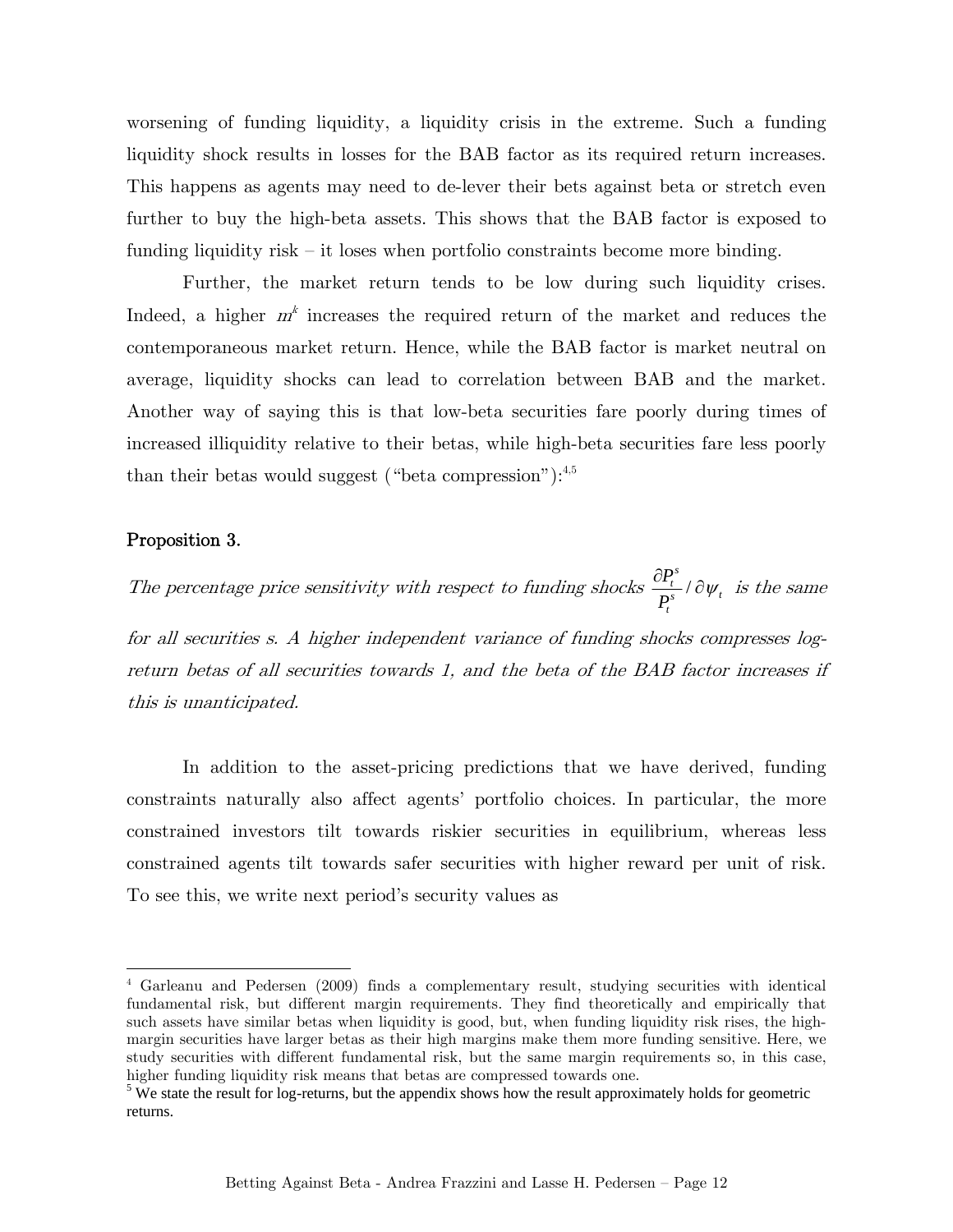$$
P_{t+1} = E_t \left( P_{t+1} \right) + b \left( P_{t+1}^M - E_t \left( P_{t+1}^M \right) \right) + e \tag{13}
$$

where b is a vector of market exposures and  $e$  is a vector of noise that is uncorrelated with the market. With this, we have the following natural result for the agents' positions:

#### Proposition 4.

Unconstrained agents hold risk free securities and a portfolio of risky securities that has a beta less than 1; constrained agents hold portfolios of securities with higher betas. If securities s and k are identical expect that s has a larger market exposure than k,  $b^s > b^k$ , then any constrained agent j with greater than average Lagrange multiplier,  $\psi_t^j > \psi_t$ , holds more shares of s than k, while the reverse is true for any agent with  $\psi^{\,j}_t < \psi^{\,}_t$  .

We next turn to the empirical evidence for Propositions 1-3. We leave a formal test of Proposition 4 for future research, although we discuss some suggestive evidence in the conclusion.

#### II. Data and Methodology

The data in this study are collected from several sources. The sample of U.S. and global stocks includes 50,826 stocks covering 20 countries, and the summary statistics for stocks are reported in Table I. Stock return data are from the union of the CRSP tape and the Xpressfeed Global database. Our U.S. equity data include all available common stocks on CRSP between January 1926 and December 2009. Betas are computed with respect to the CRSP value weighted market index. The global equity data include all available common stocks on the Xpressfeed Global daily security file for 19 markets belonging to the MSCI developed universe between January 1984 and December 2009. We assign individual issues to their corresponding markets based on the location of the primary exchange. Betas are computed with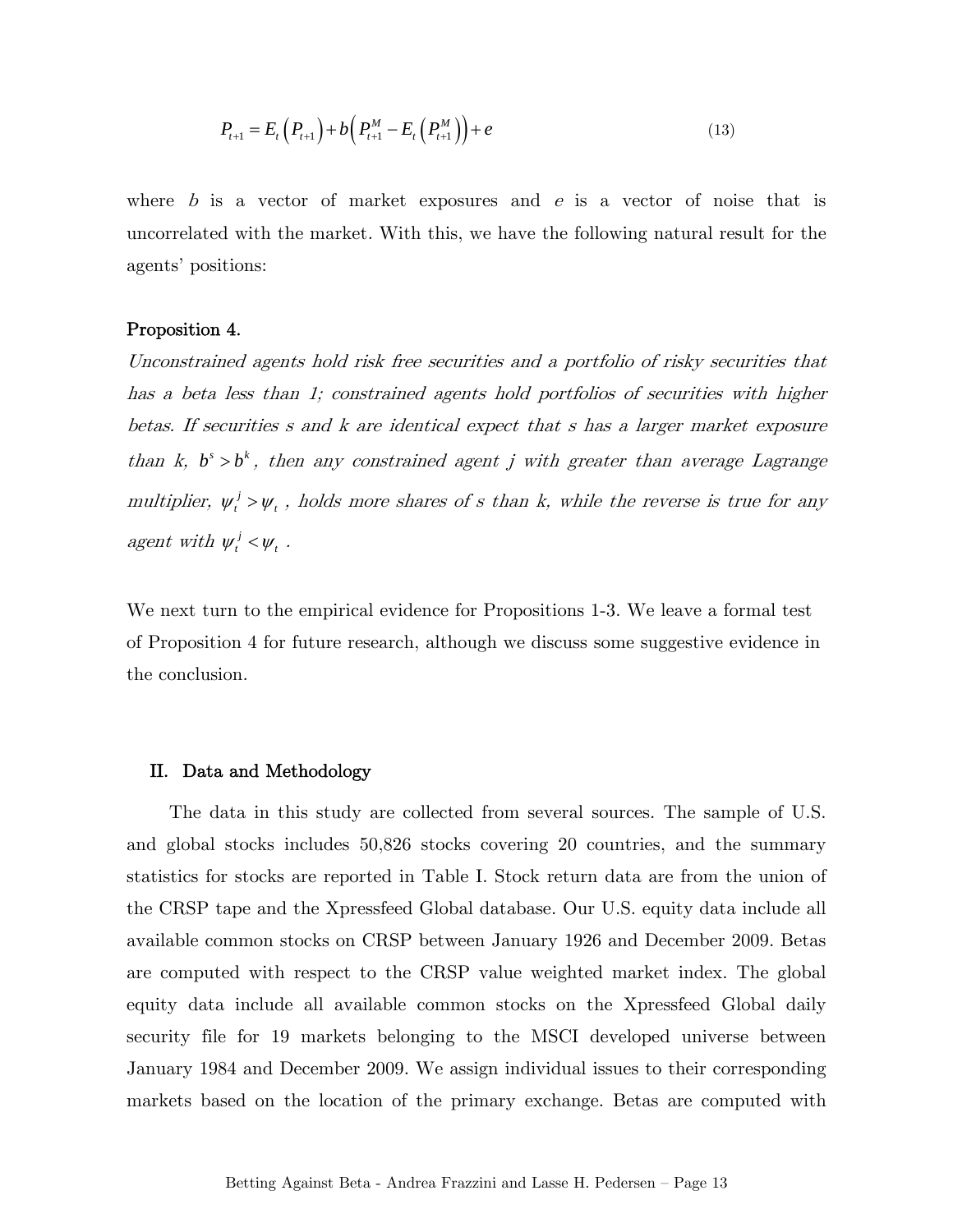respect to the corresponding MSCI local market index<sup>6</sup>. All returns are in USD and excess returns are above the US Treasury bill rate. We consider alphas with respect to the market and US factor returns based on size (SMB), book-to-market (HML), momentum (UMD), and liquidity risk.<sup>7</sup>

We also consider a variety of other assets and Table II contains the list instruments and the corresponding data availability ranges. We obtain U.S. Treasury bond data from the CRSP US Treasury Database. Our analysis focuses on monthly returns (in excess of the 1-month Treasury bill) on the Fama Bond portfolios for maturities ranging from 1 to 10 years between January 1952 and December 2009. Returns are an equal-weighted average of the unadjusted holding period return for each bond in the portfolios. Only non-callable, non-flower notes and bonds are included in the portfolios. Betas are computed with respect to an equally weighted portfolio of all bonds in the database.

We collect aggregate corporate bond index returns from Barclays Capital's Bond.Hub database.<sup>8</sup> Our analysis focused on monthly returns (in excess of the 1month Treasury bill) on 4 aggregate US credit indices with maturity ranging from one to ten years and nine investment grade and high yield corporate bond portfolios with credit risk ranging from AAA to Ca-D and "Distressed". The data cover the period between January 1973 and December 2009 although the data availability varies depending on the individual bond series. Betas are computed with respect to an equally weighted portfolio of all bonds in the database.

We also study futures and forwards on country equity indexes, country bond indexes, foreign exchange, and commodities. Return data are drawn from the internal pricing data maintained by AQR Capital Management LLC. The data is collected from a variety of sources and contains daily returns on futures, forwards or swaps contracts in excess of the relevant financing rate. The type of contract for each asset depends on availability or the relative liquidity of different instruments.

1

<sup>6</sup> Our results are robust to the choice of benchmark (local vs. global). We report these tests in the Appendix.

<sup>7</sup> SMB, HML, UMD are from Ken French's website and the liquidity risk factor is from WRDS. For global equities our results are robust to the choice of risk adjustment (local factors vs. global factors constructed using the same methodology). We report these tests in the Appendix.

<sup>&</sup>lt;sup>8</sup> The data can be downloaded at https://live.barcap.com

<sup>&</sup>lt;sup>9</sup> The distress index was provided to us by Credit Suisse.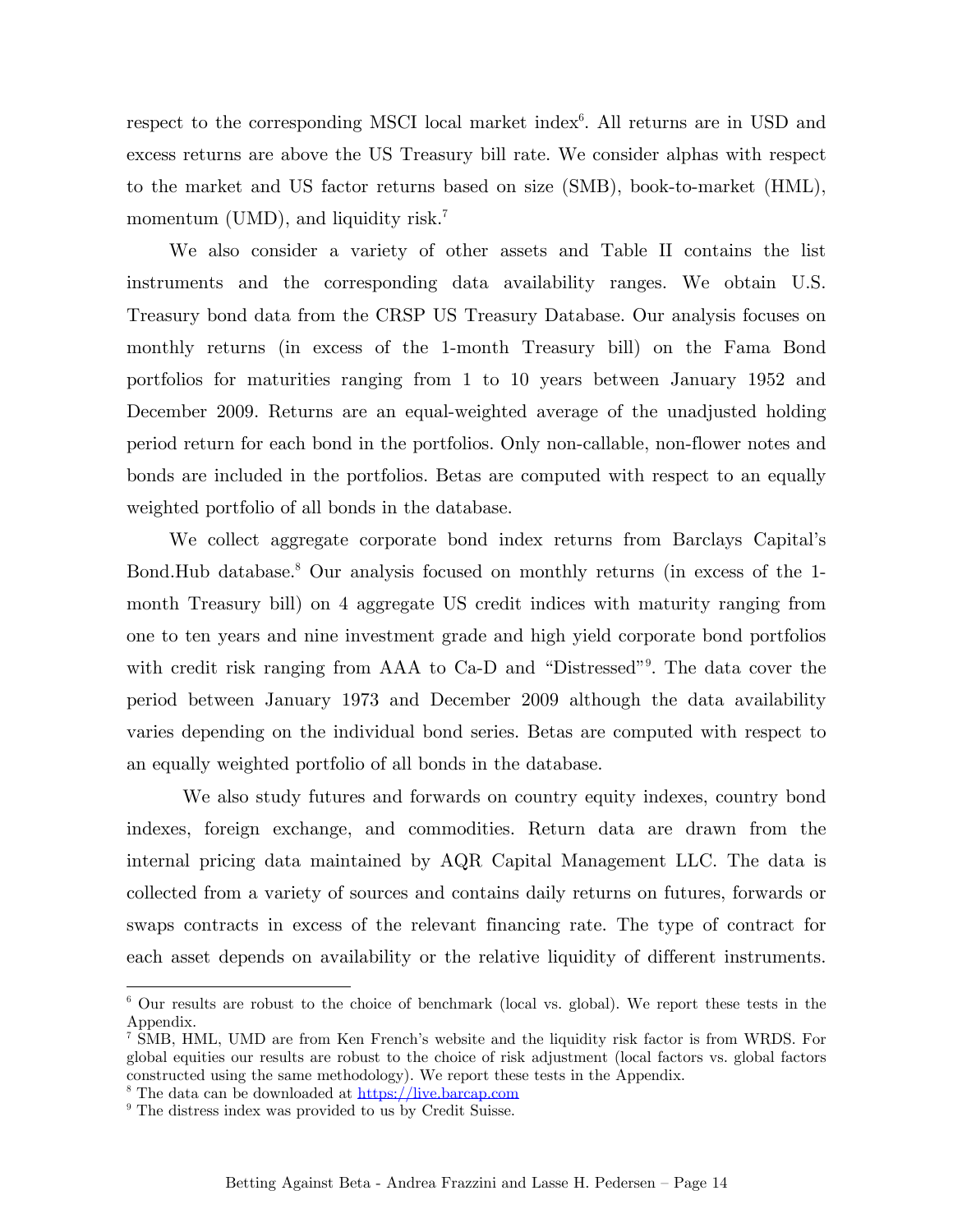Prior to expiration positions are rolled over into next most liquid contract. The rolling date's convention differs across contracts and depends on the relative liquidity of different maturities. The data cover the period between 1963 and 2009, although the data availability varies depending on the asset class. For more details on the computation of returns and data sources see Moskowitz, Ooi, and Pedersen (2010), Appendix A. For equity indexes, country bonds and currencies, betas are computed with respect to a GDP-weighted portfolio, and, for commodities, betas are computed with respect to a diversified portfolio that gives equal risk weight across commodities.

Finally, we use the TED spread as a proxy for time periods where credit constraint are more likely to be binding (as Garleanu and Pedersen (2009) and others). The TED spread is defined as the difference between the three-month EuroDollar LIBOR rate on the three-month U.S. Treasuries rate. Our TED data run from December 1984 to December 2009.

#### Estimating Betas

<u>.</u>

We estimate pre-ranking betas from rolling regressions of excess returns on excess market returns. Whenever possible we use daily data rather than monthly since the accuracy of covariance estimation improves with the sample frequency (see Merton (1980)). If daily data is available we use 1-year rolling windows and require at least 200 observations. If we only have access to monthly data we use rolling 3 year windows and require at least 12 observations<sup>10</sup>. Following Dimson  $(1979)$  and Fama and French (1992) we estimate betas as the sum of the slopes in a regression of the asset's excess return of the current and prior market excess returns:

$$
r_{t} - r_{t}^{f} = \hat{\alpha} + \sum_{k=0}^{K} \hat{\beta}_{k} \left( r_{t-k}^{M} - r_{t-k}^{f} \right) + \hat{\varepsilon}
$$
  

$$
\hat{\beta}^{TS} = \sum_{k=0}^{K} \hat{\beta}_{k}
$$
 (14)

<sup>&</sup>lt;sup>10</sup> Daily returns are not available for our sample of US Treasury bonds, US corporate bonds and US credit indices.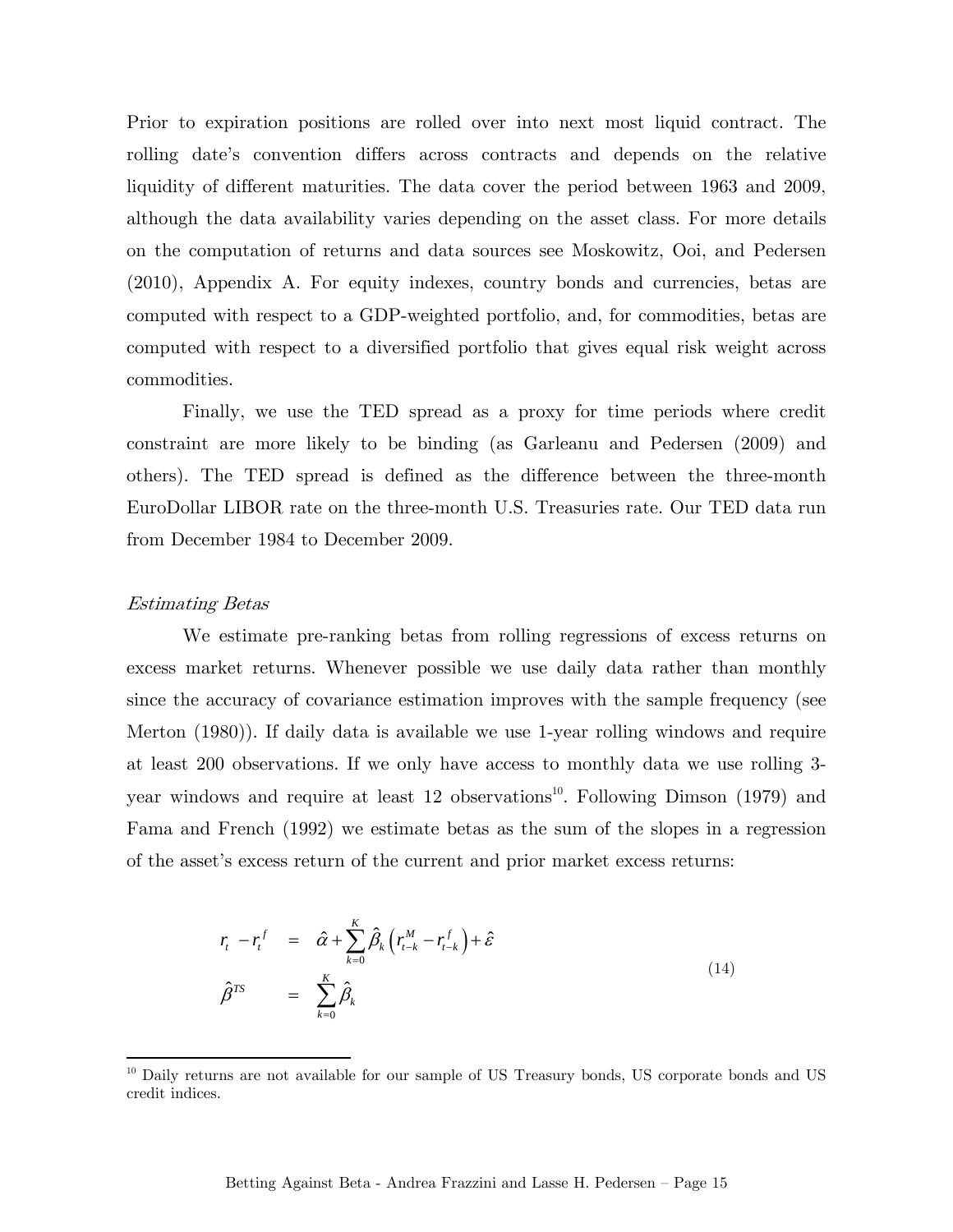The additional lagged terms capture the effects of non-synchronous trading. We include lags up to  $K = 5$  trading days. When the sample frequency is monthly, we include a single lag. Finally, in order to reduce the influence of outliers, we follow Vasicek (1973) and Elton, Gruber, Brown, and Goetzmann (2003) and shrink the beta estimated using the time-series  $(\beta_i^{rs})$  towards the cross-sectional mean  $(\beta^{xs})$ 

$$
\hat{\beta}_i = w_i \hat{\beta}_i^{TS} + (1 - w_i) \hat{\beta}^{XS} \tag{15}
$$

For simplicity, rather than having asset-specific and time-varying shrinkage factors as in Vasicek (1973), we set  $w = 0.5$  and  $\beta^{XS} = 1$  for all periods and across all assets, but our results are very similar either way.<sup>11</sup>

We note that our choice of the shrinkage factor does not affect how securities are sorted into portfolios since the common shrinkage does not change the ranks of security betas.<sup>12</sup> The amount of shrinkage does affect the choice of the hedge ratio in constructing zero-beta portfolios since it determines the relative size of the long and the short side necessary to keep the hedge portfolios beta-neutral at formation. To account for the fact that hedge ratios can be noisy, our inference is focused on realized abnormal returns so that any mismatch between ex ante and realized betas is picked up by the realized loadings in the factor regression. Our results are robust to alternative beta estimation procedures as we report in the Appendix.

#### Constructing Betting-Against-Beta Factors

1

 We construct simple portfolios that are long low beta securities and short high beta securities, hereafter "BAB" factors. To construct each BAB factor, all

<sup>&</sup>lt;sup>11</sup> The Vasicek (1973) Bayesian shrinkage factor is given by  $w_i = 1 - \sigma_{i,TS}^2 / (\sigma_{i,TS}^2 + \sigma_{XS}^2)$  where  $\sigma_{i,TS}^2$  is the variance of the estimated beta for security i, and  $\sigma_{xs}^2$  is the cross-sectional variance of betas. This estimator places more weight on the historical times series estimate when the estimate has a lower variance or there is large dispersion of betas in the cross section. Pooling across all stocks, in our US equity data, the shrinkage factor  $w$  has a mean (median) of 0.51 (0.49).

<sup>&</sup>lt;sup>12</sup> Using alternative rolling window, lag length, different shrinkage factors or using Scholes and Williams (1977) trade only beta s does not alter our main results. We report these robustness checks in the Appendix.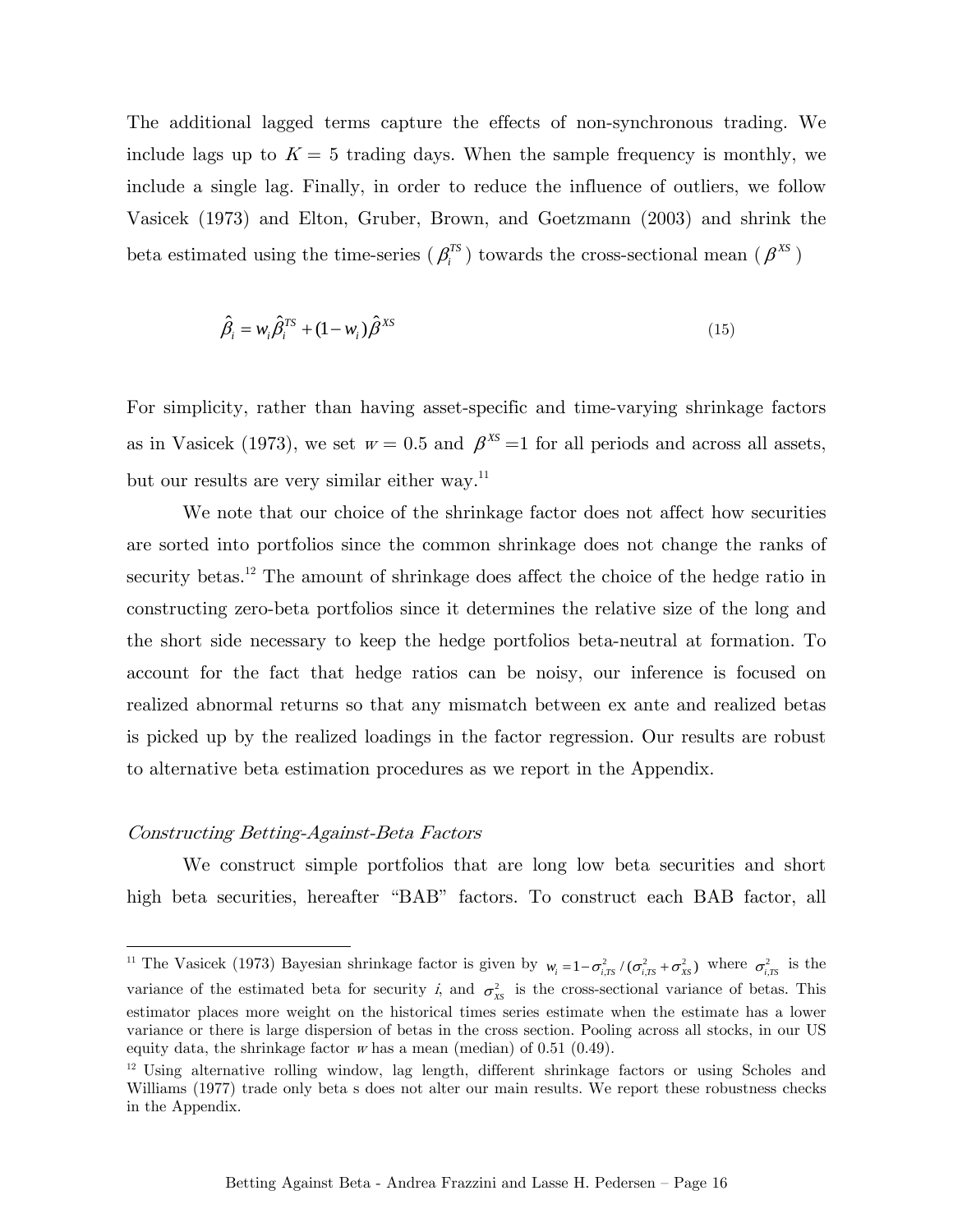securities in an asset class (or within a country for global equities) are ranked in ascending order on the basis of their estimated beta. The ranked stocks are assigned to one of two portfolios: low beta and high beta. Securities are weighted by the ranked betas and the portfolios are rebalanced every calendar month. Both portfolios are rescaled to have a beta of one at portfolio formation. The BAB is the zero-cost zero-beta portfolio (9) that is long the low-beta portfolio and shorts the high-beta portfolio. For example, on average the U.S. stock BAB factor is long \$1.5 worth of low-beta stocks (financed by shorting \$1.5 of risk free securities) and short \$0.7 worth of high-beta stocks (with \$0.7 earning the risk-free rate).

#### III. Betting Against Beta in Each Asset Class

#### Cross section of stock returns

We now test how the required premium varies in the cross-section of betasorted securities (Proposition 1) and the hypothesis that long/short BAB factors have positive average returns (Proposition 2). Table III reports our tests for U.S. stocks. We consider 10 beta-sorted portfolios and report their average returns, alphas, market betas, volatilities, and Sharpe ratios. The average returns of the different beta portfolios are similar, which is the well-known flat security market line. Hence, consistent with Proposition 1 and with Black (1972), alphas decline almost monotonically from low-beta to high-beta portfolios. Indeed, alphas decline both when estimated relative to a 1-, 3-, 4-, and 5-factor model. Also, Sharpe ratios decline monotonically from low-beta to high-beta portfolios. As we discuss in detail below, declining alphas and Sharpe ratios across beta sorted portfolios is a general phenomenon across asset classes. As a overview of these results, the Sharpe ratios of all the beta-sorted portfolios considered in this paper are plotted in Figure B1 in the Appendix.

The rightmost column of Table III reports returns of the betting-against-beta (BAB) factor of Equation (9), that is, a portfolio that is long a levered basket of low-beta stocks and short a de-levered basket of high-beta stocks such as to keep the portfolio beta-neutral. Consistent with Proposition 2, the BAB factor delivers a high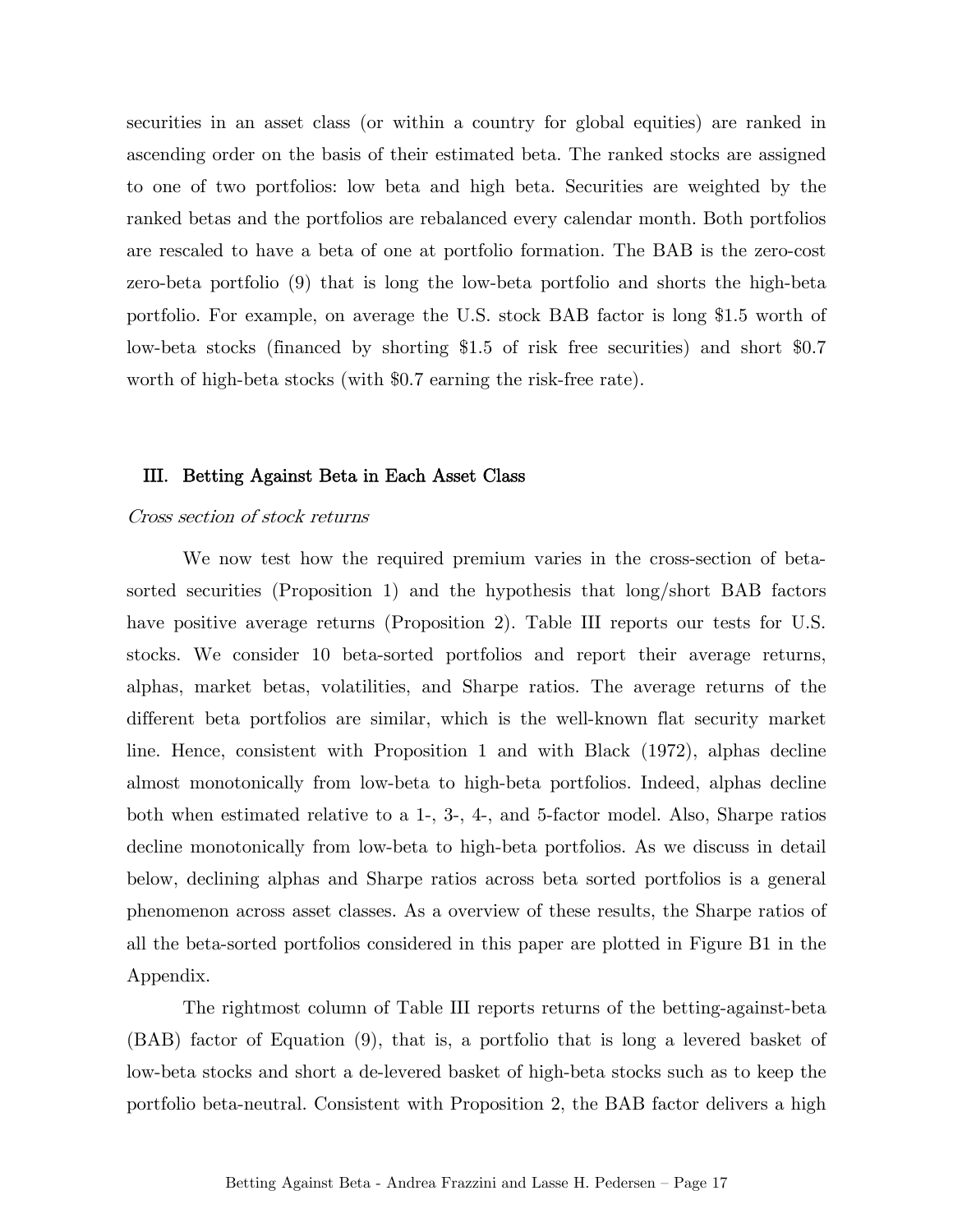average return and a high alpha. Specifically, the BAB factor has Fama and French (1993) abnormal returns of  $0.69\%$  per month (t-statistic = 6.55). Additionally adjusting returns for Carhart's (1997) momentum-factor, the BAB portfolio earns abnormal returns of  $0.55\%$  per month (t-statistic  $= 5.12$ ). Last, we adjust returns using a 5-factor model by adding the traded liquidity factor by Pastor and Stambaugh (2003), yielding an abnormal BAB return of 0.46% per month (t-statistic  $= 2.93$  <sup>13</sup>. We note that while the alpha of the long-short portfolio is consistent across regressions, the choice of risk adjustment influences the relative alpha contribution of the long and short sides of the portfolio. Figure B2 in the Appendix plots the annual abnormal returns of the BAB stock portfolio.

Our results for U.S. stocks show how the security market line has continued to be flat for another four decades after Black, Jensen, and Scholes (1972). More interestingly, we next consider beta-sorted portfolios for global stocks and later turn to altogether different asset classes. We use all 19 MSCI developed countries except the U.S. (to keep the results separate from the U.S. results above), and we do this in two ways: We consider global portfolios where all global stocks are pooled together (Table IV), and we consider results separately for each country (Table V). The global portfolio is country neutral that is stocks are assignee to low (high) beta basket within each country.<sup>14</sup>

The results for our pooled sample of global equities in Table IV mimic the U.S. results: Alphas and Sharpe ratios of the beta-sorted portfolios decline (although not perfectly monotonically) with betas, and the BAB factor earns risk-adjusted returns between 0.42% and 0.71% per month depending on the choice of risk adjustment with t-statistics ranging from 2.22 to 3.72.

Table V shows the performance of the BAB factor within each individual country. The BAB delivers positive Sharpe ratios in 18 of the 19 MSCI developed countries and positive 4-factor alphas in 16 out of 19, displaying a strikingly consistent pattern across equity markets. The BAB returns are statistically

1

<sup>&</sup>lt;sup>13</sup> Note that Pastor and Stambaugh (2003) liquidity factor is available on WRDS only between 1968 and 2008 thus cutting about 50% of our observations.

<sup>&</sup>lt;sup>14</sup> We keep the global portfolio country neutral since we report results for equity indices BAB separately in table IX.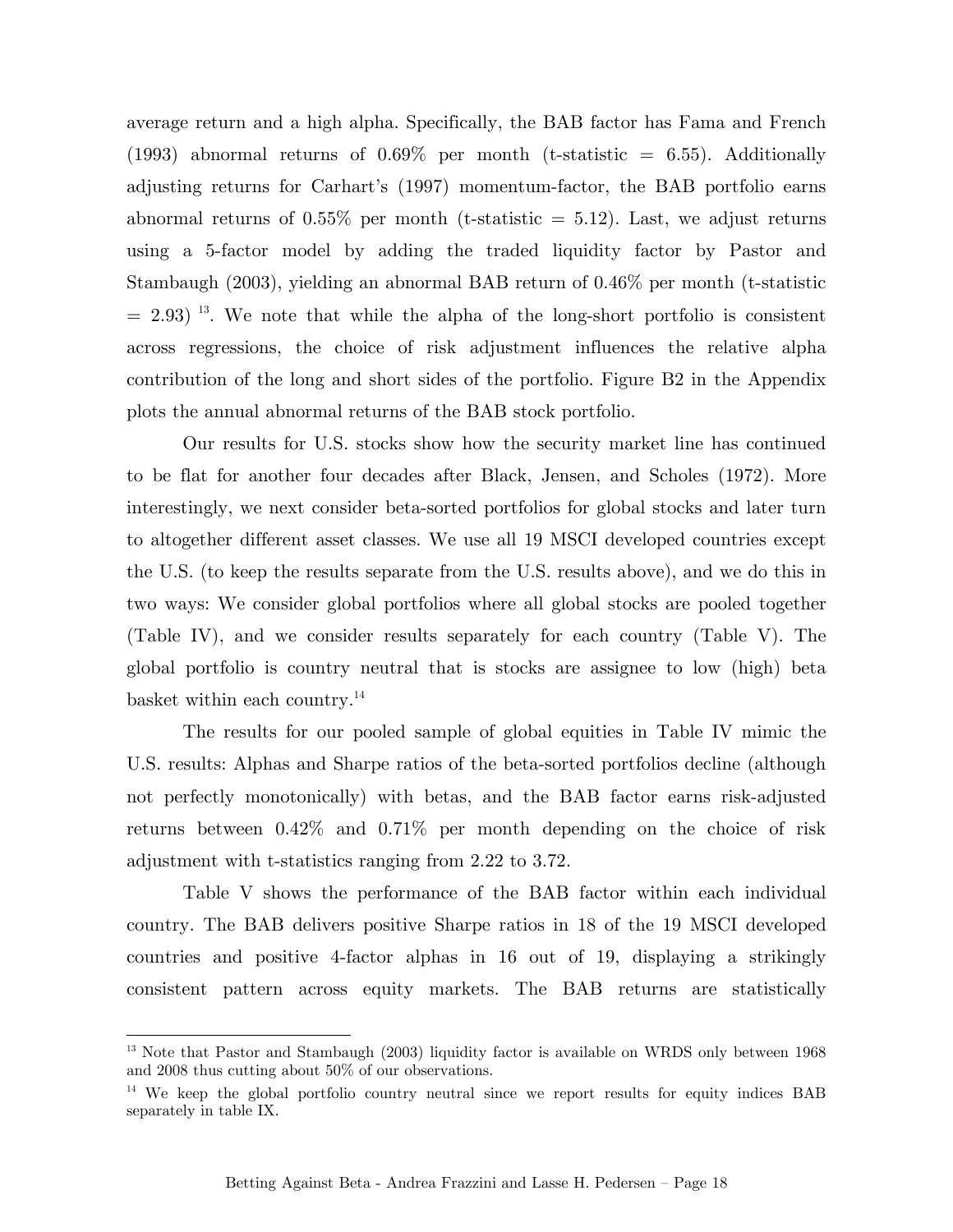significantly positive in 9 countries. Of course, the small number of stocks in our sample in many of the countries (with some countries having only a few dozen securities traded) makes it difficult to reject the null hypothesis of zero return in each individual factor. Figure B3 in the Appendix plots the annual abnormal returns of the BAB global portfolio.

Tables B1 and B2 in the Appendix report factor loadings. On average, the U.S. BAB factor invests \$1.52 long (\$1.58 for Global BAB) and \$0.71 short (\$0.84 for Global BAB). The larger long investment is meant to make the BAB factor market neutral since the long stocks have smaller betas. The U.S. BAB factor realizes a small positive market loading, indicating that our ex-ante beta are measured with noise. The other factor loadings indicates that, relative to high-beta stocks, low-beta stocks are likely to be smaller, have higher book-to-market ratios, and have higher return over the prior 12 months, although none of the loadings can explain the large and significant abnormal returns.

The Appendix reports further tests and additional robustness checks. We report results using different window lengths (1, 3, 5 years) to estimate betas, different benchmark (local, global), different estimation methods (OLS, Scholes and Williams (1977)) and different risk adjustment (local risk factors, global risk factors). We split the sample by size and time periods, we control for idiosyncratic volatility (both level and changes) and report results for alternative definition of the risk free rate. All the results tell a consistent story: equity beta-neutral portfolios that bet against betas earn significant risk-adjusted returns.

#### Treasury Bonds

Table VI reports results for US Treasury bonds. As before, we report average excess returns of bond portfolios formed by sorting on beta in the previous month. In the cross section of Treasury bonds, ranking on betas with respect to an aggregate Treasury bond index is empirically equivalent to ranking on duration or maturity. Therefore, in Table VI one can think of the term "beta," "duration," or "maturity" in an interchangeable fashion. The rightmost column reports returns of the BAB factor. Abnormal returns are computed with respect to a one-factor model: alpha is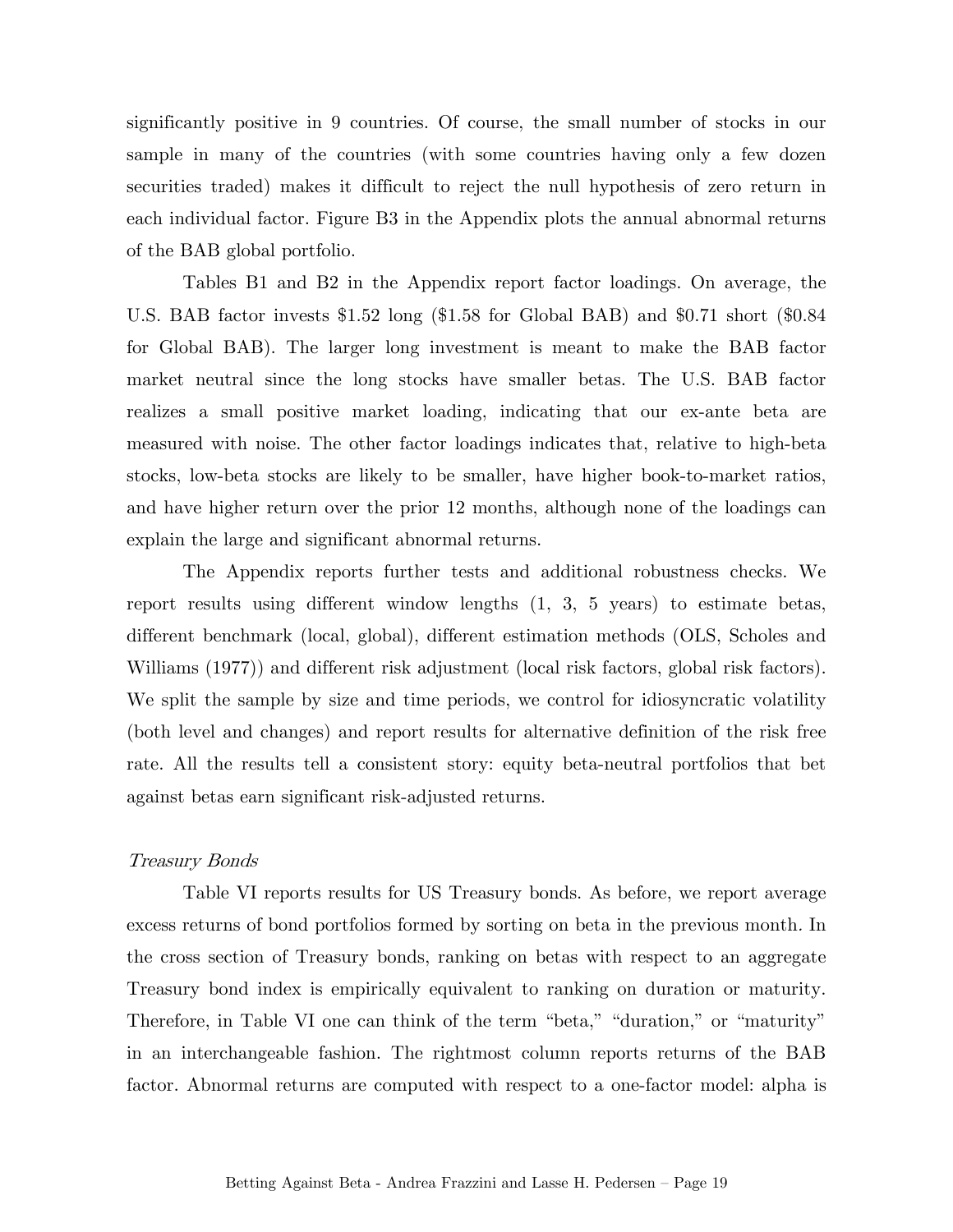the intercept in a regression of monthly excess return on an equally weighted Treasury bond excess market return.

The results show that the phenomenon of a flat security market line is not limited to the cross section of stock returns. Indeed, consistent with Proposition 1, alphas decline monotonically with beta. Likewise, Sharpe ratios decline monotonically from 0.73 for low-beta (short maturity) bonds to 0.27 for high-beta (long maturity) bonds. Further, the bond BAB portfolio delivers abnormal returns of  $0.16\%$  per month (t-statistic = 6.37) with a large annual Sharpe ratio of 0.85. Figure B4 in the Appendix plots the annual time series of returns.

Since the idea that funding constraints have a significant effect on the term structure of interest may be surprising, let us illustrate the economic mechanism that may be at work. Suppose an agent, e.g., a pension fund, has \$1 to allocate to Treasuries with a target excess return on 1.65% per year. One way to achieve this return target is to invest \$1 in a portfolio of 10-year bonds as seen in Table VI. If instead the agent invests in 1-year Treasuries then he would need to invest \$4.76 if all maturities had the same Sharpe ratio. This is because 10-year Treasures are 4.76 times more volatile than 1-year Treasuries. Hence, the agent would need to borrow an additional \$3.76 to lever his investment in 1-year bonds. If the agent has leverage limits (or prefers lower leverage), then he would strictly prefer the 10-year Treasuries in this case.

According to our theory, the 1-year Treasuries therefore must offer higher returns and higher Sharpe ratios, flattening the security market line for bonds. This is the case empirically. Empirically, the return target can be achieved with by investing \$2.7 in 1-year bonds. While a constrained investor may still prefer an unleveraged investment in 10-year bonds, unconstrained investors now prefer the leveraged low-beta bonds, and the market can clear.

While the severity of leverage constraints varies across market participants, it appears plausible that a 2.7 to 1 leverage (on this part of the portfolio) makes a difference for some large investors such as pension funds.

Credit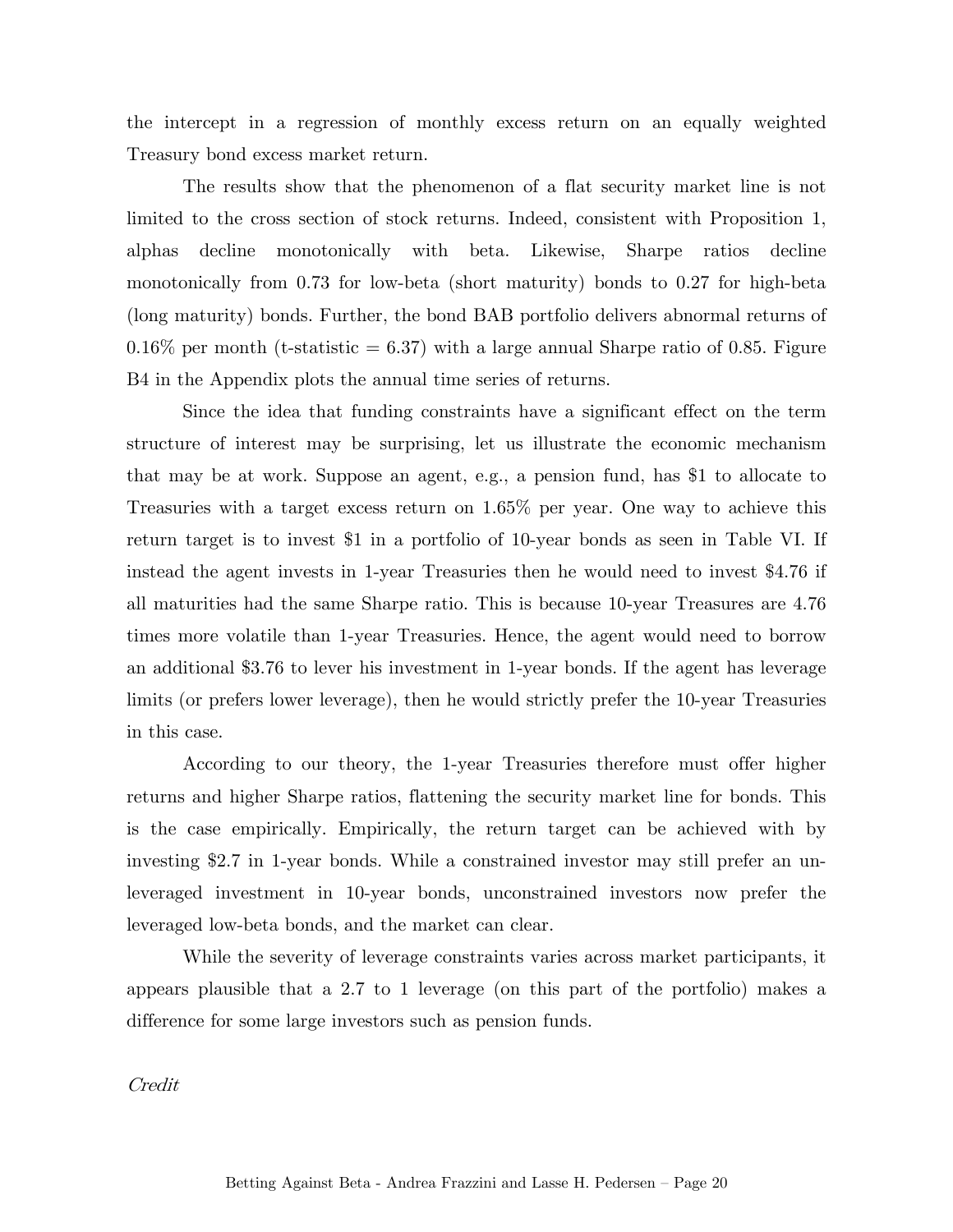We next test our model using several credit portfolios. In Table VII, the test assets are monthly excess returns of corporate bond indexes with maturity ranging from 1 to 10 years. Table VII panel A shows that the credit BAB portfolio delivers abnormal returns of  $0.13\%$  per month (t-statistic  $= 4.91$ ) with a large annual Sharpe ratio of 0.88. Further, alphas and Sharpe ratios decline monotonically, with Sharpe ratios ranging from 0.79 to 0.64 from low beta (short maturity) to high beta (long maturity bonds).

Panel B of Table VII reports results for portfolio of US credit indices where we try to isolate the credit component by hedging away the interest rate risk. Given the results on Treasuries in Table VI we are interested in testing a pure credit version of the BAB portfolio. Each calendar month we run 1-year rolling regressions of excess bond returns on excess return on Barclay's US government bond index. We construct test assets by going long the corporate bond index and hedging this position by shorting the appropriate amount of the government bond index:  $r_t^{CDS} - r_t^f = (r_t - r_t^f) - \hat{\theta}_{t-1}(r_t^{USGOV} - r_t^f)$ , where  $\hat{\theta}_{t-1}$  is the slope coefficient estimated in an expanding regression using data up to month  $t-1$ . One interpretation of this returns series is that it approximately mimics the returns on a Credit Default Swap (CDS). We compute market returns by taking equally weighted average of these hedged returns, and compute betas and BAB portfolios as before. Abnormal returns are computed with respect to a two factor model: alpha is the intercept in a regression of monthly excess return on the equally weighted average pseudo-CDS excess return and the monthly return on the (un-hedged) BAB factor for US credit indices in the rightmost column of Table VII panel B. The addition of the un-hedged BAB factor on the right hand side is an extra check to test a pure credit version of the BAB portfolio.

The results in Panel B of Table VII tell the same story as Panel A: the CDS BAB portfolio delivers significant returns of  $0.08\%$  per month (t-statistics = 3.65) and Sharpe ratios decline monotonically from low beta to high beta assets. Figure B5 in the Appendix plots the annual time series of returns.

Last, in Table VIII we report results where the test assets are credit indexes sorted by rating, ranging from AAA to Ca-D and Distressed. Consistent with all our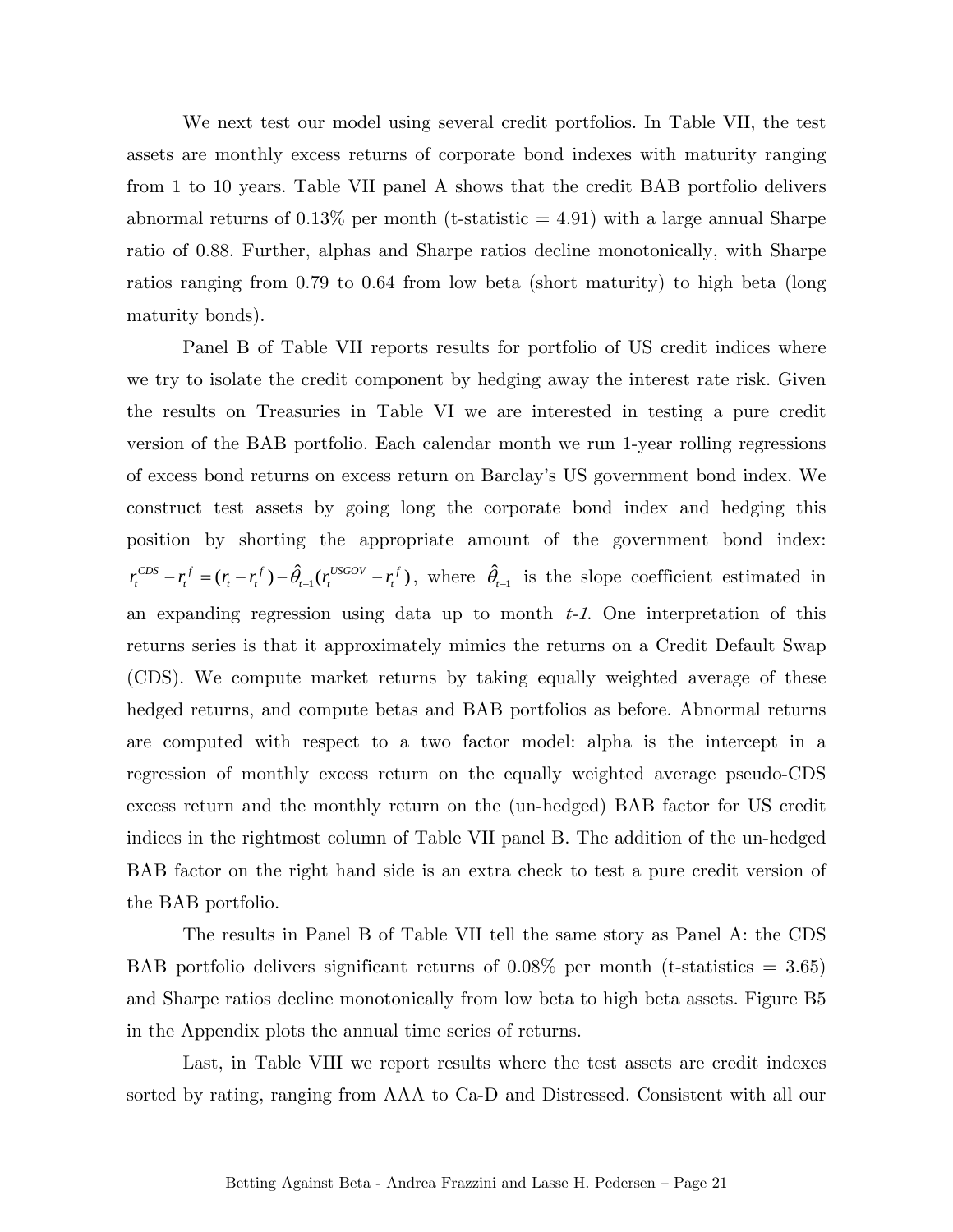previous results, we find large abnormal returns of the BAB portfolios (0.56% per month with a t-statistics  $= 4.02$ , and declining alphas and Sharpe ratios across beta sorted portfolios. Figure B6 in the Appendix plots the annual time series of returns.

#### Equity indexes, country bond indexes, foreign exchange and commodities

Table IX reports results for equity indexes, country bond indexes, foreign exchange and commodities. The BAB portfolio delivers positive return in each of the four asset classes, with annualized Sharpe ratio ranging from 0.22 to 0.51. The magnitude of returns is large, but the BAB portfolios in these assets are much more volatile and, as a result, we are only able to reject the null hypothesis of zero average return for global equity indexes. We can, however, reject the null hypothesis of zero returns for combination portfolios than include all or some combination of the four asset classes, taking advantage of diversification. We construct a simple equally weighted BAB portfolio. To account for different volatility across the four asset classes, in month  $t$  we rescale each return series to  $10\%$  annualized volatility using rolling 3-year estimate up to moth  $t-1$  and then equally weight the return series and their respective market benchmark. This corresponds to a simple implementable portfolio that targets 10% BAB volatility in each asset classes. We report results for an *All futures* combo including all four asset classes and a *Country* Selection combo including only Equity indices, Country Bonds and Foreign Exchange. The BAB All Futures and Country Selection deliver abnormal return of  $0.52\%$  and  $0.71\%$  per month (t-statistics = 4.50 and 4.42). Figure B7 in the Appendix plots the annual time series of returns.

To summarize, the results in Table III–IX strongly support the predictions that alphas decline with beta and BAB factors earn positive excess returns in each asset class. Figure A1 illustrate the remarkably consistent pattern of declining Sharpe ratios in each asset class. Clearly, the flat security market line, documented by Black, Jensen, Scholes (1972) for U.S. stocks, is a pervasive phenomenon that we find across markets and asset classes. Putting all the BAB factors together produces a large and significant abnormal return of 0.77% per month (t-statistics of 8.8) as seen in Table IX panel B.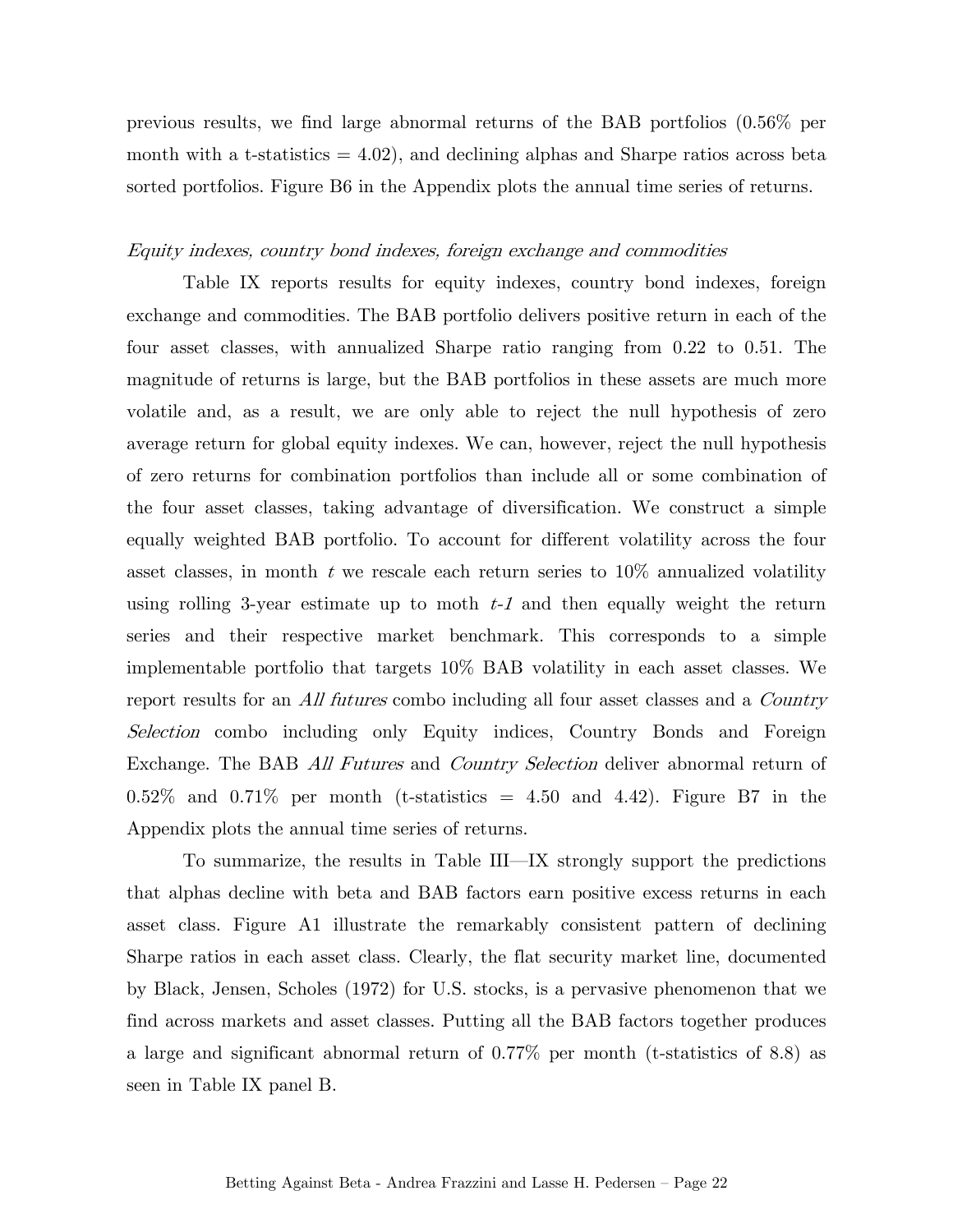This evidence is consistent with of a model in which some investors are prohibited from using leverage and other investors' leverage is limited by margin requirements, generating positive average return of factors that are long a leveraged portfolio of low-beta assets and short a portfolio of high-beta assets. To further examine this explanation of what appears to be a pervasive phenomenon, we next turn to tests the cross-sectional time-series predictions of the model.

#### IV. Beta Compression

 In this section, we tests Proposition 3 that betas are compressed towards 1 during times with shocks to funding constraints. This model prediction generates two testable hypotheses. The first is a direct prediction on the cross-sectional of betas: the cross-sectional dispersion in betas should be lower when individual credit constraints are more likely to be binding. The second is a prediction on the conditional market betas of BAB portfolios: although beta neutral at portfolio formation (and on average), a BAB factor should tend to realize positive market exposure when individual credit constraints are more likely to be binding. We present results for both predictions in Table X.

 We use the TED spread as a proxy of funding liquidity conditions. Our tests rely on the assumption that high levels of TED spread (or, similarly, high levels of TED spread volatility) correspond to times when investors are more likely to face shocks to their funding conditions. Since we expect that funding shocks affect the overall market return, we confirm that the monthly correlation between the TED spread (either level or 1-month changes) and the CRSP value weighted index is negative, around -25%.

We test the model's predictions about the dispersion in betas using our samples of US and Global equities which have the largest cross sections of securities. The sample runs from December 1984 (the first available date for the TED spread) to 2009.

 Table X, Panel A shows the cross-sectional dispersion in betas in different time periods sorted by likelihood of binding credit constraints for U.S. stocks. Panel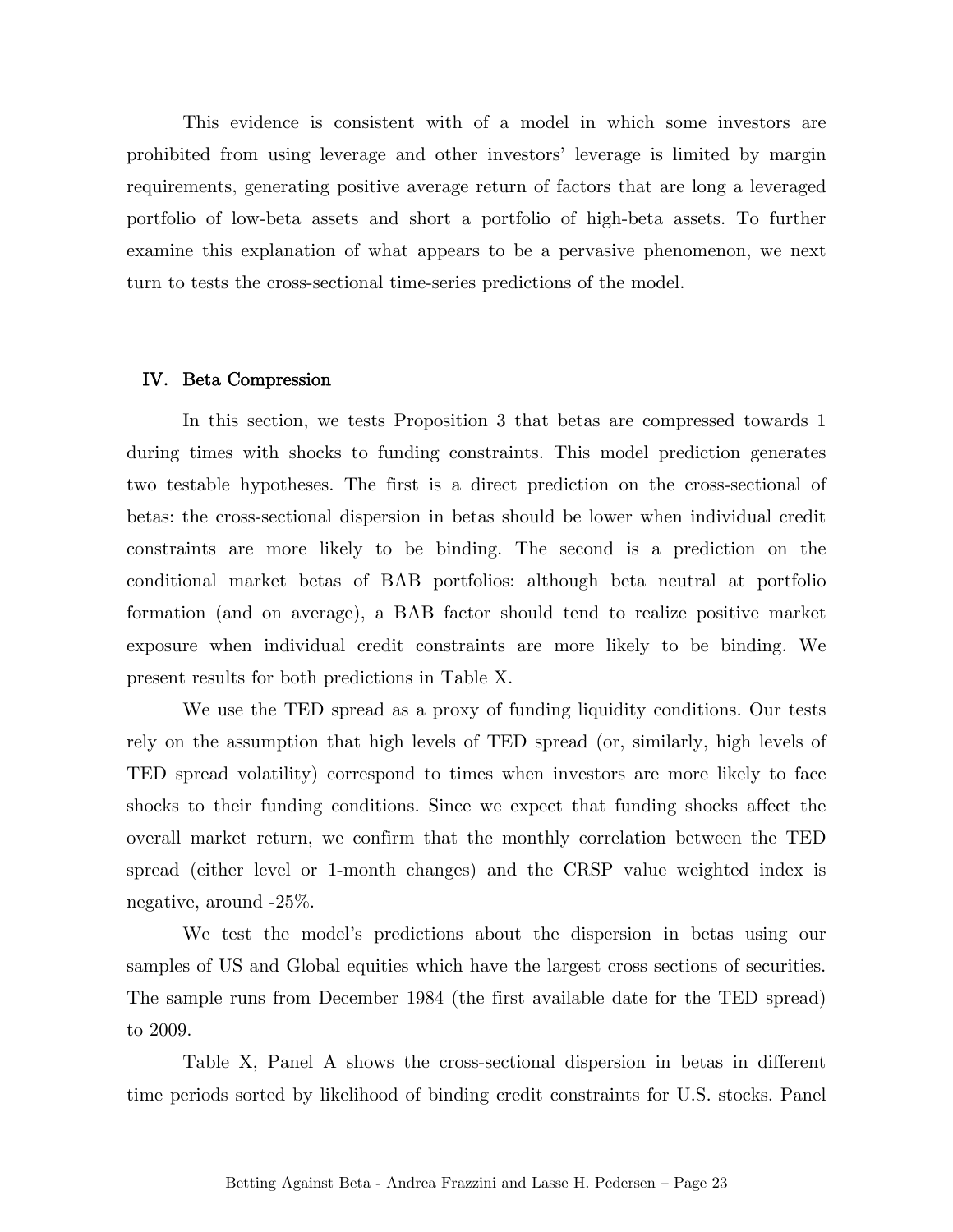B shows the same for global stocks. Each calendar month we compute cross-sectional standard deviation, mean absolute deviation and inter-quintile range in betas for all stocks in the universe. We assign the TED spread into three groups (low, medium, and high) based on full sample breakpoints (top and bottom 1/3) and regress the times series of the cross-sectional dispersion measure on the full set of dummies (without intercept). Table X shows that, consistent with Proposition 3, the crosssectional dispersion in betas is lower when credit constraints are more likely to be biding. The average cross-sectional standard deviation of US equity betas in periods of low spreads is 0.47 while the dispersion shrinks to 0.35 in tight credit environment and the difference is highly statistical significant (t-statistics  $= -10.72$ ). The tests based on the other dispersion measures and the global data all tell a consistent story: the cross-sectional dispersion in beta shrink at times where credit is more likely to be rationed.

 Panel C and D reports conditional market betas of the BAB portfolios based on the credit environment for, respectively, U.S. and global stocks. We run factor regression and allow loadings on the market portfolio to vary as function of the realized TED spread. The dependent variable is the monthly return of the BAB portfolio. The explanatory variables are the monthly returns of the market portfolio, Fama and French (1993) mimicking portfolios and Carhart (1997) momentum factor. Market betas are allowed to vary across TED spread regimes (low, neutral and high) using the full set of TED dummies. We are interested in testing the hypothesis that  $\hat{\beta}_{high}^{MKT} > \hat{\beta}_{low}^{MKT}$  where  $\hat{\beta}_{high}^{MKT}$  ( $\hat{\beta}_{low}^{MKT}$ ) is the conditional market beta in times when credit constraints are more (less) likely to be binding. Panel B reports loading on the market factor corresponding to different time periods sorted by the credit environment. We include the full set of explanatory variables in the regression but only report the market loading. The results are consistent with Proposition 3: although the BAB factor is both ex ante and ex post market neutral on average, the conditional market loading on the BAB factor is function of the credit environment. Indeed, recall from Table III that the realized average market loading is an insignificant 0.03, while Table X shows that when credit is more likely to be rationed, the BAB-factor beta rises to 0.30. The rightmost column shows that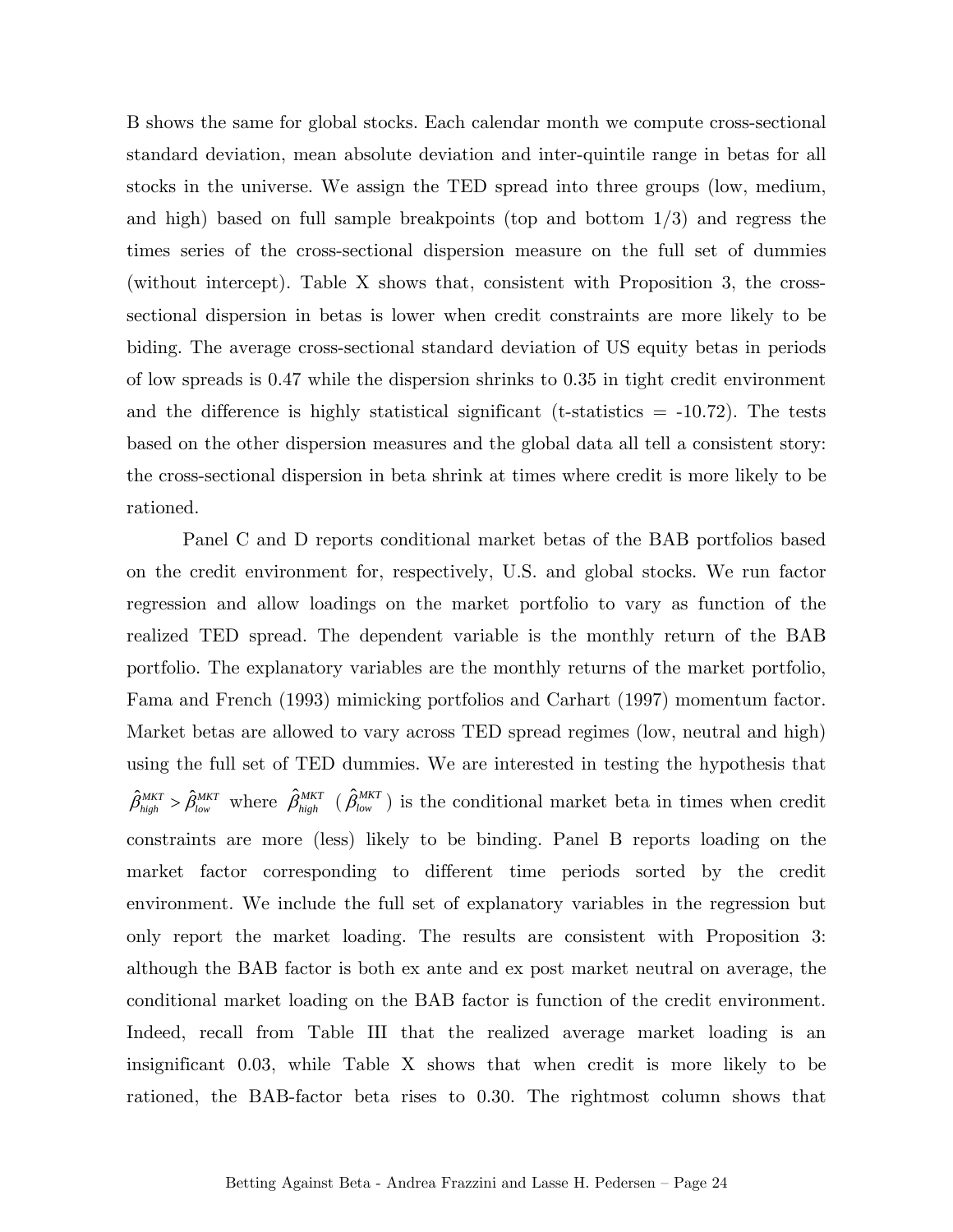variation in realized between tight and relaxed credit environment is large (0.51), and we are safely able to reject the null that  $\hat{\beta}^{MKT}_{high} = \hat{\beta}^{MKT}_{low}$  (t-statistics 3.64). Controlling for 3 or 4 factors does not alter the results, although loadings on the other factors absorb some the difference. The results for our sample of global equities are similar as shown and panel D.

 To summarize, the results in Table X support the prediction of our model that there is beta compression in times of funding liquidity risk. This can be understood in two ways. First, more discount-rate volatility that affects all securities the same way compresses beta. A deeper explanation is that, as funding conditions get worse, all prices tend to go down, but high-beta assets do not drop as much as their ex-ante beta suggests because the securities market line flattens at such times, providing support for high-beta assets. Conversely, the flattening of the security market line makes low-beta assets drop more than their ex-ante betas suggest.

#### V. Time Series Tests

 In this section, we test Proposition 2's predictions for the time-series of the BAB returns. When funding constraints become more binding (e.g., because margin requirements rise), the required BAB premium increases and the realized BAB returns becomes negative.

We take this prediction to the data using the TED spread as a proxy of funding conditions as in Section IV. Figure 2 shows the realized return on the U.S. BAB factor and the (negated) TED spread. We plot 3-years rolling average of both variables. The figure shows that the BAB returns tend to be lower in periods of high TED spread, consistent with Proposition 2.

We next test the hypothesis in a regression framework for each of the BAB factors across asset classes, as reported in Table XI. The first column simply regresses the U.S. BAB factor on the contemporaneous level of the TED spread. Consistent with Proposition 2, we find a negative and significant relation, confirming the relation that is visually clear in Figure 2. Column (2) has a similar result when controlling for a number of control variables.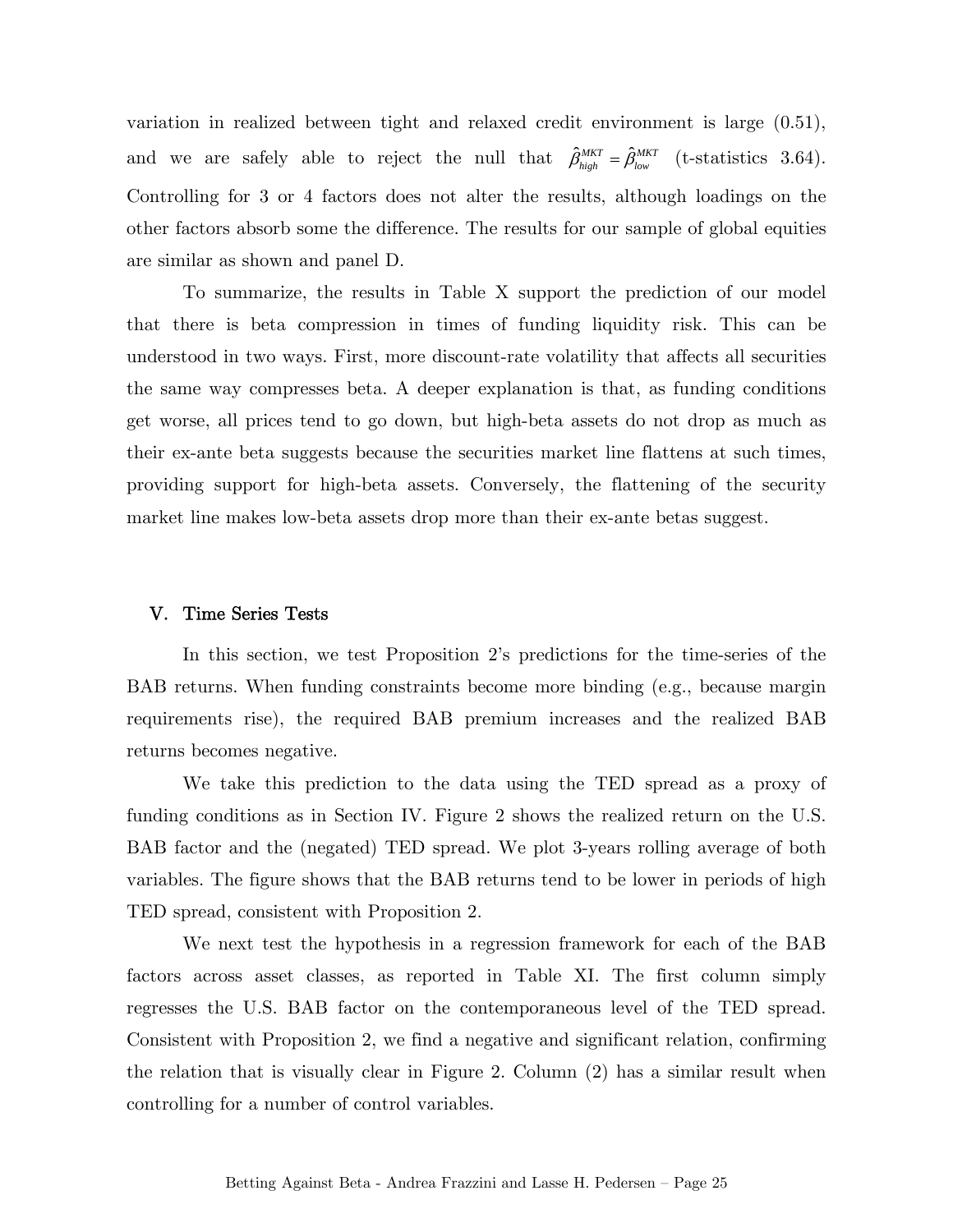The control variables are the market returns, the 1-month lagged BAB return, the ex-ante *Beta Spread*, the *Short Volatility Returns*, and *Inflation*. The Beta Spread is equal to  $(\beta_s - \beta_L)/\beta_s \beta_L$  and measures the beta difference between the long and short side of the BAB portfolios. The *Short Volatility Returns* is the return on a portfolio that is short closest-to-the-money, next-to-expire straddles on the S&P500 index, and measures short to aggregate volatility. *Inflation* is equal to the 1-year US CPI inflation rate, lagged 1 month.

In columns (3) and (4), we decompose the TED spread into its level and change: The *Change in TED Spread* is equal to TED in month  $t$  minus the median spread over the past 3 years while *Lagged TED Spread* is the median spread over the past 3 years. We see that both the lagged level and contemporaneous change in the TED spread are negatively related to the BAB returns. If the TED spread measures that agents' funding constraint (given by  $\psi$  in the model) are tight, then the model predicts a negative coefficient for the change in TED and a positive coefficient for the lagged level. Hence, the coefficient for the lagged level is not consistent with the model under this interpretation of the TED spread. If, instead, a high TED spread indicates that agents' funding constraints are *worsening*, then the results could be consistent with the model. Under this interpretation, a high TED spread could indicate that banks are credit constrained and that banks over time tighten other investors' credit constraints, thus leading to a deterioration of BAB returns over time, if this is not fully priced in.

Columns (5)-(8) of Table XI reports panel regressions for global stock BAB factors, and columns (9)-(12) for all the BAB factors. These regressions include fixed effect and standard errors are clustered by date. We consistently find a negative relationship between BAB returns and the TED spread.

In addition to the TED spread, the ex ante *Beta Spread*,  $(\beta_s - \beta_L) / \beta_s \beta_L$ , is of interest since Proposition 2 predicts that the ex ante beta spread should predict BAB returns positively. Consistent with the model, Table XI shows that the estimated coefficient for the *Beta Spread* is positive in all six regressions where it is included, and statistically significant in three regressions that control for the lagged TED spread.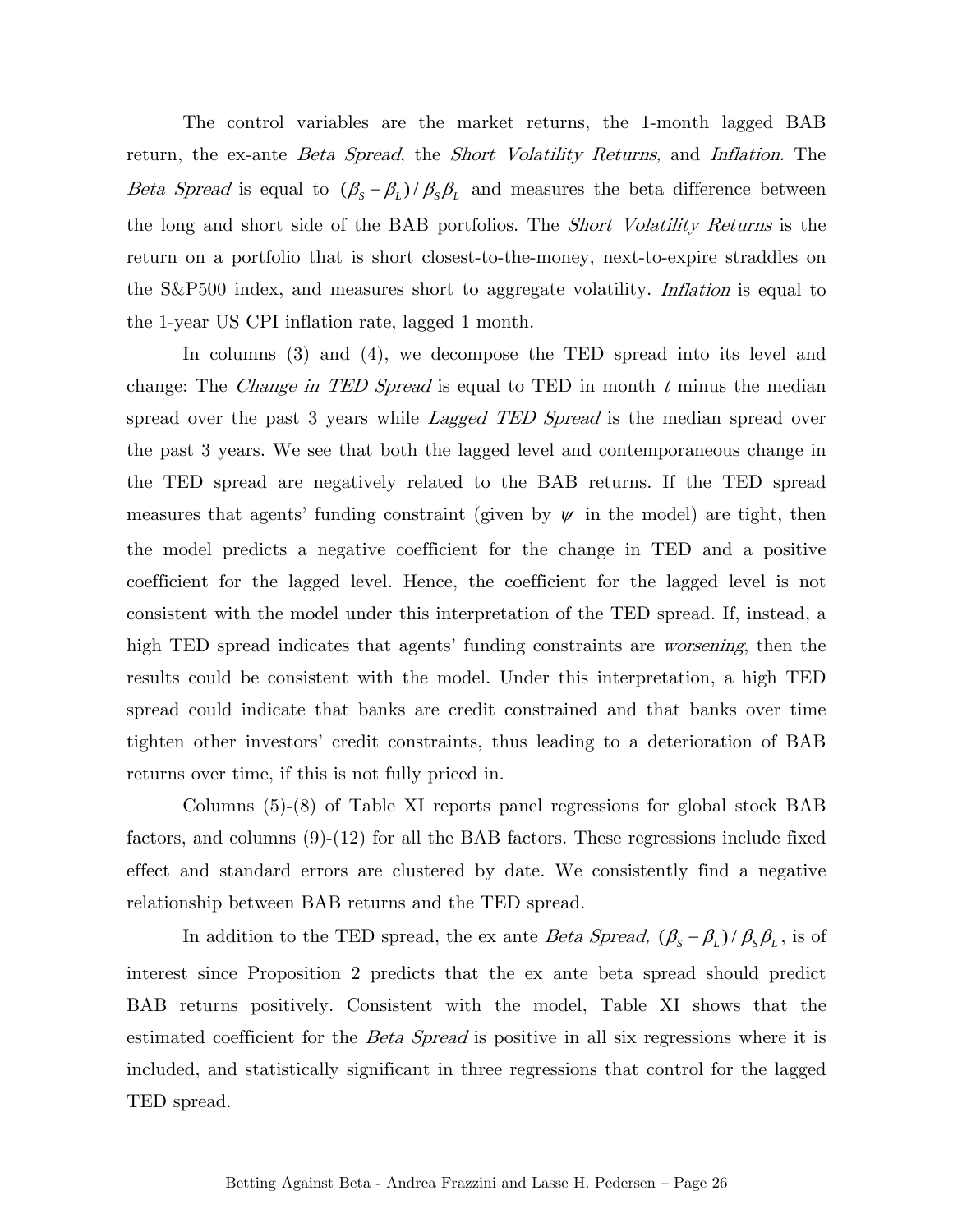We see that the inflation rate is not a significant predictor. Hence, our results do not appear to be driven by money illusion (as studied by Cohen, Polk, and Vuolteenaho (2005)).

To ensure that these panel-regression estimates are not driven by a few asset classes, we also run a separate regression for each BAB factor on the TED spread. Figure 3 plots the t-statistics of the slope estimate on the TED spread. Although we are not always able to reject the null of no effect for each individual factor, the slopes estimates display a consistent pattern: we find negative coefficients in 16 out of the 19 asset classes, with *Credit* and *Treasuries* being the exceptions. Obviously the exceptions could be just noise, but positive returns to BAB portfolios during liquidity crises (i.e., high TED periods) could possibly be related to "flight to quality" in which some investors switch towards assets that are closer to moneymarket instruments, or related to central banks cutting short-term yields to counteract liquidity crises. Table A7 in the Appendix provides more details on the BAB returns in different environments.

#### VI. Conclusion

All real-world investors face funding constraints such as leverage constraints and margin requirements, and these constraints influence investors' required returns across securities and over time. Consistent with the idea that investors prefer unleveraged risky assets to leveraged safe assets, which goes back to Black (1972), we find empirically that portfolios of high-beta assets have lower alphas and Sharpe ratios than low-beta assets. The security market line is not only flat for U.S. equities (as reported by Black, Jensen, and Scholes (1972)), but we also find this flatness for 18 of 19 global equity markets, in Treasury markets, for corporate bonds sorted by maturity and by rating, and in futures markets. We show how this deviation from the standard CAPM can be captured using betting-against-beta factors, which may also be useful as control variables in future research. The return of the BAB factor rivals that of standard asset pricing factors such as value, momentum, and size in terms of economic magnitude, statistical significance, and robustness across time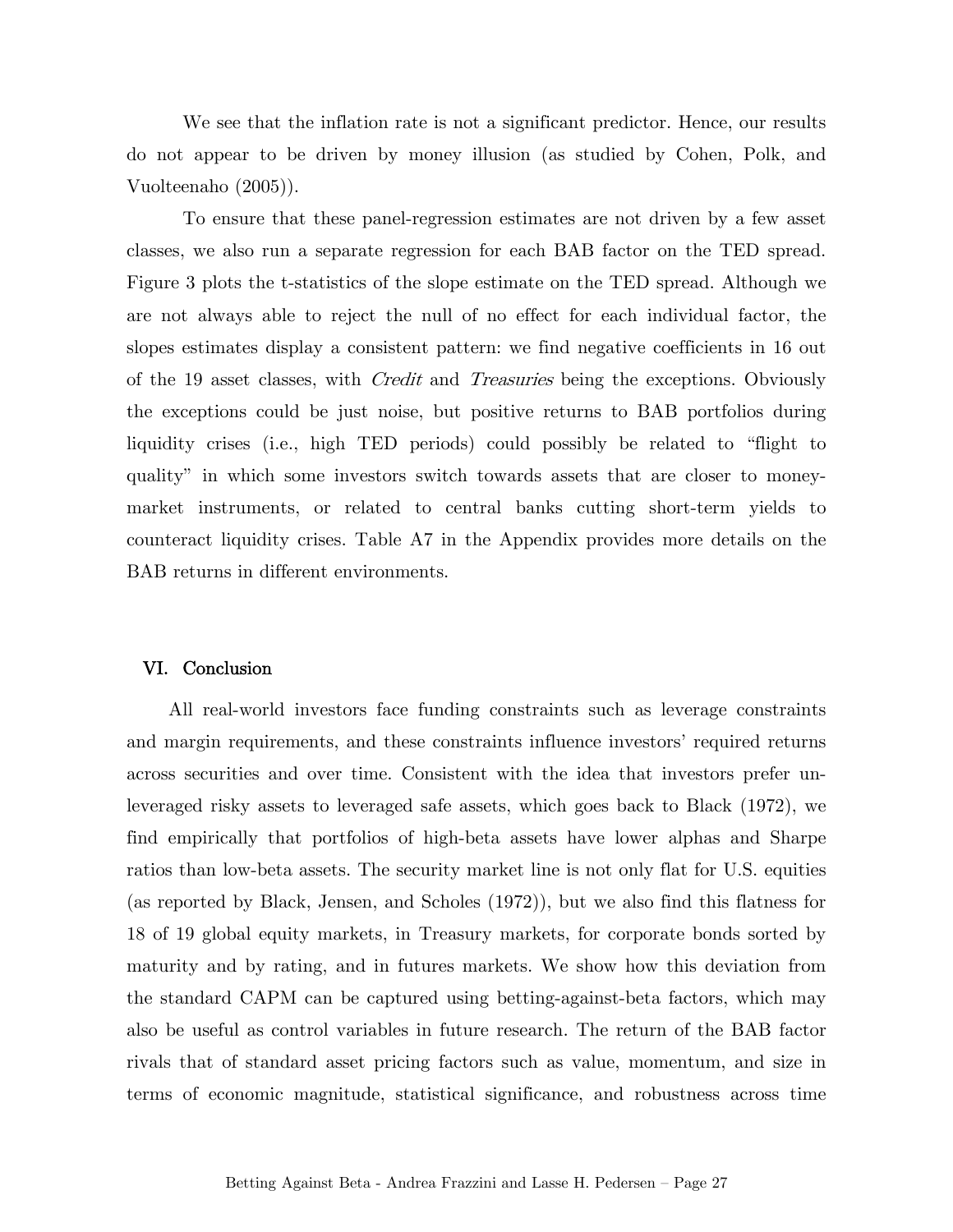periods, sub-samples of stocks, and global asset classes.

 Extending the Black (1972) model, we consider the implications of funding constraints for cross-sectional and time-series asset returns: We show that increased funding liquidity risk compresses betas in the cross section of securities towards 1, leading to an increased beta for the BAB factor, and we find consistent evidence empirically. In the time series, we show that increased funding illiquidity should lead to losses for the BAB factor, and we find consistent evidence in all the asset classes that we study except Treasuries and credit.

 Our model also has implications for agents' portfolio selection (Proposition 4). While we leave rigorous tests of these predictions for future research, we conclude with some suggestive ideas consistent with the model's predictions. Our model predicts that agents with access to leverage buy low-beta securities and lever them up. One such group of agents is private equity (PE) funds involved in leveraged buyouts (LBOs). Our model predicts that the stocks bought by PE firms have a lower beta than 1 before they buy them. Further, when the private equity firm sells the firm back to the public, the model predicts that the beta has increased. Also, banks have relatively easy access to leverage (e.g., through their depositors) so the model predicts that banks own leveraged positions in securities with low-beta. Indeed, anecdotal evidence suggests that banks hold leveraged portfolios of highrated bonds, e.g. mortgage bonds. Further, shadow banks such as special investment vehicles (SIVs) had in some cases infinitely leveraged portfolios of short-dated highrated fixed-income securities. Conversely, the model predicts that investors that are particularly restricted by constraints buy high-beta assets. For instance, mutual funds may be biased to holding high-beta stocks because of their limited leveraged (Karceski (2002)).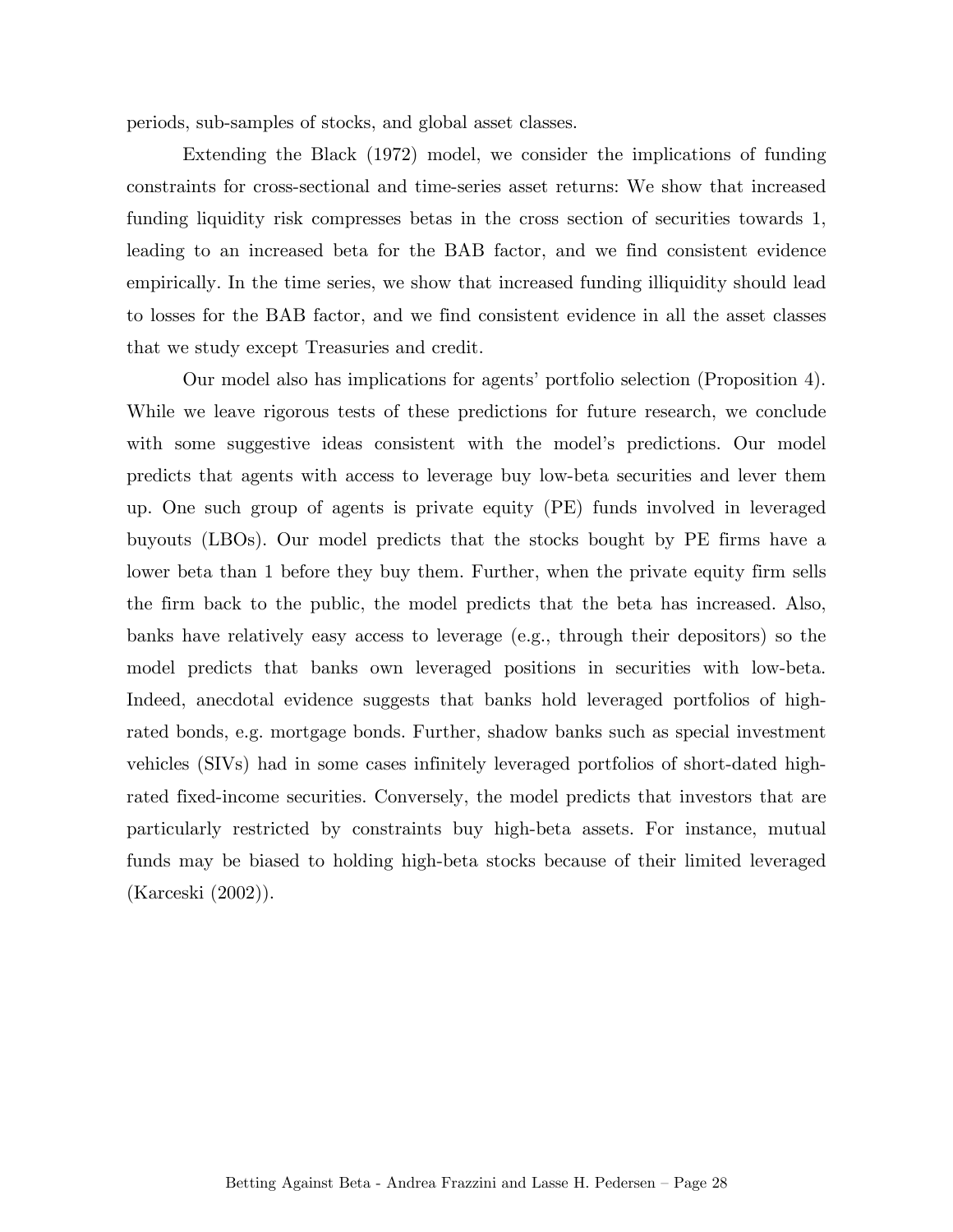### References

Acharya, V. V., and L. H. Pedersen (2005), "Asset Pricing with Liquidity Risk," Journal of Financial Economics, 77, 375-410.

Ang, A., R. Hodrick, Y. Xing, X. Zhang (2006), "The Cross-Section of Volatility and Expected Returns," Journal of Finance, 61, pp. 259-299.

— (2009), "High Idiosyncratic Volatility and Low Returns: International and Further U.S. Evidence," Journal of Financial Economics, 91, pp. 1-23.

Ashcraft, A., N. Garleanu, and L.H. Pedersen (2010), "Two Monetary Tools: Interest Rates and Haircuts," NBER Macroeconomics Annual, forthcoming.

Baker, M., B. Bradley, and J. Wurgler (2010), "Benchmarks as Limits to Arbitrage: Understanding the Low Volatility Anomaly," working paper, Harvard.

Black, F. (1972), "Capital market equilibrium with restricted borrowing," Journal of business, 45, 3, pp. 444-455.

— (1992), "Beta and Return," The Journal of Portfolio Management, 20, pp. 8-18.

Black, F., M.C. Jensen, and M. Scholes (1972), "The Capital Asset Pricing Model: Some Empirical Tests." In Michael C. Jensen (ed.), Studies in the Theory of Capital Markets, New York, pp. 79-121.

Brennan, M.J., (1971), "Capital market equilibrium with divergent borrowing and lending rates." Journal of Financial and Quantitative Analysis 6, 1197-1205.

Brennan, M.J. (1993), "Agency and Asset Pricing." University of California, Los Angeles, working paper.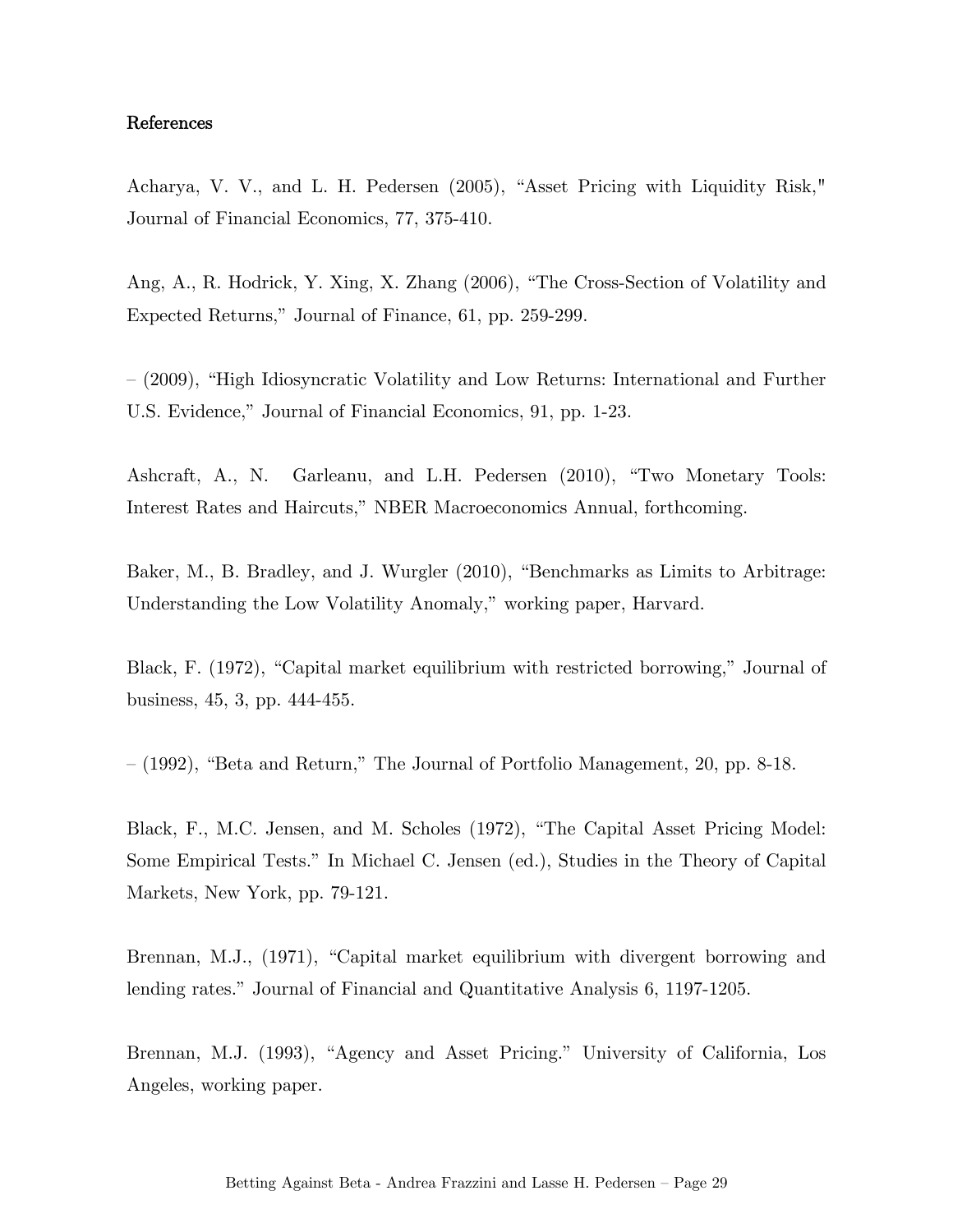Brunnermeier, M. and L.H. Pedersen (2009), "Market Liquidity and Funding Liquidity," The Review of Financial Studies, 22, 2201-2238.

Carhart, M. (1997), "On persistence in mutual fund performance", Journal of Finance 52, 57—82.

Cohen, R.B., C. Polk, and T. Vuolteenaho (2005), "Money Illusion in the Stock Market: The Modigliani-Cohn Hypothesis," The Quarterly Journal of Economics, 120:2, 639-668.

Cuoco, D. (1997), "Optimal consumption and equilibrium prices with portfolio constraints and stochastic income," Journal of Economic Theory, 72(1), 33-73.

Dimson, E. (1979), "Risk Measurement when Shares are Subject to Infrequent Trading," Journal of Financial Economics, 7, 197—226.

Duffee, G. (2010), "Sharpe Ratios in Term Structure Models," Johns Hopkins University, working paper.

Elton, E.G., M.J. Gruber, S. J. Brown and W. Goetzmannn: "Modern Portfolio Theory and Investment", Wiley: New jersey.

Fama, E.F. (1984), "The Information in the Term Structure," Journal of Financial Economics, 13, 509-528.

Fama, E.F. (1986), "Term Premiums and Default Premiums in Money Markets," Journal of Financial Economics, 17, 175-196.

Fama, E.F. and French, K.R. (1992), "The cross-section of expected stock returns," Journal of Finance, 47, 2, pp. 427-465.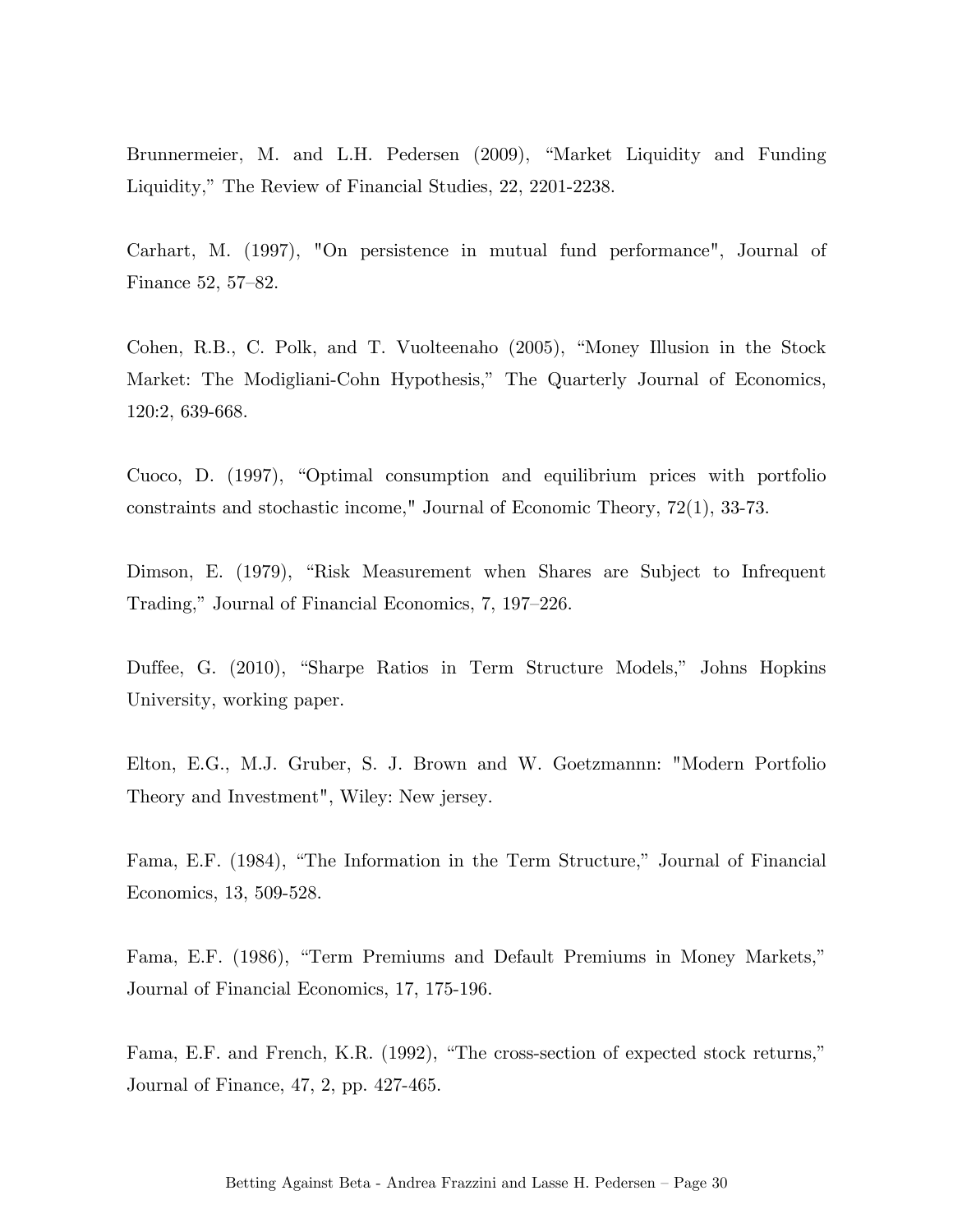Fama, E.F. and French, K.R. (1993), "Common risk factors in the returns on stocks and bonds", Journal of Financial Economics 33, 3—56.

Fama, E.F. and French, K.R. (1996), "Multifactor Explanations of Asset Pricing Anomalies", Journal of Finance 51, 55-84.

Fu, F. (2009), "Idiosyncratic risk and the cross-section of expected stock returns," Journal of Financial Economics, vol. 91:1, 24-37.

Garleanu, N., and L. H. Pedersen (2009), "Margin-Based Asset Pricing and Deviations from the Law of One Price," UC Berkeley and NYU, working paper.

Gibbons, M. (1982), "Multivariate tests of financial models: A new approach," Journal of Financial Economics, 10, 3-27.

Gromb, D. and D. Vayanos (2002), "Equilibrium and Welfare in Markets with Financially Constrained Arbitrageurs," Journal of Financial Economics, 66, 361—407.

Hindy, A. (1995), "Viable Prices in Financial Markets with Solvency Constraints," Journal of Mathematical Economics, 24(2), 105-135.

Kandel, S. (1984), "The likelihood ratio test statistic of mean-variance efficiency without a riskless asset," Journal of Financial Economics, 13, pp. 575-592.

Karceski, J. (2002), "Returns-Chasing Behavior, Mutual Funds, and Beta's Death," Journal of Financial and Quantitative Analysis, 37:4, 559-594.

Lewellen, J. and Nagel, S. (2006), "The conditional CAPM does not explain assetpricing anomalies," Journal of Financial Economics, 82(2), pp. 289–314.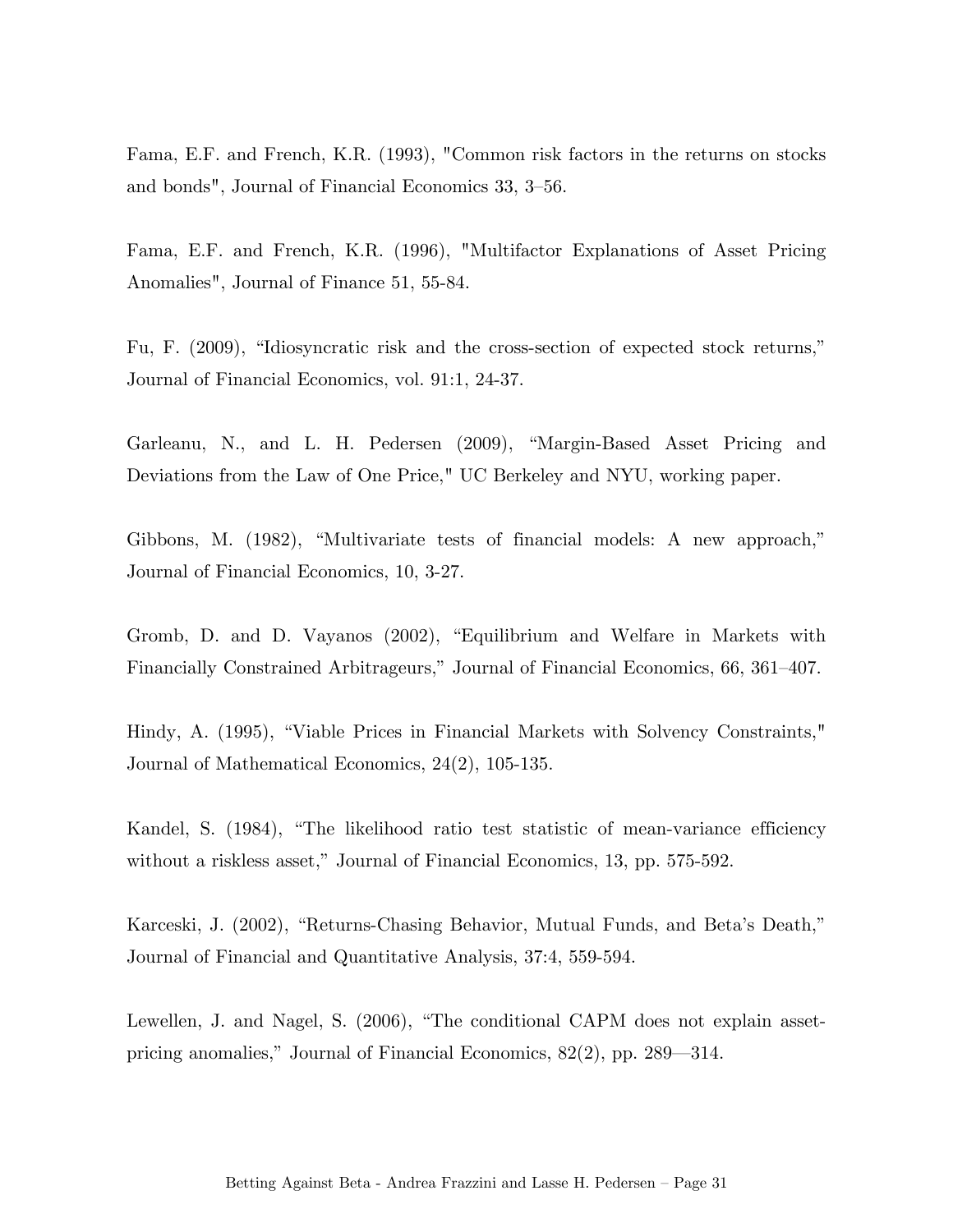Markowitz, H.M. (1952), "Portfolio Selection," The Journal of Finance, 7, 77-91.

Mehrling, P. (2005), "Fischer Black and the Revolutionary Idea of Finance," Wiley: New Jersey.

Merton R. C. (1980), "On estimating the expected return on the market: An exploratory investigation" , Journal of Financial Economics 8, 323{361.

Moskowitz, T., Y.H. Ooi, and L.H. Pedersen (2010), "Time Series Momentum," University of Chicago and NYU working paper.

Pastor, L , and R. Stambaugh. (2003), "Liquidity risk and expected stock returns", Journal of Political Economy 111, 642—685.

Polk, C., S. Thompson, and T. Vuolteenaho (2006), "Cross-sectional forecasts of the equity premium," Journal of Financial Economics, 81, 101-141.

Scholes, M., and J. Williams (1977), "Estimating Betas from Nonsynchronous Data" Journal of Financial Economics ,5 ,309-327.

Shanken, J. (1985), "Multivariate tests of the zero-beta CAPM," Journal of Financial Economics, 14,. 327-348.

Vasicek, O. A. (1973), "A Note on using Cross-sectional Information in Bayesian Estimation on Security Beta's," The Journal of Finance, 28(5), 1233—1239.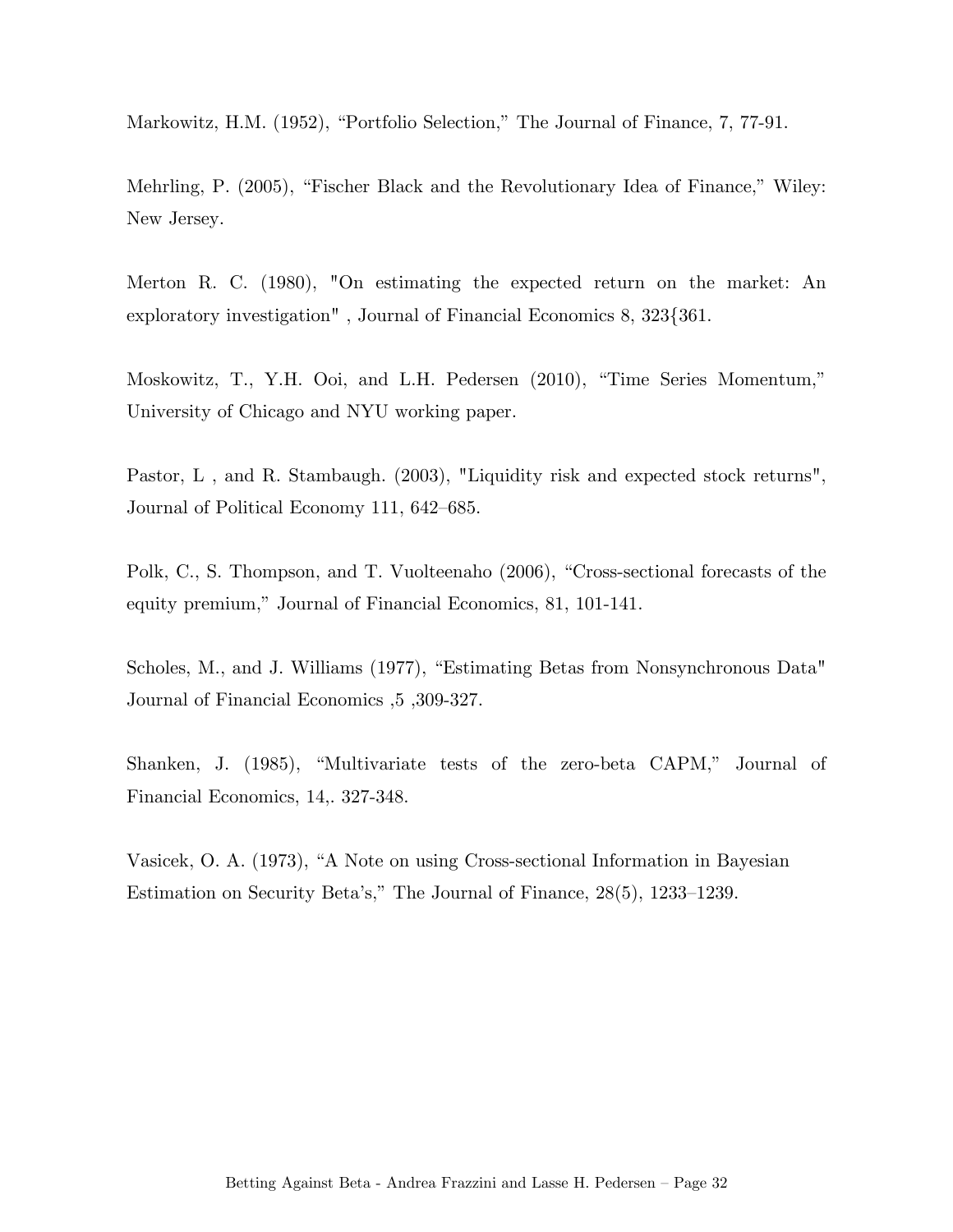#### Appendix A: Proofs

Proof of Proposition 1. Rearranging the equilibrium-price Equation (7) yields

$$
E_{t}\left(r_{t+1}^{s}\right) = r^{f} + \psi_{t} + \gamma \frac{1}{P_{t}^{s}} e_{s} \, \Omega x^{*}
$$
\n
$$
= r^{f} + \psi_{t} + \gamma \frac{1}{P_{t}^{s}} \cos_{t} \left(P_{t+1}^{s}, P_{t+1} \, x^{*}\right)
$$
\n
$$
= r^{f} + \psi_{t} + \gamma \cos_{t} \left(r_{t+1}^{s}, r_{t+1}^{M}\right) P_{t} \, x^{*}
$$
\n(A1)

where  $e_s$  is a vector with a 1 in row s and zeros elsewhere. Multiplying this equation by the market portfolio weights  $w^s = x^{*i} P_t^s / \sum_j x^{*j} P_t^j$  and summing over s gives

$$
E_t\left(r_{t+1}^M\right) = r^f + \psi_t + \gamma \operatorname{var}_t\left(r_{t+1}^M\right)P_t \quad x^* \tag{A2}
$$

that is,

$$
\gamma P_t \rvert x^* = \frac{\lambda_t}{\text{var}_t \left( r_{t+1}^M \right)} \tag{A3}
$$

Inserting this into (A1) gives the first result in the proposition. The second result follows from writing the expected return as:

$$
E_t\left(r_{t+1}^s\right) - r^f = \psi_t\left(1 - \beta_t^s\right) + \beta_t^s\left(E_t\left(r_{t+1}^M\right) - r^f\right)
$$
\n(A4)

and noting that the first term is (Jensen's) alpha. Turning to the third result regarding efficient portfolios, the Sharpe ratio increases in beta until the tangency portfolio is reached, and decreases thereafter. Hence, the last result follows from the fact that the tangency portfolio has a beta less than 1. This is true because the market portfolio is an average of the tangency portfolio (held by unconstrained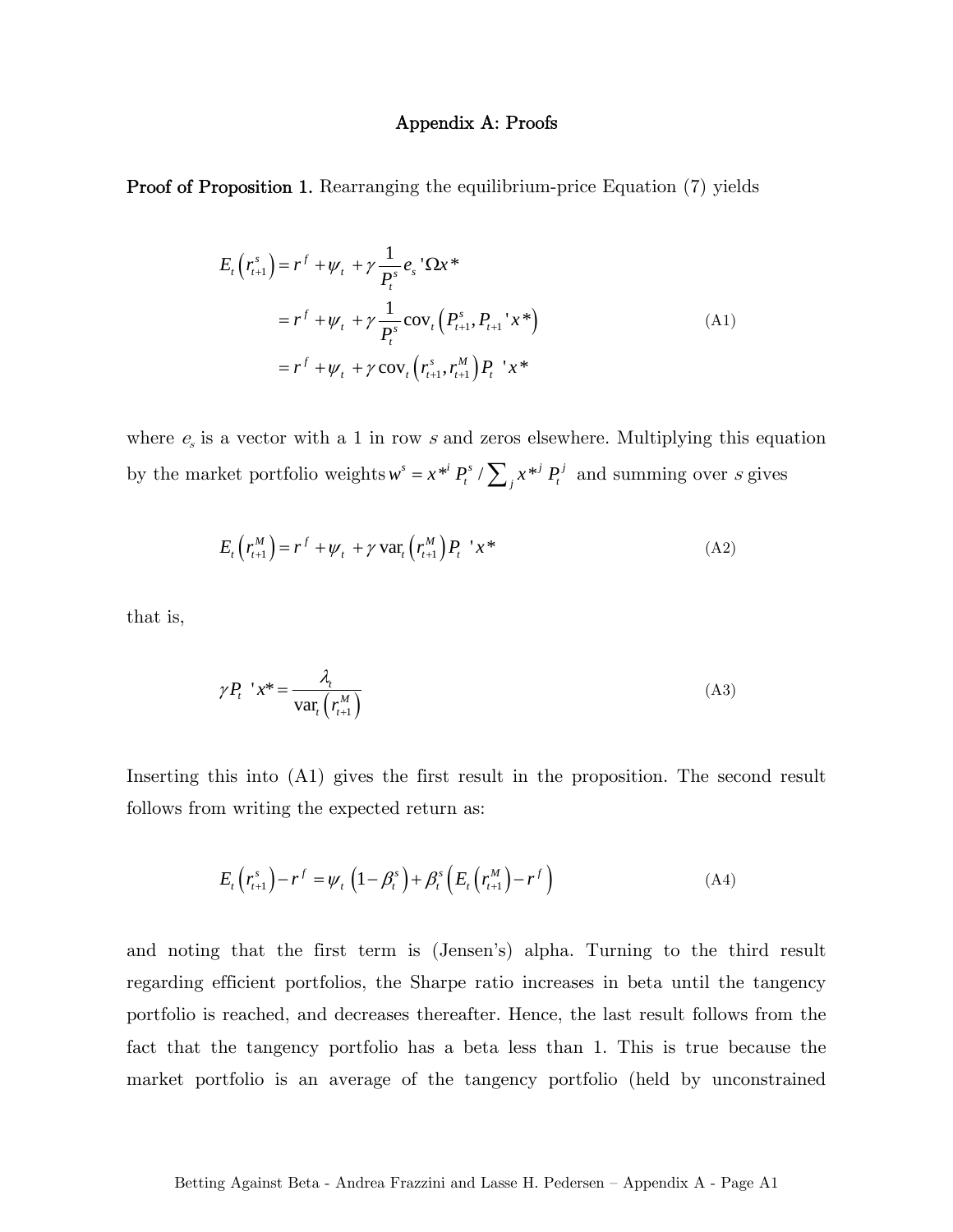agents) and riskier portfolios (held by constrained agents) so the market portfolio is riskier than the tangency portfolio. Hence, the tangency portfolio must have a lower expected return and beta (strictly lower iff some agents are constrained).

Proof of Proposition 2. The expected return of the BAB factor is:

$$
E_t(r_{t+1}^{BAB}) = \frac{1}{\beta_t^L} \Big( E_t(r_{t+1}^L) - r^f \Big) - \frac{1}{\beta_t^H} \Big( E_t(r_{t+1}^H) - r^f \Big)
$$
  

$$
= \frac{1}{\beta_t^L} \Big( \psi_t + \beta_t^L \lambda_t \Big) - \frac{1}{\beta_t^H} \Big( \psi_t + \beta_t^H \lambda_t \Big)
$$
  

$$
= \frac{\beta_t^H - \beta_t^L}{\beta_t^L \beta_t^H} \psi_t
$$
 (A5)

Consider next a change in  $m_t^k$ . Note first that this does not change the betas. This is because Equation (7) shows that the change in Lagrange multipliers scale all the prices (up or down) by the same proportion. Hence, Equation (12) in the proposition follows if we can show that  $\psi_t$  increases in  $m^k$  since this lead to:

$$
\frac{\partial E_t \left( r_{t+1}^{BAB} \right)}{\partial m_t^k} = \frac{\beta_t^H - \beta_t^L}{\beta_t^L \beta_t^H} \frac{\partial \psi_t}{\partial m_t^k} > 0
$$
\n(A6)

Further, since prices move opposite required returns, Equation (11) then follows. To see that an increase in  $m_t^k$  increases  $\psi_t$ , we first note that the constrained agents' asset expenditure decreases with a higher  $m_t^k$ . Indeed, summing the portfolio constraint across constrained agents (where is holds with equality) gives

$$
\sum_{i \text{ constrained}} \sum_{s} x^{i,s} P_t^s = \sum_{i \text{ constrained}} \frac{1}{m^i} W_t^i \tag{A7}
$$

Since increasing  $m<sup>k</sup>$  decreases the right-hand side, the left-hand side must also decrease. That is, the total market value of shares owned by constrained agents decreases.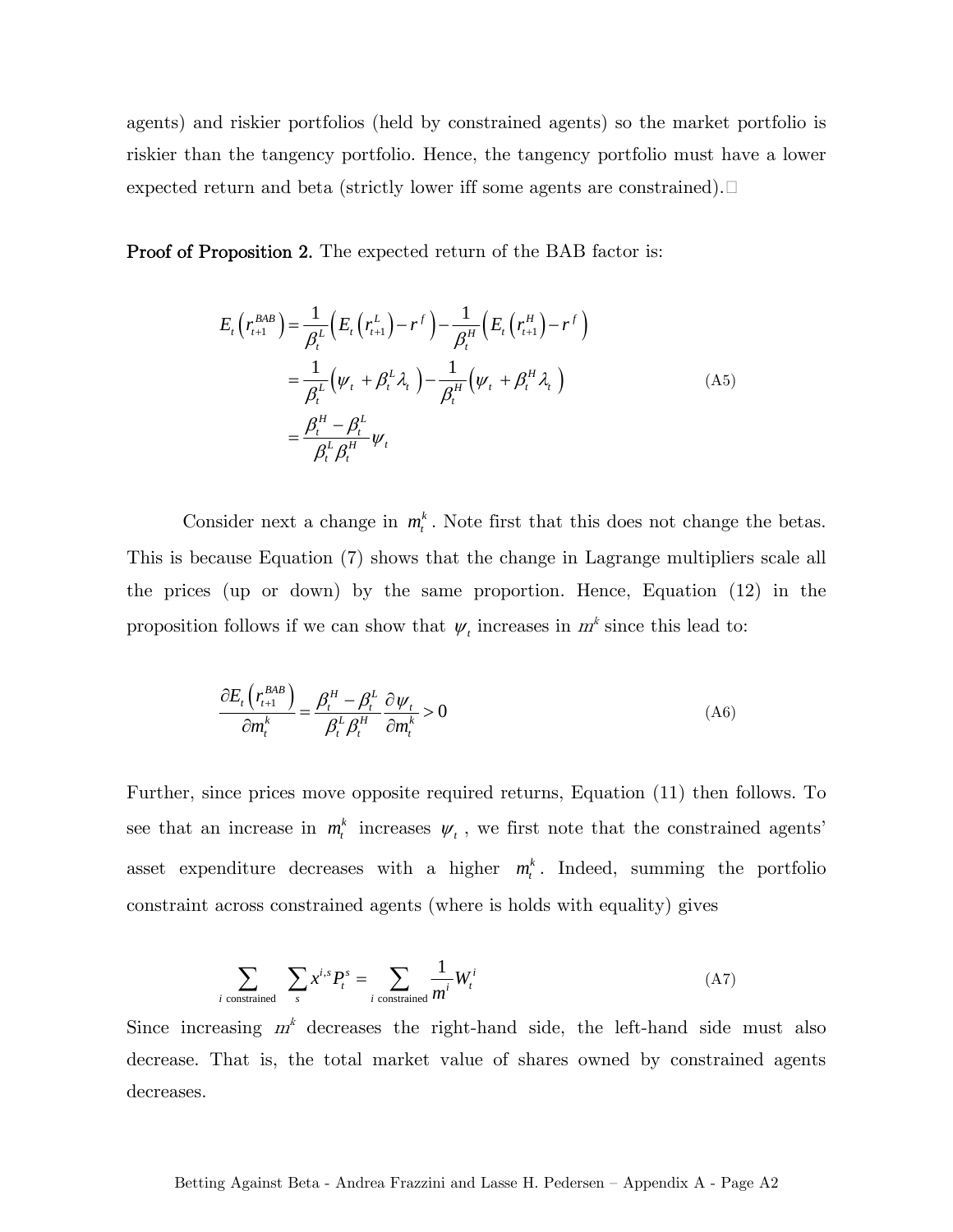Next, the constrained agents' expenditure is decreasing in  $\psi$  so  $\psi$  must increase:

$$
\frac{\partial}{\partial \psi} \sum_{i \text{ constrained}} P_i^{\ \prime} x^i = \sum_{i \text{ constrained}} \left( \frac{\partial P_i}{\partial \psi}^{\ \prime} x^i + P_i^{\ \prime} \frac{\partial x^i}{\partial \psi} \right) < 0 \tag{A8}
$$

To see the last inequality, note first that clearly  $\frac{\partial P_i}{\partial x}$  *x<sup>i</sup>* < 0  $\psi$  $\frac{\partial P_i}{\partial \psi}$ '*x*<sup>*i*</sup> < 0 since all the prices decrease by the same proportion (seen in Equation (7)) and the initial expenditure is positive. The second term is also negative since

$$
\sum_{i \text{ constrained}} P_{i} \frac{\partial}{\partial \psi} x^{i} = \sum_{i \text{ constrained}} \left( \frac{E_{i}(P_{i+1}) - \gamma \Omega x^{*}}{1 + r^{f} + \psi} \right) \frac{\partial}{\partial \psi} \frac{1}{\gamma^{i}} \Omega^{-1} \left( E_{i}(P_{i+1}) - (1 + r^{f} + \psi_{i}^{i}) \frac{E_{i}(P_{i+1}) - \gamma \Omega x^{*}}{1 + r^{f} + \psi} \right)
$$
\n
$$
= -\left( \frac{E_{i}(P_{i+1}) - \gamma \Omega x^{*}}{1 + r^{f} + \psi} \right) \frac{\partial}{\partial \psi} \Omega^{-1} \sum_{i \text{ constrained}} \frac{1}{\gamma^{i}} \left( 1 + r^{f} + \psi_{i}^{i} \right) \frac{E_{i}(P_{i+1}) - \gamma \Omega x^{*}}{1 + r^{f} + \psi}
$$
\n
$$
= -\left( \frac{E_{i}(P_{i+1}) - \gamma \Omega x^{*}}{1 + r^{f} + \psi} \right) \frac{\partial}{\partial \psi} \Omega^{-1} \frac{1}{\gamma} \left( q \left( 1 + r^{f} \right) + \psi \right) \frac{E_{i}(P_{i+1}) - \gamma \Omega x^{*}}{1 + r^{f} + \psi}
$$
\n
$$
= -\frac{1}{1 + r^{f} + \psi} \frac{1}{\gamma} \frac{\partial}{\partial \psi} \frac{q \left( 1 + r^{f} \right) + \psi}{1 + r^{f} + \psi} \left( E_{i}(P_{i+1}) - \gamma \Omega x^{*} \right) \Omega^{-1} \left( E_{i}(P_{i+1}) - \gamma \Omega x^{*} \right)
$$
\n
$$
< 0
$$

where we have defined  $\sum_{i \text{ constrained}} \frac{1}{\gamma^i} < 1$  $q = \sum_{i=1}^{n}$  $=\sum_{i \text{ constrained}} \frac{\gamma}{\gamma^i} < 1$  and used that  $\sum_{i \text{ constrained}}$ *i i*  $\sum_{i \text{ constrained}} \gamma^i \gamma^i = \sum_i \gamma^i$  $\sum_{\text{strained}} \frac{\gamma}{\gamma^i} \psi^i = \sum_i \frac{\gamma}{\gamma^i} \psi^i = \psi^i$ 

since  $\psi^i = 0$  for unconstrained agents. This completes the proof.

**Proof of Proposition 3.** Using the Equation (7) for the price, the sensitivity of with respect to funding shocks can be calculated as

$$
\frac{\partial P_t^s}{P_t^s} / \partial \psi_t = -\frac{1}{1 + r^f + \psi_t} \tag{A9}
$$

which is the same for all securities  $s$ .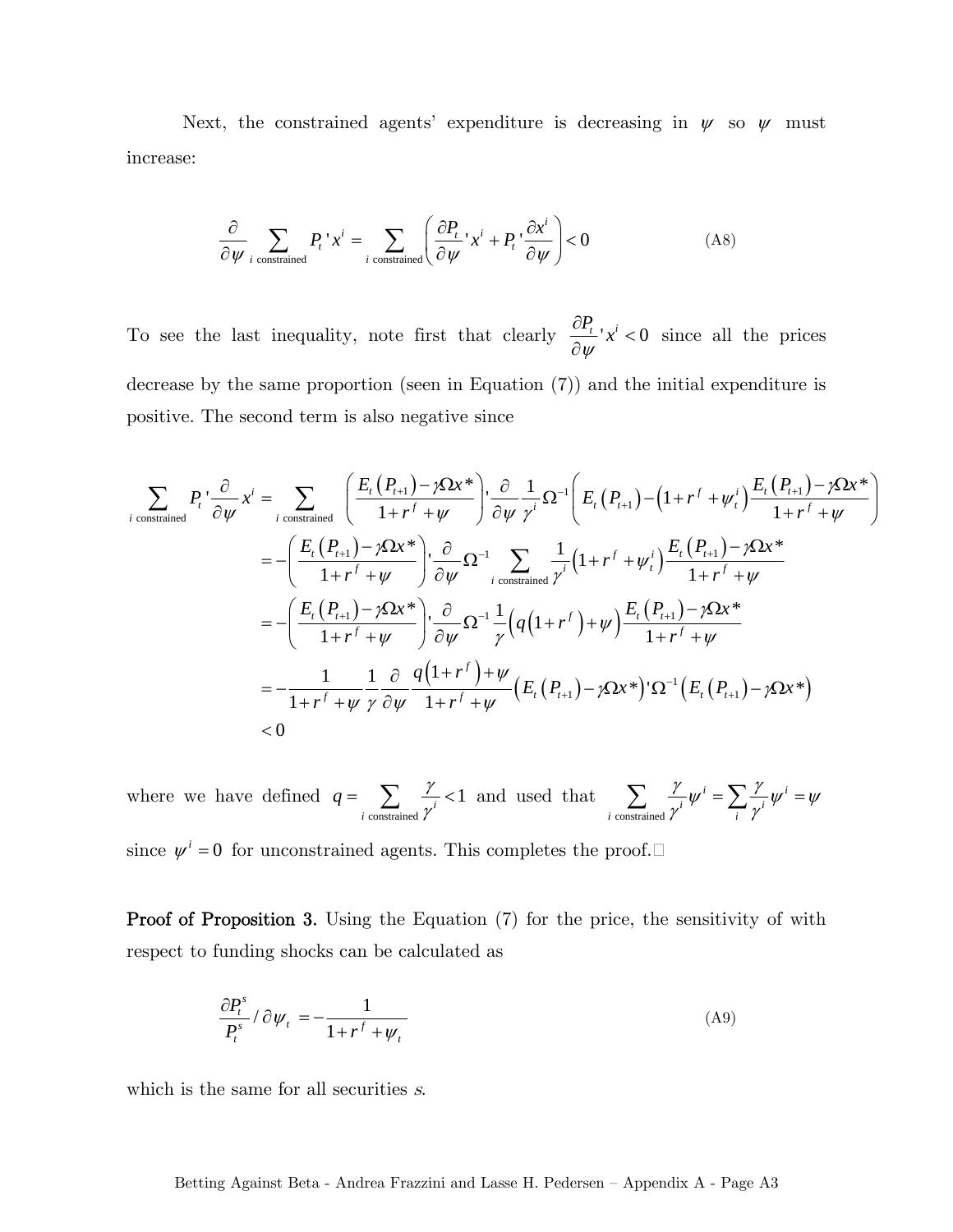Intuitively, shocks that affect all securities the same way compress betas towards one. This is seen most easily using long returns:

$$
r_t^{s, \log} = \log P_t^s - \log P_{t-1}^s
$$
  
= 
$$
\log \left( E_t \left( P_{t+1}^s \right) - \gamma \Omega x^* \right) - \log \left( 1 + r^f + \psi_t \right) - \log P_{t-1}^s
$$
 (A10)

Hence, a higher variance of  $\log(1 + r^f + \psi_t)$  increases all co-variances and variances by the same amount, thus pushing betas — the ratio of covariance to market variance — towards one.

Further, if betas are compressed towards 1 after the formation of the BAB portfolio, then BAB will realize a positive beta as its long-side is more levered than its short side.

The result is seen approximately as follows when returns are computed as ratios:

$$
r_t^i = \frac{P_t^i}{P_{t-1}^i} - 1 = \frac{1}{1 + r^f + \psi_t} \frac{E_t (P_{t+1}^i) - \gamma \Omega_t^i x^*}{P_{t-1}^i} - 1
$$
(A11)

First, we decompose returns into two parts:

$$
r_t^i = x_t z_t^i - 1 \tag{A12}
$$

where

$$
x_{t} = \frac{1}{1 + r^{f} + \psi_{t}} / E_{t-1} \left( \frac{1}{1 + r^{f} + \psi_{t}} \right)
$$
  

$$
z_{t}^{i} = E_{t-1} \left( \frac{1}{1 + r^{f} + \psi_{t}} \right) \frac{E_{t} \left( P_{t+1}^{i} \right) - \gamma \Omega_{t}^{i} x^{*}}{P_{t-1}^{i}}
$$
(A13)

When  $x$  is independent of  $z$ , the covariance between and security  $i$  and the market  $M$  can be written as: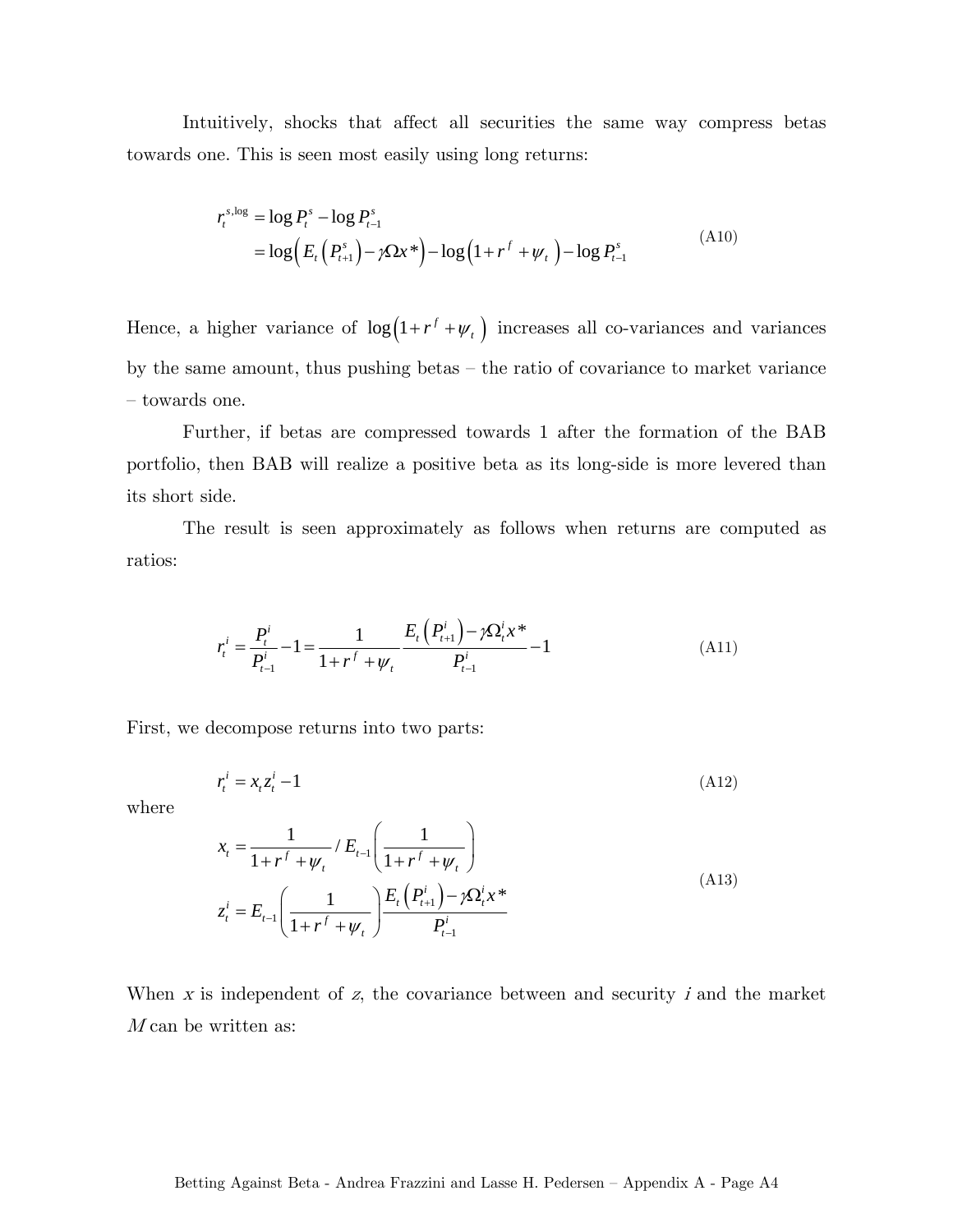$$
cov_{t-1}(r_t^i, r_t^M) = cov_{t-1}(x z^i, x z^M)
$$
  
=  $E_{t-1}(x^2 z^i z^M) - E_{t-1}(x z^i) E_{t-1}(x z^M)$   
=  $(var_{t-1}(x) + (E_{t-1}(x))^2) E_{t-1}(z^i z^M) - (E_{t-1}(x))^2 E_{t-1}(z^i) E_{t-1}(z^M)^{(A14)}$   
=  $var_{t-1}(x) E_{t-1}(z^i z^M) + (E_{t-1}(x))^2 cov_{t-1}(z^i, z^M)$ 

and, hence, beta is

$$
\beta_{t-1}^{i} = \frac{\text{cov}_{t-1}(r_{t}^{i}, r_{t}^{M})}{\text{var}_{t-1}(r_{t}^{M})}
$$
\n
$$
= \frac{\text{var}_{t-1}(x)E_{t-1}(z^{i}z^{M}) + (E_{t-1}(x))^{2}\text{cov}_{t-1}(z^{i}, z^{M})}{\text{var}_{t-1}(x)E_{t-1}((z^{M})^{2}) + (E_{t-1}(x))^{2}\text{var}_{t-1}(z^{M})}
$$
\n(A15)

A higher variance of x pushes beta towards  $E_{t-1}(z^i z^M)/E_{t-1}(z^M)^2$  which is close to 1 since the z's are effectively ratios of prices.

**Proof of Proposition 4.** To see the first part of the proposition, we first note that an unconstrained investor holds the tangency portfolio, which has a beta less than 1 in equilibrium with funding constraints, and the constrained investors hold riskier portfolios of risky assets, as discussed in the proof of Proposition 1.

To see the second part of the proposition, note that given the equilibrium prices, the optimal portfolio is:

$$
x^{i} = \frac{1}{\gamma^{i}} \Omega^{-1} \left( E_{t} (P_{t+1}) - (1 + r^{f} + \psi_{t}^{i}) \frac{E_{t} (P_{t+1}) - \gamma \Omega x^{*}}{1 + r^{f} + \psi_{t}} \right)
$$
  

$$
= \frac{\gamma}{\gamma^{i}} \frac{1 + r^{f} + \psi_{t}^{i}}{1 + r^{f} + \psi_{t}} x^{*} + \frac{\psi_{t} - \psi_{t}^{i}}{1 + r^{f} + \psi_{t}} \frac{1}{\gamma^{i}} \Omega^{-1} E_{t} (P_{t+1})
$$
(A16)

The first term shows that each agent holds some (positive) weight in the market portfolio  $x^*$  and the second term shows how he tilts his portfolio away from the market. The direction of the tilt depends on whether the agent's Lagrange multiplier  $\psi_t^i$  is smaller or larger than the weighted average of all the agents' Lagrange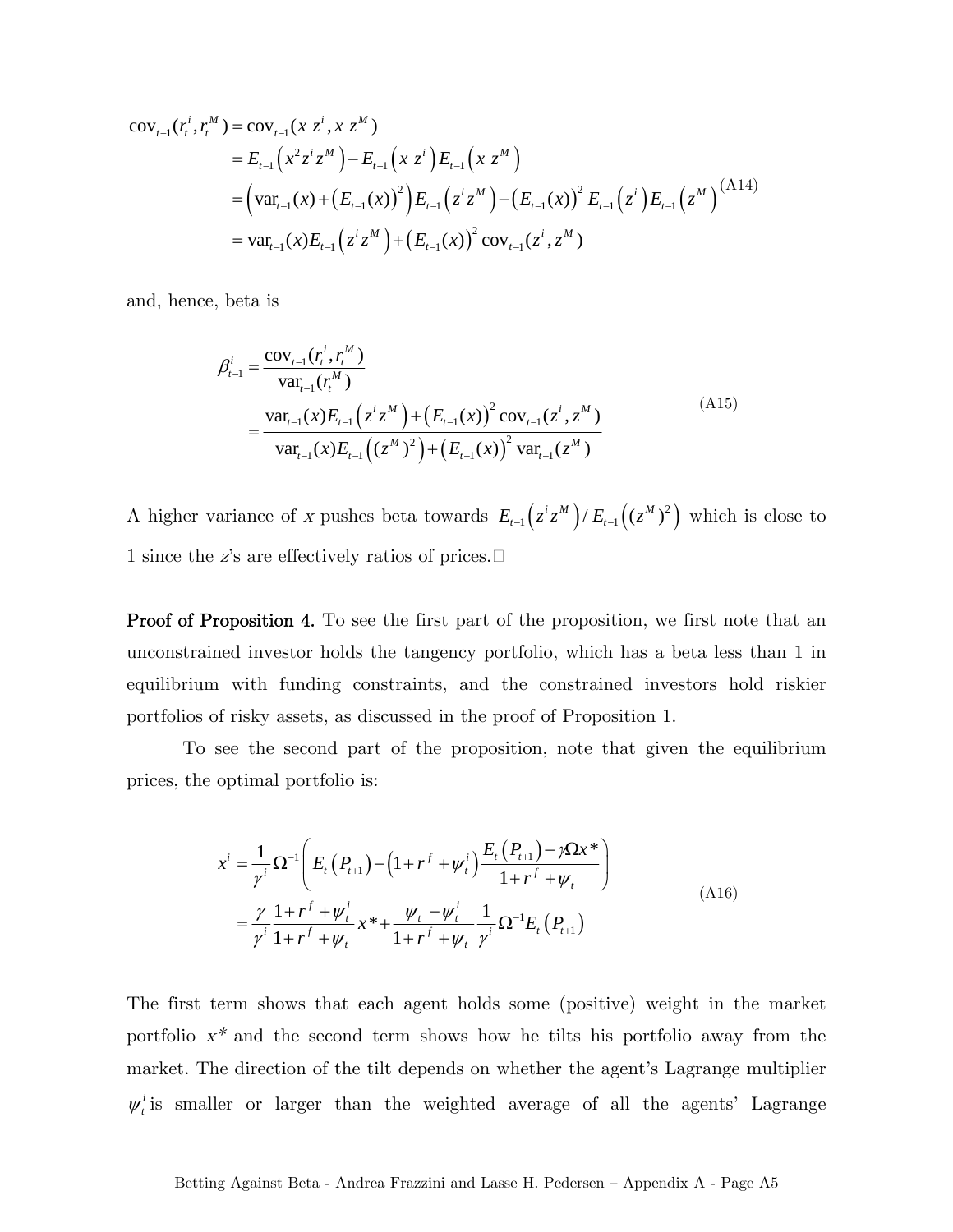multipliers  $\psi_t$ . A less constrained agent tilts towards the portfolio  $\Omega^{-1} E_t(P_{t+1})$ (measured in shares), while a more constrained agent tilts away from this portfolio. Given the expression (13), we can write the variance-covariance matrix as

$$
\Omega = \sigma_M^2 b b + \Sigma \tag{A17}
$$

where  $\Sigma = \text{var}(e)$  and  $\sigma_M^2 = \text{var}(P_{t+1}^M)$ . Using the Matrix Inversion Lemma (the Sherman—Morrison—Woodbury formula), the tilt portfolio can be written as:

$$
\Omega^{-1}E_t(P_{t+1}) = \left(\Sigma^{-1} - \Sigma^{-1}bb'\Sigma^{-1}\frac{1}{\sigma_M^2 + b'\Sigma^{-1}b}\right)E_t(P_{t+1})
$$
  
=  $\Sigma^{-1}E_t(P_{t+1}) - \Sigma^{-1}bb'\Sigma^{-1}E_t(P_{t+1})\frac{1}{\sigma_M^2 + b'\Sigma^{-1}b}$  (A18)  
=  $\Sigma^{-1}E_t(P_{t+1}) - y\Sigma^{-1}b$ 

where  $y = b^{\prime} \Sigma^{-1} E_t(P_{t+1}) / (\sigma_M^2 + b^{\prime} \Sigma^{-1} b)$  is a scalar and  $(\Sigma^{-1} b)_s > (\Sigma^{-1} b)_k$  since  $b^s > b^k$ and s and k have the rows and columns in  $\Sigma$  implying that  $(\Sigma^{-1})_{s,s} > (\Sigma^{-1})_{s,k}$ . So everything else equal, a higher b leads to a lower weight in the tilt portfolio.

Finally, we note that security s also has a higher return beta than  $k$  since

$$
\beta_t^i = \frac{P_t^M \text{ cov}(P_{t+1}^i, P_{t+1}^M)}{P_t^i \text{ var}(P_{t+1}^M)} = \frac{P_t^M}{P_t^i} b^i
$$
\n(A19)

and a higher  $b^i$  means a lower price:

$$
P_{t}^{i} = \frac{E_{t}(P_{t+1}^{i}) - \gamma (\Omega x^{*})_{i}}{1 + r^{f} + \sum_{i} \frac{\gamma}{\gamma^{i}} \psi_{t}^{i}} = \frac{E_{t}(P_{t+1}^{i}) - \gamma (\Sigma x^{*})_{i} - b^{i} b^{*} x^{*} \gamma \sigma_{M}^{2}}{1 + r^{f} + \sum_{i} \frac{\gamma}{\gamma^{i}} \psi_{t}^{i}}
$$
(A20)

 $\Box$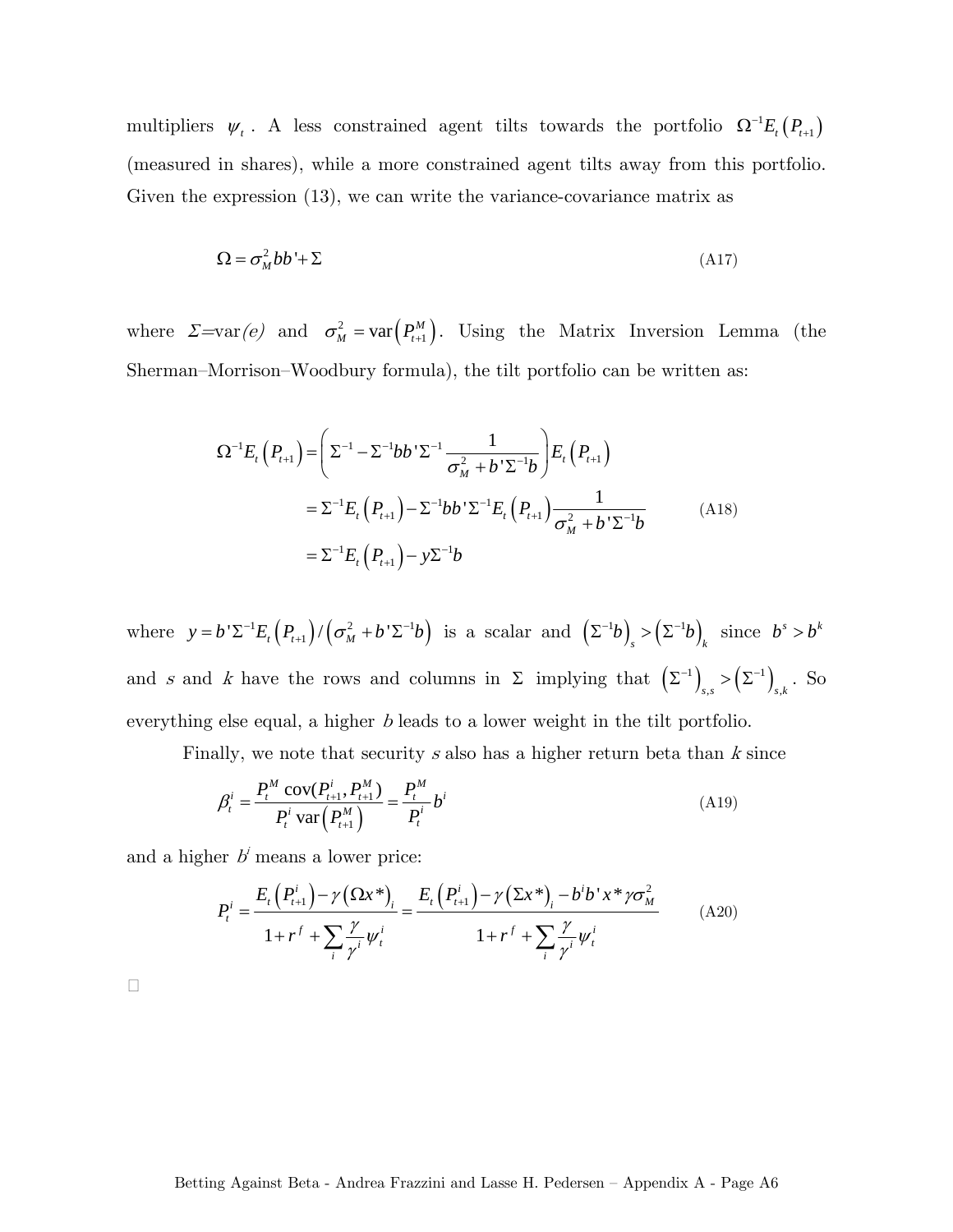## Appendix B: Additional Empirical Results and Robustness Tests

Tables B1 to B7 and Figures B1 to B7 contain additional empirical results and robustness tests.

- Table B1 reports returns of BAB portfolio in US and global equities using different window lengths (1, 3, 5 years), different benchmark (local, global), different methods to estimate betas (OLS, Scholes and Williams (1977)) and different risk adjustment (local risk factors, global risk factors). Global risk factors are constructed as in Fama and French (1996) using our global sample.
- Table B2 reports returns and factor loadings of US and Global BAB portfolios
- Table B3 and B4 report returns of US and Global BAB portfolios controlling for idiosyncratic volatility. Idiosyncratic volatility is defined as the standard deviation of the residuals in the rolling regression used to estimated betas. We use conditional sorts: at the beginning of each calendar month stocks are ranked in ascending order on the basis of their idiosyncratic volatility and assigned to one of 10 groups from low to high volatility. Within each volatility deciles, we assign stocks to low and high beta portfolios and compute BAB returns. We report two sets of results: controlling for the level of idiosyncratic volatility and the 1-month change in the same measure.
- Table B5 reports returns of US and Global BAB portfolios controlling for size. Size is defined as the market value of equity (in USD). We use conditional sorts: at the beginning of each calendar month stocks are ranked in ascending order on the basis of their market value of equity and assigned to one of 10 groups from small to large based on NSYE breakpoints. Within each size deciles, we assign stocks to low and high beta portfolios and compute BAB returns.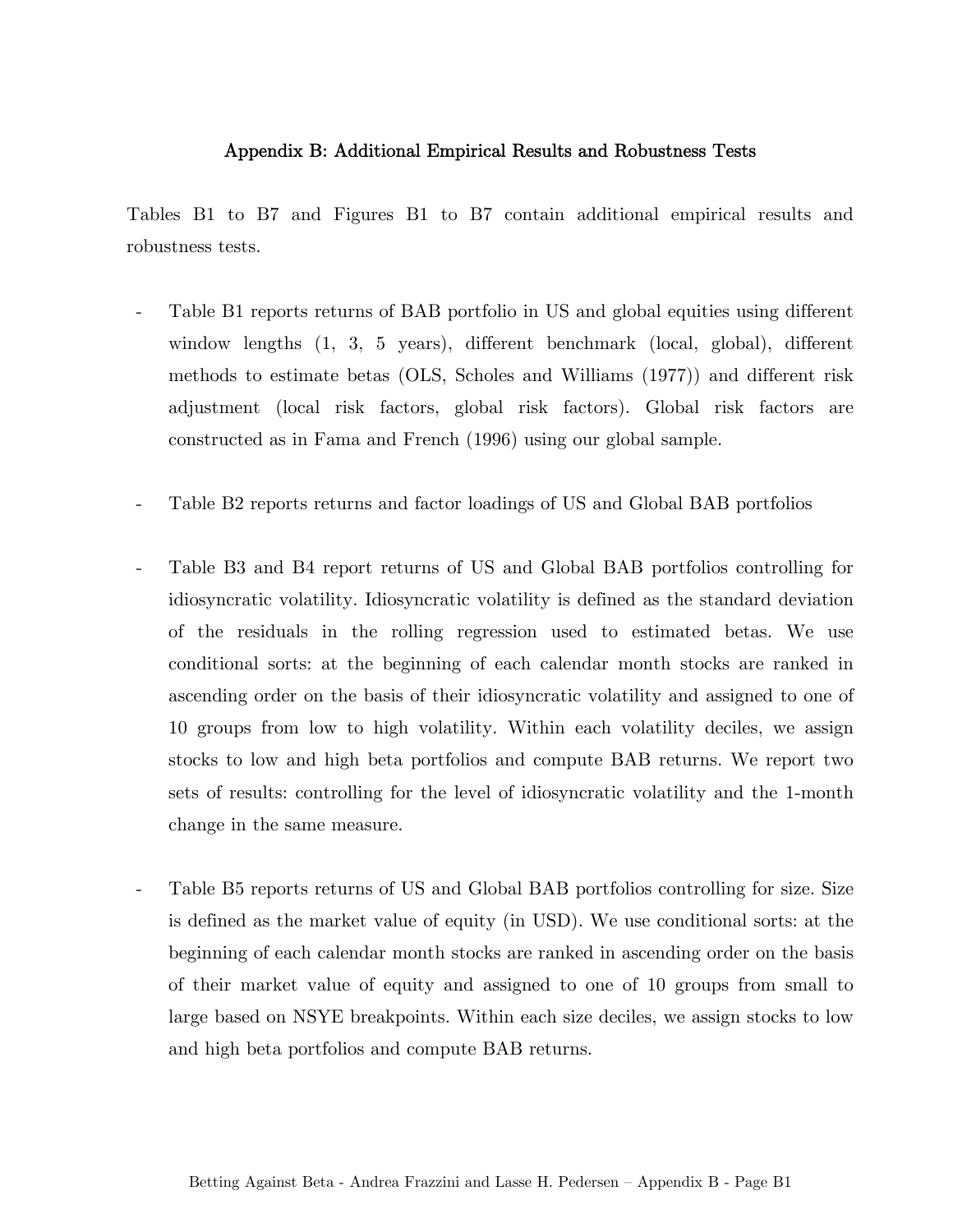- Table B6 reports returns of US and Global BAB portfolios in different sample periods.
- Table B7 reports returns of US and Global BAB portfolios using alternative assumption for risk free rates.
- Table B8 reports returns of US Treasury Bonds portfolios using alternative assumption for risk free rates. Table B8 also reports results for BAB factors constructed using 2-year and 30-year Treasury bonds and the corresponding 1-year and 30-year Treasury bond futures over the same sample period. Using futuresbased portfolio avoids the need of an assumption about the risk free rate since futures returns are constructed as changes in the futures contract price. We use 2 year and 30-year futures since in our data they are the contract with the longest available sample period.
- Table B9 reports returns of BAB portfolios for all asset classes in different time periods sorted by likelihood of binding credit constraints. At the beginning of each calendar month, we rescale each return series to 10% annualized volatility using rolling 3-year estimate up to moth  $t-1$ . We assign the Ted spread into three groups (low, neutral and high) based on full sample breakpoints (top and bottom 1/3) and report returns for each time period.
- Figure B1 plot the Sharpe ratio (annualized) of beta-sorted portfolios for all the asset classes.
- Figures B2 to B7 reports calendar time returns of the BAB portfolios.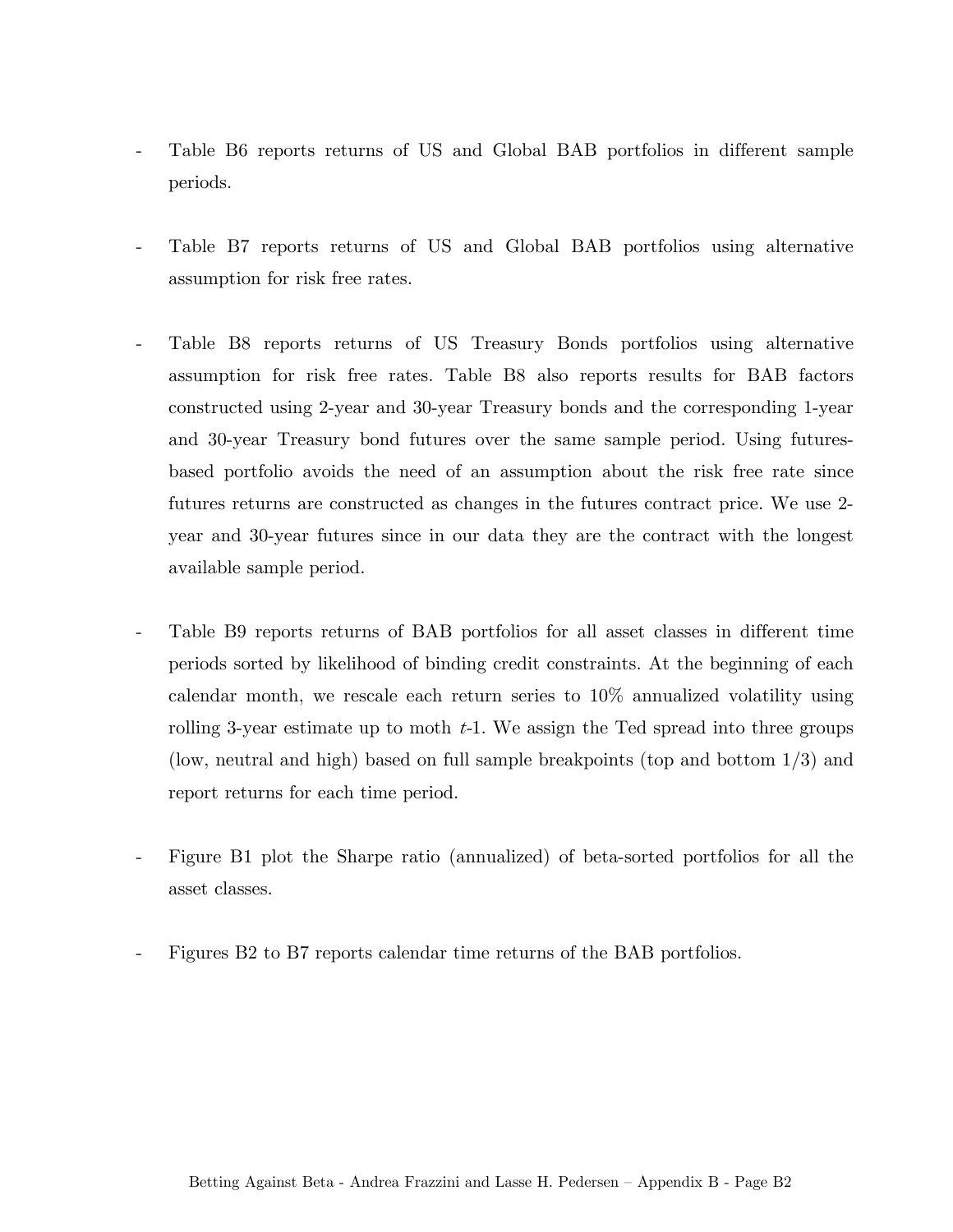## **Table B1 US and Global equities. Robustness: Alternative Betas Estimation and Risk Adjustment**

This table shows calendar-time portfolio returns of BAB portfolios for different beta estimation methods and different risk-adjustment. At the beginning of each calendar month within each country stocks are assigned to one of two portfolios: low beta and high beta. Stocks are weighted by the ranked betas and the portfolios are rebalanced every calendar month. Both portfolios are rescaled to have a beta of 1 at portfolio formation. The BAB factor is a zero-cost portfolio that is long the low-beta portfolio and shorts the high-beta portfolio. This table includes all available common stocks on the CRSP database, and all available common stocks on the Compustat Xpressfeed Global database for the 19 markets in listed table I. "Beta with respect to" is the index used to compute rolling betas. "Universe" is the sample universe (US or Global). "Method" is the estimation method used to calculate betas. We use either OLS or the Scholes and Williams (1997) trade-based beta ("SW"). "Risk Factors" is the risk adjustment used to compute alphas. We use either US-based factors (US) or the corresponding global version (Global) constructed using the same methodology. Alpha is the intercept in a regression of monthly excess return. The explanatory variables are the monthly returns from Fama and French (1993) mimicking portfolios and Carhart (1997) momentum factor (either US or Global). Returns and alphas are in USD and are expressed in monthly percent, t-statistics are shown below the coefficient estimates, and 5% statistical significance is indicated in bold. *\$ Long (Short)* is the average dollar value of the long (short) position. Volatilities and Sharpe ratios are annualized.

| Beta with respect to | Universe | Method     | Risk<br>Factors | Estimation<br>window<br>(year) | Lagged<br>terms | Excess<br>Return | t-stat<br><b>Excess</b><br>Return | 4-factor<br>alpha | t(alpha) | \$Short | \$Long | Volatility | <b>SR</b> |
|----------------------|----------|------------|-----------------|--------------------------------|-----------------|------------------|-----------------------------------|-------------------|----------|---------|--------|------------|-----------|
| CRSP - VW index      | US       | <b>OLS</b> | US              |                                | 1 Week          | 0.71             | 6.76                              | 0.55              | 5.12     | 0.71    | 1.52   | 11.5       | 0.75      |
| CRSP - VW index      | US       | <b>OLS</b> | US              | 3                              | 1 Week          | 0.43             | 4.75                              | 0.43              | 4.96     | 0.73    | 1.36   | 9.6        | 0.53      |
| CRSP - VW index      | US       | <b>OLS</b> | US              | 5                              | 1 Week          | 0.37             | 4.04                              | 0.42              | 5.01     | 0.76    | 1.29   | 9.8        | 0.46      |
| CRSP - VW index      | US       | <b>SW</b>  | US              |                                |                 | 0.56             | 6.13                              | 0.42              | 4.48     | 0.73    | 1.36   | 10.0       | 0.67      |
| Local market index   | Global   | <b>OLS</b> | US              |                                | 1 Week          | 0.72             | 3.79                              | 0.45              | 2.47     | 0.86    | 1.51   | 10.9       | 0.79      |
| Local market index   | Global   | <b>OLS</b> | Global          |                                | 1 Week          | 0.72             | 3.79                              | 0.49              | 2.67     | 0.86    | 1.51   | 10.9       | 0.79      |
| Global market index  | Global   | <b>OLS</b> | US              |                                | 1 Week          | 1.06             | 4.08                              | 0.59              | 2.40     | 0.87    | 1.78   | 15.5       | 0.82      |
| CRSP - VW index      | Global   | <b>OLS</b> | US              |                                | 1 Week          | 0.81             | 3.07                              | 0.39              | 1.57     | 0.98    | 1.81   | 15.3       | 0.64      |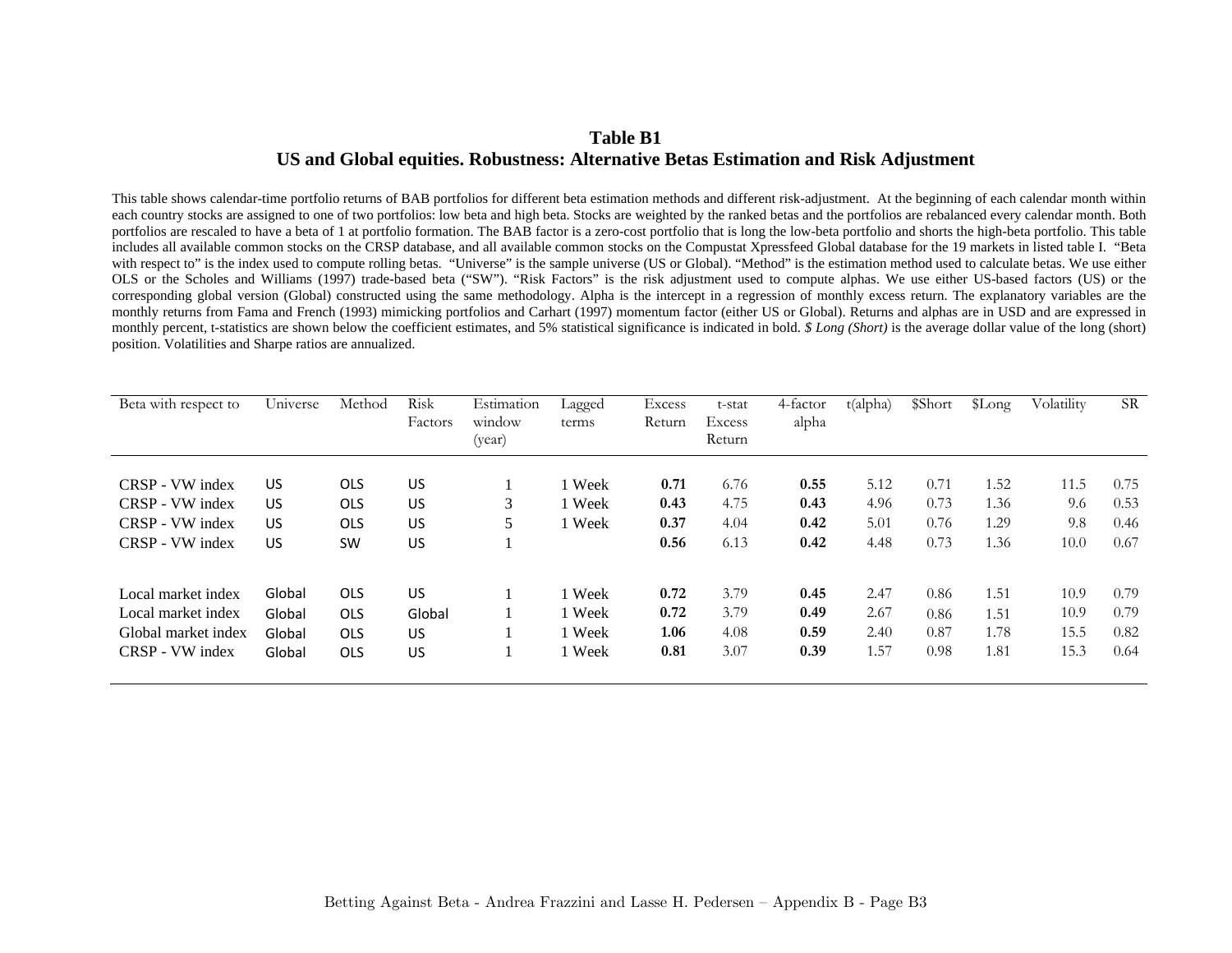### **Table B2 US and Global Equities. Factor Loadings**

This table shows calendar-time portfolio returns and factor loadings. At the beginning of each calendar month all stocks are assigned to one of two portfolios: low beta and high beta. Stocks are weighted by the ranked betas and the portfolios are rebalanced every calendar month. Both portfolios are rescaled to have a beta of 1 at portfolio formation. The zero-beta factor is a zero-cost portfolio that is long the low-beta portfolio and shorts the high-beta portfolio. This table includes all available common stocks on the CRSP database, and all available common stocks on the Compustat Xpressfeed Global database for the 19 markets in listed table I. Alpha is the intercept in a regression of monthly excess return. The explanatory variables are the monthly returns from Fama and French (1993) mimicking portfolios and Carhart (1997) momentum factor. Returns and alphas are in monthly percent, t-statistics are shown below the coefficient estimates, and 5% statistical significance is indicated in bold. Beta (ex ante) is the average estimated beta at portfolio formation. \$ Long (Short) is the average dollar value of the long (short) position.

|                                          | Excess<br>Return | Alpha   | <b>MKT</b> | <b>SMB</b> | <b>HML</b> | <b>UMD</b> | \$ Short | \$ Long |
|------------------------------------------|------------------|---------|------------|------------|------------|------------|----------|---------|
| Panel A: US - all stocks                 |                  |         |            |            |            |            |          |         |
| High Beta                                | 0.97             | 0.01    | 1.30       | 1.11       | 0.23       | $-0.23$    |          |         |
| Low beta                                 | 0.93             | 0.33    | 0.67       | 0.60       | 0.26       | $-0.05$    |          |         |
| $L/S$                                    | 0.71             | 0.55    | 0.02       | 0.13       | 0.10       | 0.11       | 0.71     | 1.52    |
| t-statistics                             | 3.03             | 0.09    | 86.35      | 47.40      | 10.25      | $-13.47$   |          |         |
|                                          | 5.44             | 6.11    | 64.04      | 37.17      | 16.47      | $-4.39$    |          |         |
|                                          | 6.76             | 5.12    | 1.13       | 3.99       | 3.14       | 4.39       |          |         |
| Panel B: US - above NYSE median ME       |                  |         |            |            |            |            |          |         |
| High Beta                                | 0.76             | $-0.15$ | 1.41       | 0.62       | 0.05       | $-0.14$    |          |         |
| Low beta                                 | 0.65             | 0.14    | 0.69       | 0.17       | 0.15       | 0.02       |          |         |
| $L/S$                                    | 0.30             | 0.28    | $-0.12$    | $-0.20$    | 0.13       | 0.13       | 0.73     | 1.35    |
| t-statistics                             | 2.59             | $-2.15$ | 105.40     | 29.85      | 2.34       | $-8.83$    |          |         |
|                                          | 4.69             | 2.79    | 71.48      | 11.62      | 10.12      | 1.55       |          |         |
|                                          | 2.78             | 2.69    | $-6.03$    | $-6.47$    | 4.29       | 5.63       |          |         |
| Panel C: Global- all stocks              |                  |         |            |            |            |            |          |         |
| High Beta                                | 0.19             | $-0.26$ | 1.02       | 0.37       | 0.20       | $-0.21$    |          |         |
| Low beta                                 | 0.47             | 0.05    | 0.61       | 0.28       | 0.36       | $-0.01$    |          |         |
| L/S                                      | 0.90             | 0.59    | 0.18       | 0.13       | 0.38       | 0.17       | 0.84     | 1.58    |
| t-statistics                             | 0.44             | $-0.91$ | 15.05      | 4.17       | 2.06       | $-3.59$    |          |         |
|                                          | 1.71             | 0.24    | 12.07      | 4.18       | 4.93       | $-0.16$    |          |         |
|                                          | 4.39             | 3.00    | 4.00       | 2.23       | 5.74       | 4.38       |          |         |
| Panel D: Global, above 90% ME by country |                  |         |            |            |            |            |          |         |
| High Beta                                | 0.34             | $-0.21$ | 1.10       | 0.31       | 0.23       | $-0.11$    |          |         |
| Low beta                                 | 0.46             | 0.04    | 0.61       | 0.16       | 0.33       | 0.04       |          |         |
| L/S                                      | 0.60             | 0.44    | $-0.03$    | $-0.03$    | 0.30       | 0.15       | 0.86     | 1.41    |
| t-statistics                             | 0.82             | $-0.77$ | 17.19      | 3.69       | 2.52       | $-1.92$    |          |         |
|                                          | 1.80             | 0.21    | 12.56      | 2.55       | 4.76       | 0.94       |          |         |
|                                          | 3.20             | 2.48    | $-0.75$    | $-0.48$    | 4.93       | 4.07       |          |         |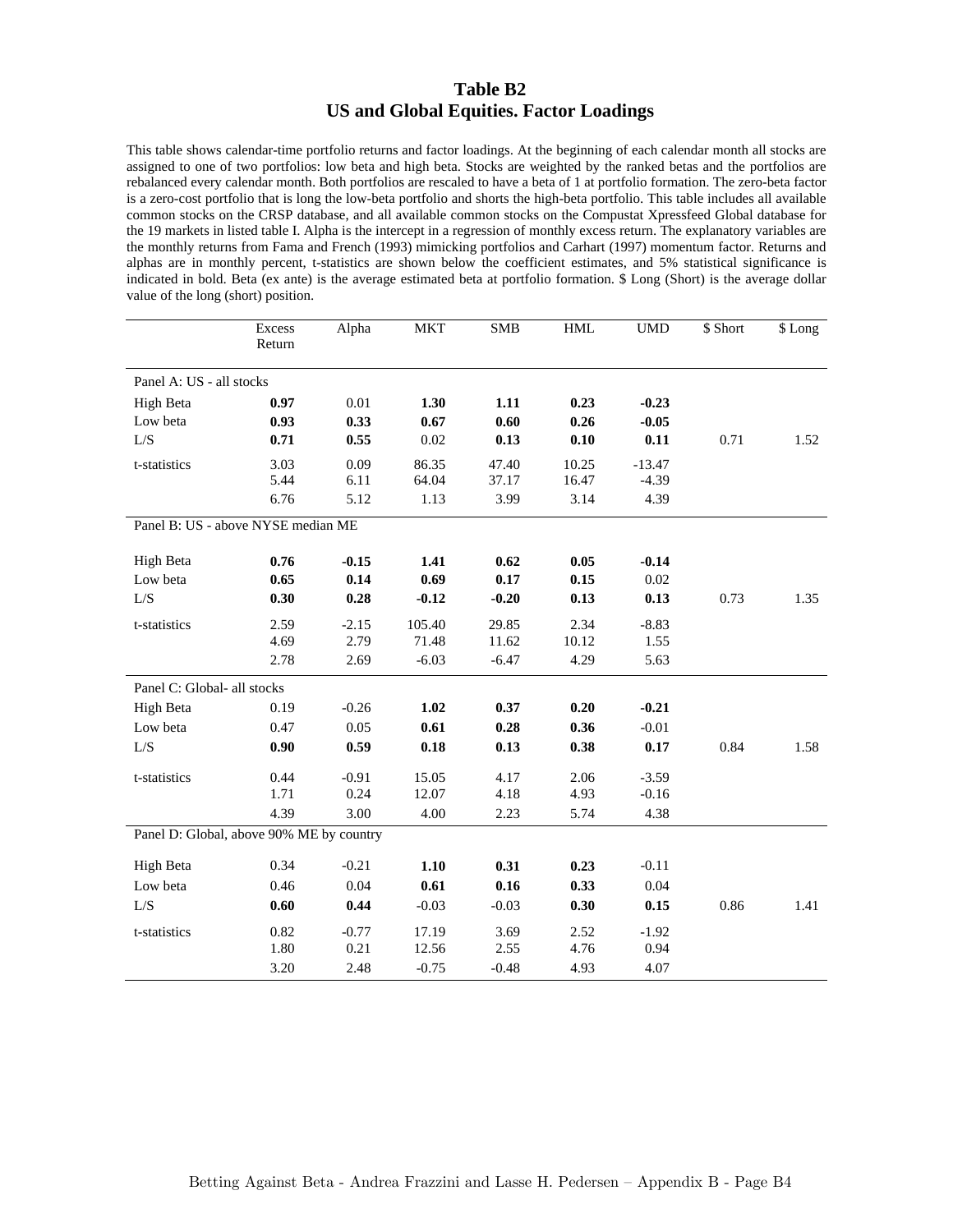#### **Table B3 US Equities. Robustness: Idiosyncratic Volatility.**

This table shows calendar-time portfolio returns of BAB portfolios with conditional sort on idiosyncratic volatility. At the beginning of each calendar month stocks are ranked in ascending order on the basis of their idiosyncratic volatility and assign to one of 10 groups. Idiosyncratic volatility is defined as the standard deviation of the residuals in the rolling regression used to estimated betas. Panel A reports results for conditional sorts based on the level of idiosyncratic volatility at portfolio formation. Panel B report results based on the 1-month changes in the same measure. At the beginning of each calendar month, within each volatility deciles stocks are assigned to one of two portfolios: low beta and high beta. Stocks are weighted by the ranked betas and the portfolios are rebalanced every calendar month. Both portfolios are rescaled to have a beta of 1 at portfolio formation. The zero-beta factor is a zero-cost portfolio that is long the low-beta portfolio and shorts the high-beta portfolio. This table includes all available common stocks on the CRSP database between 1926 and 2009. Alpha is the intercept in a regression of monthly excess return. The explanatory variables are the monthly returns from Fama and French (1993) mimicking portfolios and Carhart (1997) momentum factor. Returns and alphas are in monthly percent, t-statistics are shown below the coefficient estimates, and 5% statistical significance is indicated in bold. *\$ Long (Short)* is the average dollar value of the long (short) position. Volatilities and Sharpe ratios are annualized.

| Panel A:<br>Control for<br>Idiosyncratic<br>volatility | Excess<br>Return | T(Excess<br>Return) | 4-factor alpha | T(alpha) | \$Short | \$Long | Volatility | SR                     |
|--------------------------------------------------------|------------------|---------------------|----------------|----------|---------|--------|------------|------------------------|
| Low - volatility                                       | 0.22             | 2.04                | 0.29           | 2.94     | 1.02    | 1.65   | 11.6       | 0.22                   |
| $P - 2$                                                | 0.37             | 3.60                | 0.38           | 3.82     | 0.91    | 1.51   | 11.3       | 0.40                   |
| $P - 3$                                                | 0.50             | 4.88                | 0.44           | 4.46     | 0.86    | 1.46   | 11.1       | 0.54                   |
| $P - 4$                                                | 0.40             | 3.66                | 0.32           | 3.07     | 0.82    | 1.42   | 11.9       | 0.40                   |
| $P - 5$                                                | 0.42             | 3.83                | 0.30           | 2.82     | 0.79    | 1.40   | 11.8       | 0.42                   |
| $P - 6$                                                | 0.48             | 4.45                | 0.35           | 3.30     | 0.76    | 1.39   | 11.8       | 0.49                   |
| $P - 7$                                                | 0.58             | 5.18                | 0.36           | 3.32     | 0.73    | 1.38   | 12.2       | 0.57                   |
| $P - 8$                                                | 0.74             | 5.49                | 0.41           | 3.41     | 0.70    | 1.37   | 14.6       | 0.61                   |
| $P - 9$                                                | 0.94             | 5.33                | 0.50           | 3.51     | 0.67    | 1.39   | 19.3       | 0.59                   |
| High volatility                                        | 1.81             | 5.25                | 1.16           | 3.98     | 0.63    | 1.61   | 37.6       | 0.58                   |
|                                                        |                  |                     |                |          |         |        |            |                        |
| Panel B:                                               | Excess           | T(Excess            | 4-factor alpha | T(alpha) | \$Short | \$Long | Volatility | $\overline{\text{SR}}$ |
| Control for<br>Idiosyncratic<br>volatility changes     | Return           | Return)             |                |          |         |        |            |                        |
| Low - volatility                                       | 0.46             | 3.99                | 0.41           | 3.64     | 0.75    | 1.52   | 12.6       | 0.44                   |
| $P - 2$                                                | 0.34             | 2.98                | 0.29           | 2.55     | 0.75    | 1.49   | 12.5       | 0.33                   |
| $P - 3$                                                | 0.48             | 4.22                | 0.40           | 3.43     | 0.74    | 1.48   | 12.5       | 0.47                   |
| $P - 4$                                                | 0.59             | 5.18                | 0.48           | 4.26     | 0.73    | 1.47   | 12.3       | 0.57                   |
| $P - 5$                                                | 0.54             | 4.63                | 0.46           | 3.89     | 0.72    | 1.47   | 12.6       | 0.51                   |
| $P - 6$                                                | 0.64             | 4.70                | 0.44           | 3.26     | 0.71    | 1.47   | 14.7       | 0.52                   |
| $P - 7$                                                | 0.60             | 4.72                | 0.47           | 3.56     | 0.70    | 1.49   | 13.8       | 0.52                   |
| $P - 8$                                                | 0.97             | 6.25                | 0.77           | 4.97     | 0.69    | 1.51   | 16.8       | 0.69                   |
|                                                        |                  |                     |                |          |         |        |            |                        |
| $P - 9$                                                | 1.16             | 5.82                | 0.93           | 4.80     | 0.68    | 1.60   | 21.7       | 0.64                   |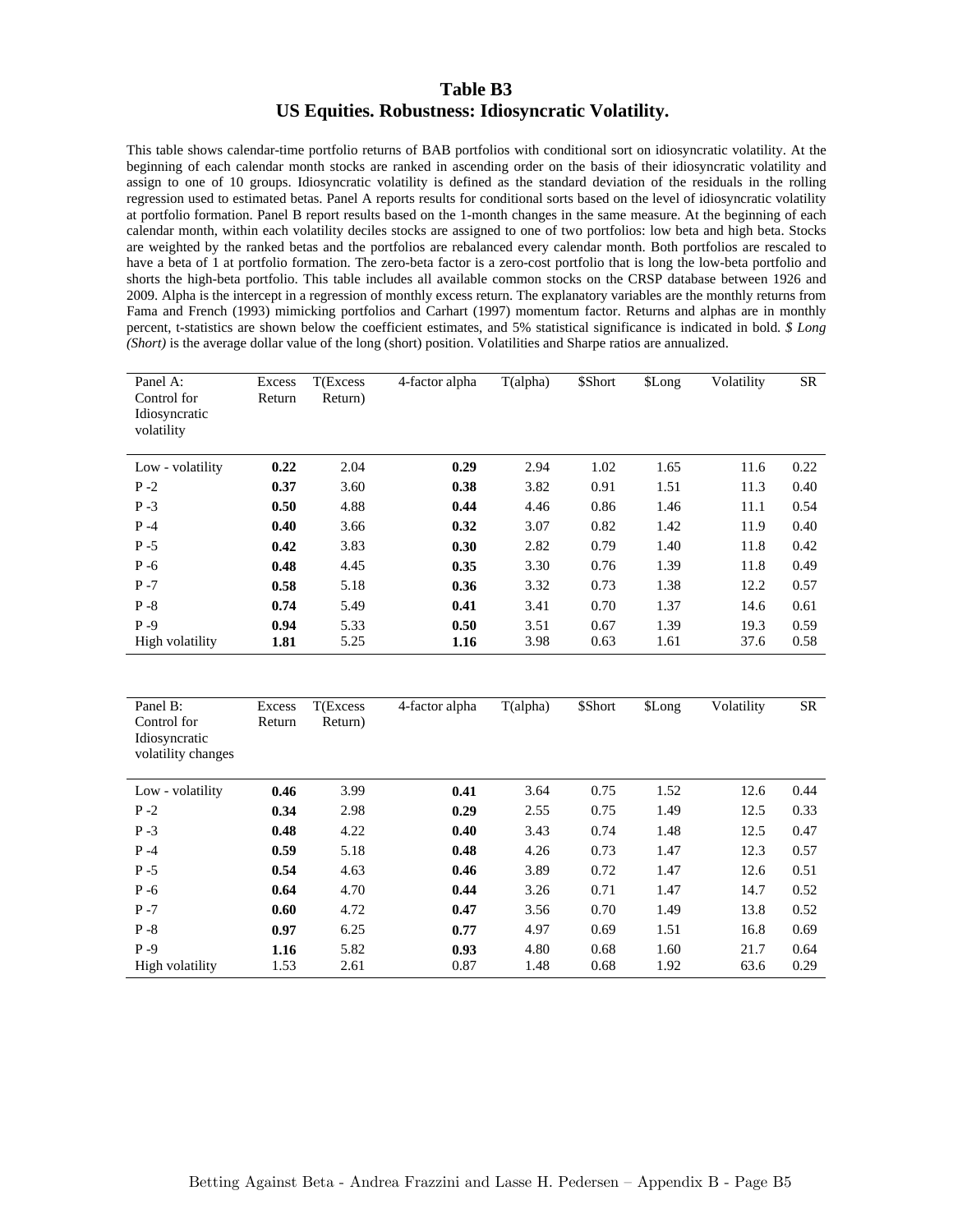#### **Table B4 Global Equities. Robustness: Idiosyncratic Volatility.**

This table shows calendar-time portfolio returns of BAB portfolios with conditional sort on idiosyncratic volatility. At the beginning of each calendar month stocks are ranked in ascending order on the basis of their idiosyncratic volatility and assign to one of 10 groups. Idiosyncratic volatility is defined as the standard deviation of the residuals in the rolling regression used to estimated betas. Panel A reports results for conditional sorts based on the level of idiosyncratic volatility at portfolio formation. Panel B report results based on the 1-month changes in the same measure. Within each volatility deciles stocks are assigned to one of two portfolios: low beta and high beta. Stocks are weighted by the ranked betas and the portfolios are rebalanced every calendar month. Both portfolios are rescaled to have a beta of 1 at portfolio formation. The BAB factor is a zero-cost portfolio that is long the low-beta portfolio and shorts the high-beta portfolio. This table includes all available common stocks on the CRSP database, and all available common stocks on the Compustat Xpressfeed Global database for the 19 markets in listed table I. Alpha is the intercept in a regression of monthly excess return. The explanatory variables are the monthly returns from Fama and French (1993) mimicking portfolios and Carhart (1997) momentum factor. Returns and alphas are in monthly percent, t-statistics are shown below the coefficient estimates, and 5% statistical significance is indicated in bold. *\$ Long (Short)* is the average dollar value of the long (short) position. Volatilities and Sharpe ratios are annualized.

| Panel A:<br>Control for<br>Idiosyncratic<br>volatility | <b>Excess</b><br>Return | T(Excess<br>Return) | 4-factor alpha | T(alpha) | \$Short | \$Long | Volatility | SR        |
|--------------------------------------------------------|-------------------------|---------------------|----------------|----------|---------|--------|------------|-----------|
| Low - volatility                                       | 0.30                    | 1.85                | 0.31           | 2.16     | 1.06    | 1.56   | 8.7        | 0.41      |
| $P - 2$                                                | 0.32                    | 1.97                | 0.28           | 1.81     | 1.01    | 1.48   | 8.7        | 0.44      |
| $P-3$                                                  | 0.17                    | 1.03                | 0.11           | 0.70     | 0.98    | 1.45   | 8.6        | 0.23      |
| $P - 4$                                                | 0.35                    | 1.96                | 0.22           | 1.28     | 0.95    | 1.43   | 9.5        | 0.44      |
| $P - 5$                                                | 0.38                    | 2.21                | 0.33           | 1.92     | 0.92    | 1.41   | 9.1        | 0.49      |
| $P - 6$                                                | 0.36                    | 1.79                | 0.27           | 1.32     | 0.90    | 1.39   | 10.7       | 0.40      |
| $P - 7$                                                | 0.24                    | 1.10                | 0.07           | 0.32     | 0.87    | 1.37   | 11.9       | 0.25      |
| $P - 8$                                                | 0.05                    | 0.21                | $-0.03$        | $-0.10$  | 0.84    | 1.37   | 12.6       | 0.05      |
| $P - 9$                                                | $-0.07$                 | $-0.23$             | $-0.22$        | $-0.78$  | 0.81    | 1.36   | 15.1       | $-0.05$   |
| High volatility                                        | $-0.33$                 | $-0.93$             | $-0.46$        | $-1.30$  | 0.77    | 1.41   | 18.9       | $-0.21$   |
|                                                        |                         |                     |                |          |         |        |            |           |
|                                                        |                         |                     |                |          |         |        |            |           |
| Panel B:                                               | Excess                  | T(Excess            | 4-factor alpha | T(alpha) | \$Short | \$Long | Volatility | <b>SR</b> |
| Control for<br>Idiosyncratic<br>volatility changes     | Return                  | Return)             |                |          |         |        |            |           |
| Low - volatility                                       | 0.47                    | 2.40                | 0.37           | 1.96     | 0.93    | 1.49   | 10.5       | 0.54      |
| $P - 2$                                                | 0.22                    | 1.03                | 0.06           | 0.29     | 0.92    | 1.48   | 11.3       | 0.23      |
| $P - 3$                                                | 0.43                    | 2.10                | 0.46           | 2.28     | 0.92    | 1.46   | 11.0       | 0.47      |
| $P - 4$                                                | 0.45                    | 2.21                | 0.42           | 2.07     | 0.91    | 1.45   | 10.9       | 0.50      |
| $P - 5$                                                | 0.40                    | 2.03                | 0.30           | 1.58     | 0.90    | 1.44   | 10.6       | 0.45      |
| $P - 6$                                                | 0.60                    | 2.96                | 0.45           | 2.30     | 0.89    | 1.44   | 10.8       | 0.66      |
| $P - 7$                                                | 0.58                    | 2.79                | 0.39           | 1.90     | 0.88    | 1.44   | 11.2       | 0.62      |
| $P - 8$                                                | 0.44                    | 1.77                | 0.22           | 0.90     | 0.87    | 1.44   | 13.2       | 0.40      |
| $P - 9$                                                | 0.45                    | 2.13                | 0.33           | 1.53     | 0.86    | 1.44   | 11.4       | 0.48      |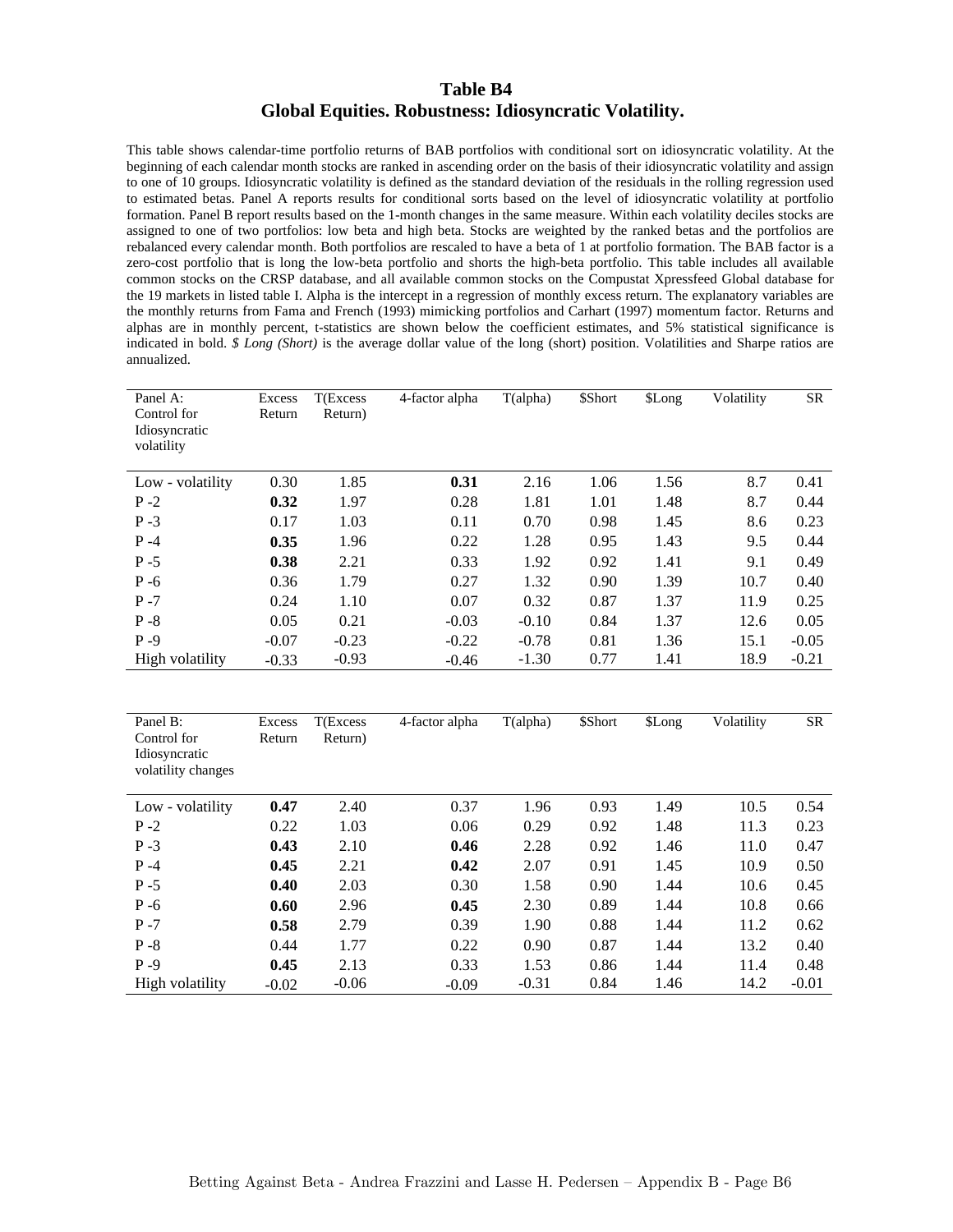#### **Table B5 US and Global Equities. Robustness: Size**

This table shows calendar-time portfolio returns of BAB portfolios with conditional sort on size. At the beginning of each calendar month stocks are ranked in ascending order on the basis of their market value of equity (in USD) at the end of the previous month. Stocks are assigned to one of 10 groups based on NYSE breakpoints. Within each size deciles and within each country stocks are assigned to one of two portfolios: low beta and high beta. Stocks are weighted by the ranked betas and the portfolios are rebalanced every calendar month. Both portfolios are rescaled to have a beta of 1 at portfolio formation. The BAB factor is a zero-cost portfolio that is long the low-beta portfolio and shorts the high-beta portfolio. This table includes all available common stocks on the CRSP database, and all available common stocks on the Compustat Xpressfeed Global database for the 19 markets in listed table I. Alpha is the intercept in a regression of monthly excess return. The explanatory variables are the monthly returns from Fama and French (1993) mimicking portfolios and Carhart (1997) momentum factor. Returns and alphas are in monthly percent, t-statistics are shown below the coefficient estimates, and 5% statistical significance is indicated in bold. *\$ Long (Short)* is the average dollar value of the long (short) position. Volatilities and Sharpe ratios are annualized.

| Panel A: US | Excess | T(Excess | 4-factor | T(alpha) | \$Short | \$Long | Volatility | SR   |
|-------------|--------|----------|----------|----------|---------|--------|------------|------|
|             | Return | Return)  | alpha    |          |         |        |            |      |
| Small - ME  | 1.91   | 5.65     | 1.32     | 4.57     | 0.69    | 1.77   | 36.8       | 0.62 |
| $ME -2$     | 0.86   | 5.40     | 0.43     | 2.99     | 0.69    | 1.47   | 17.3       | 0.60 |
| $ME -3$     | 0.64   | 5.64     | 0.40     | 3.56     | 0.69    | 1.40   | 12.4       | 0.62 |
| $ME -4$     | 0.55   | 4.98     | 0.41     | 3.66     | 0.69    | 1.37   | 12.1       | 0.55 |
| $ME - 5$    | 0.47   | 4.22     | 0.34     | 2.97     | 0.70    | 1.35   | 12.2       | 0.46 |
| $ME -6$     | 0.39   | 3.13     | 0.28     | 2.21     | 0.71    | 1.35   | 13.5       | 0.35 |
| $ME -7$     | 0.32   | 2.59     | 0.29     | 2.35     | 0.72    | 1.34   | 13.6       | 0.29 |
| $ME - 8$    | 0.38   | 2.95     | 0.38     | 3.13     | 0.74    | 1.33   | 13.9       | 0.33 |
| $ME -9$     | 0.29   | 2.25     | 0.29     | 2.37     | 0.77    | 1.33   | 13.9       | 0.25 |
| Large-ME    | 0.13   | 1.01     | 0.15     | 1.24     | 0.81    | 1.33   | 13.5       | 0.11 |

| Panel B:<br>Global | Excess<br>Return | T(Excess<br>Return) | 4-factor<br>alpha | T(alpha) | \$Short | \$Long | Volatility | <b>SR</b> |
|--------------------|------------------|---------------------|-------------------|----------|---------|--------|------------|-----------|
| Small - ME         | 0.98             | 0.92                | 0.70              | 0.64     | 0.88    | 1.64   | 32.1       | 0.03      |
| $ME -2$            | 0.92             | 2.19                | 0.69              | 1.60     | 0.90    | 1.54   | 24.0       | 0.46      |
| $ME -3$            | 0.74             | 2.84                | 0.61              | 2.29     | 0.90    | 1.52   | 14.9       | 0.60      |
| $ME -4$            | 0.63             | 2.84                | 0.40              | 1.82     | 0.89    | 1.49   | 12.6       | 0.60      |
| $ME - 5$           | 0.45             | 1.95                | 0.22              | 0.97     | 0.90    | 1.45   | 13.2       | 0.41      |
| $ME -6$            | 0.73             | 3.35                | 0.48              | 2.25     | 0.90    | 1.45   | 12.5       | 0.71      |
| $ME -7$            | 0.26             | 1.09                | 0.14              | 0.60     | 0.90    | 1.43   | 13.4       | 0.23      |
| $ME - 8$           | 0.62             | 2.83                | 0.45              | 2.05     | 0.88    | 1.36   | 12.5       | 0.60      |
| $ME -9$            | 0.49             | 2.18                | 0.34              | 1.55     | 0.89    | 1.36   | 12.9       | 0.46      |
| Large-ME           | 0.35             | 1.64                | 0.27              | 1.38     | 0.88    | 1.29   | 12.0       | 0.34      |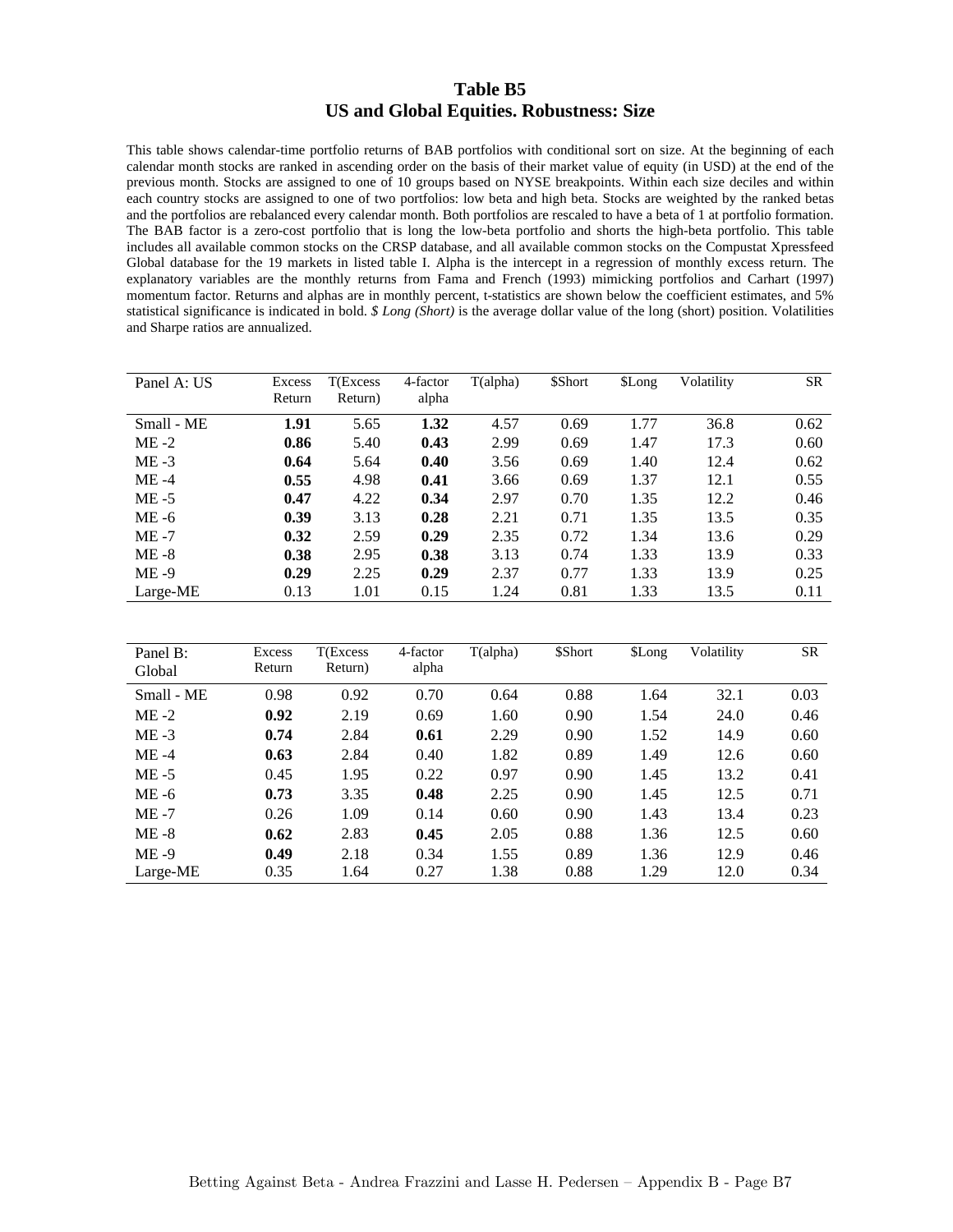#### **Table B6 US and Global Equities. Robustness: Sample Period**

This table shows calendar-time portfolio returns of BAB portfolios. At the beginning of each calendar month within each country stocks are assigned to one of two portfolios: low beta and high beta. Stocks are weighted by the ranked betas and the portfolios are rebalanced every calendar month. Both portfolios are rescaled to have a beta of 1 at portfolio formation. The BAB factor is a zero-cost portfolio that is long the low-beta portfolio and shorts the high-beta portfolio. This table includes all available common stocks on the CRSP database, and all available common stocks on the Compustat Xpressfeed Global database for the 19 markets in listed table I. Alpha is the intercept in a regression of monthly excess return. The explanatory variables are the monthly returns from Fama and French (1993) mimicking portfolios and Carhart (1997) momentum factor. Returns and alphas are in monthly percent, t-statistics are shown below the coefficient estimates, and 5% statistical significance is indicated in bold. *\$ Long (Short)* is the average dollar value of the long (short) position. Volatilities and Sharpe ratios are annualized.

|             | Excess<br>Return | T(Excess<br>Return) | 4-factor<br>alpha | T(alpha) | \$Short | \$Long | Volatility | Excess<br>Return |
|-------------|------------------|---------------------|-------------------|----------|---------|--------|------------|------------------|
| Panel A: US |                  |                     |                   |          |         |        |            |                  |
| 1926 - 1945 | 0.55             | 2.36                | 0.49              | 2.18     | 0.72    | 1.29   | 12.0       | 0.55             |
| 1946 - 1965 | 0.56             | 5.43                | 0.56              | 4.88     | 0.79    | 1.35   | 5.6        | 1.22             |
| 1966 - 1985 | 0.80             | 5.02                | 0.57              | 3.73     | 0.72    | 1.31   | 8.6        | 1.12             |
| 1986 - 2009 | 0.90             | 3.26                | 0.33              | 1.39     | 0.69    | 1.42   | 16.1       | 0.67             |

|                  | Excess<br>Return | T(Excess<br>Return) | 4-factor alpha | T(alpha) | \$Short | \$Long | Volatility | SR   |
|------------------|------------------|---------------------|----------------|----------|---------|--------|------------|------|
| Panel B : Global |                  |                     |                |          |         |        |            |      |
| 1984 - 1994      | 0.62             | 1.67                | 0.40           | 1.08     | 0.87    | 1.27   | 12.5       | 0.59 |
| $1995 - 2000$    | 0.41             | 1.59                | 0.36           | 1.24     | 0.89    | 1.44   | 7.6        | 0.65 |
| 2001 - 2009      | 1.03             | 3.24                | 0.81           | 2.93     | 0.86    | 1.49   | 11.3       | 1.09 |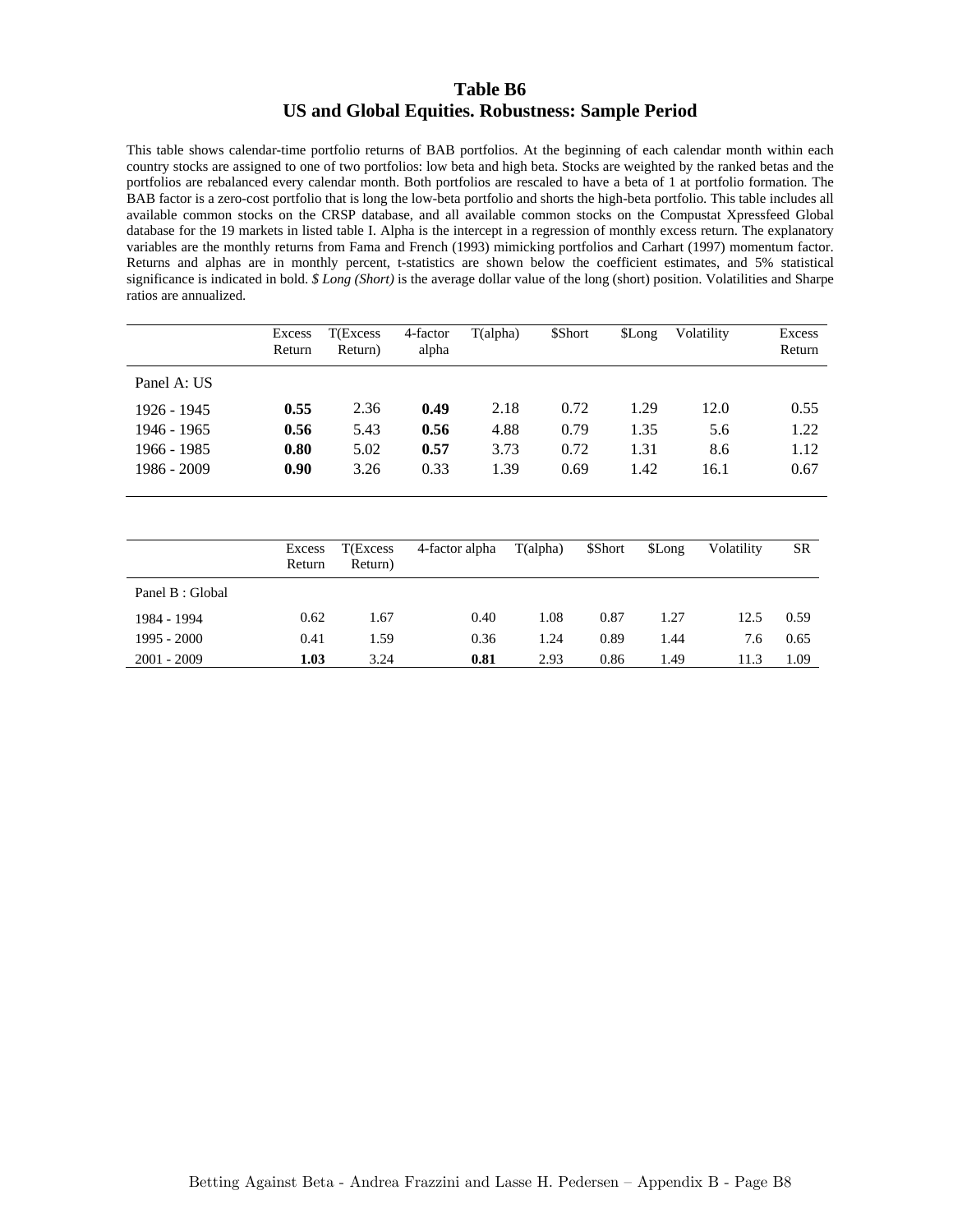### **Table B7 US and Global Equities. Robustness: Alternative Risk-Free Rates**

This table shows calendar-time portfolio returns of BAB portfolios. At the beginning of each calendar month within each country stocks are assigned to one of two portfolios: low beta and high beta. Stocks are weighted by the ranked betas and the portfolios are rebalanced every calendar month. Both portfolios are rescaled to have a beta of 1 at portfolio formation. The BAB factor is a zerocost portfolio that is long the low-beta portfolio and shorts the high-beta portfolio. This table includes all available common stocks on the CRSP database, and all available common stocks on the Compustat Xpressfeed Global database for the 19 markets in listed table I. We report returns using different risk free rates sorted by their average spread over the Treasury bill. "T-bills" is the 1 month Treasury bills. "Repo" is the overnight repo rate. "OIS" is the overnight indexed swap rate. "Fed Funds" is the effective federal funds rate. "Libor" is the 1-month LIBOR rate. If the interest rate is not available over a date range, we use the 1-month Treasury bills plus the average spread over the entire sample period. Alpha is the intercept in a regression of monthly excess return. The explanatory variables are the monthly returns from Fama and French (1993) mimicking portfolios and Carhart (1997) momentum factor. Returns and alphas are in monthly percent, t-statistics are shown below the coefficient estimates, and 5% statistical significance is indicated in bold. *\$ Long (Short)* is the average dollar value of the long (short) position. Volatilities and Sharpe ratios are annualized.

| Rate       | spread           | Excess<br>Return | $T$ (Excess | 4-factor | $t$ (alpha) | \$Long | \$Short | Volatility | <b>SR</b> |
|------------|------------------|------------------|-------------|----------|-------------|--------|---------|------------|-----------|
|            | (annual,<br>Bps) |                  | Return)     | alpha    |             |        |         |            |           |
| T-Bills    | 0.0              | 0.71             | 6.76        | 0.67     | 6.30        | 1.52   | 0.71    | 11.5       | 0.75      |
| Repo       | 20.8             | 0.70             | 6.63        | 0.65     | 6.18        | 1.52   | 0.71    | 11.5       | 0.73      |
| <b>OIS</b> | 26.1             | 0.70             | 6.60        | 0.65     | 6.16        | 1.52   | 0.71    | 11.5       | 0.73      |
| Fed Funds  | 41.5             | 0.69             | 6.51        | 0.64     | 6.08        | 1.52   | 0.71    | 11.5       | 0.72      |
| Libor      | 63.8             | 0.67             | 6.38        | 0.63     | 5.95        | 1.52   | 0.71    | 11.5       | 0.70      |
|            |                  |                  |             |          |             |        |         |            |           |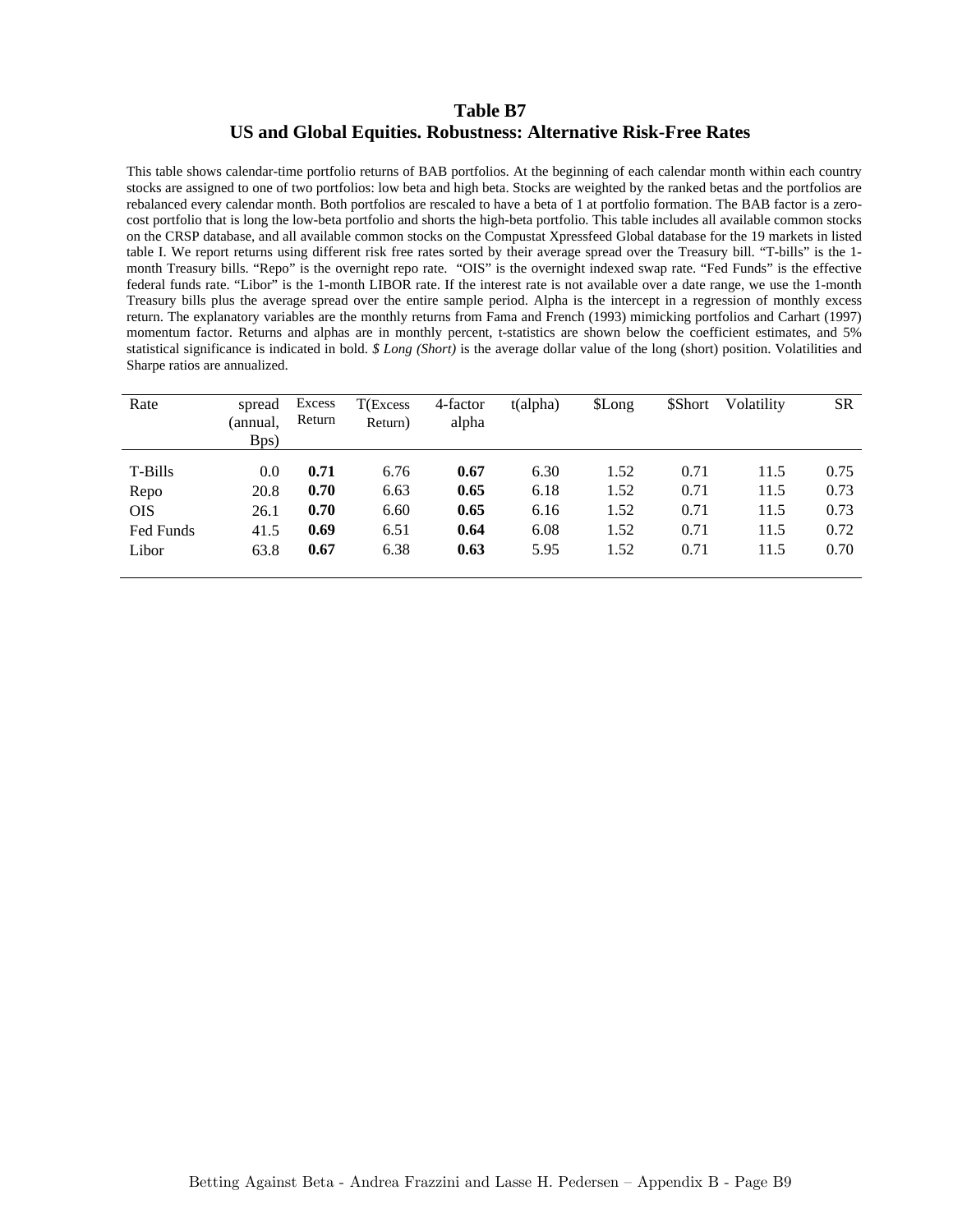### **Table B8 US Treasury Bonds. Robustness: Alternative Risk-Free Rates**

This table shows calendar-time portfolio returns. The test assets are CRSP Monthly Treasury - Fama Bond Portfolios. Only noncallable, non-flower notes and bonds are included in the portfolios. The portfolio returns are an equal weighted average of the unadjusted holding period return for each bond in the portfolios in excess of the risk free rate. To construct the zero-beta BAB factor, all bonds are assigned to one of two portfolios: low beta and high beta. Bonds are weighted by the ranked betas and the portfolios are rebalanced every calendar month. Both portfolios are rescaled to have a beta of 1 at portfolio formation. The BAB factor is a zero-cost portfolio that is long the low-beta portfolio and shorts the high-beta portfolio. We report returns using different risk free rates sorted by their average spread over the Treasury bill. "T-bills" is the 1-month Treasury bills. "Repo" is the overnight repo rate. "OIS" is the overnight indexed swap rate. "Fed Funds" is the effective federal funds rate. "Libor" is the 1 month LIBOR rate. If the interest rate is not available over a date range, we use the 1-month Treasury bills plus the average spread over the entire sample period. Alpha is the intercept in a regression of monthly excess return. The explanatory variable is the monthly return of an equally weighted bond market portfolio. Returns and alphas are in monthly percent, t-statistics are shown below the coefficient estimates and 5% statistical significance is indicated in bold. Volatilities and Sharpe ratios are annualized. The top panel reports returns using cash bonds. The bottom panel report returns using 2-year and 30-years cash bonds and 2-year and 30-year bonds futures.

| Rate       | spread<br>(Bps) | Excess<br>Return | T(Excess<br>Return) | Alpha | t(alpha) | \$Long | \$Short | Volatility | <b>SR</b> |
|------------|-----------------|------------------|---------------------|-------|----------|--------|---------|------------|-----------|
| T-Bills    | 0.0             | 0.16             | 6.37                | 0.16  | 6.27     | 3.14   | 0.59    | 2.3        | 0.85      |
| Repo       | 20.5            | 0.12             | 4.62                | 0.12  | 4.52     | 3.14   | 0.59    | 2.4        | 0.61      |
| <b>OIS</b> | 25.5            | 0.11             | 4.28                | 0.11  | 4.21     | 3.14   | 0.59    | 2.3        | 0.57      |
| Fed Funds  | 41.2            | 0.08             | 2.99                | 0.08  | 2.89     | 3.14   | 0.59    | 2.4        | 0.40      |
| Libor      | 63.3            | 0.03             | 1.29                | 0.03  | 1.22     | 3.14   | 0.59    | 2.4        | 0.17      |

#### BAB: 2-year and 30-year Treasury Bonds. 1991 to 2009

|                      | Excess<br>Return | $T$ (Excess<br>Return) | 4-factor<br>alpha | t(alpha) | \$Long |      | \$Short Volatility | <b>SR</b> |
|----------------------|------------------|------------------------|-------------------|----------|--------|------|--------------------|-----------|
| <b>Futures</b>       | 0.24             | 2.90                   | 0.24              | 2.99     | 3.56   | 0.58 | 4.4                | 0.67      |
| Cash (using T-bills) | 0.25             | 2.89                   | 0.28              | 3.10     | 4.67   | 0.57 | 4.5                | 0.67      |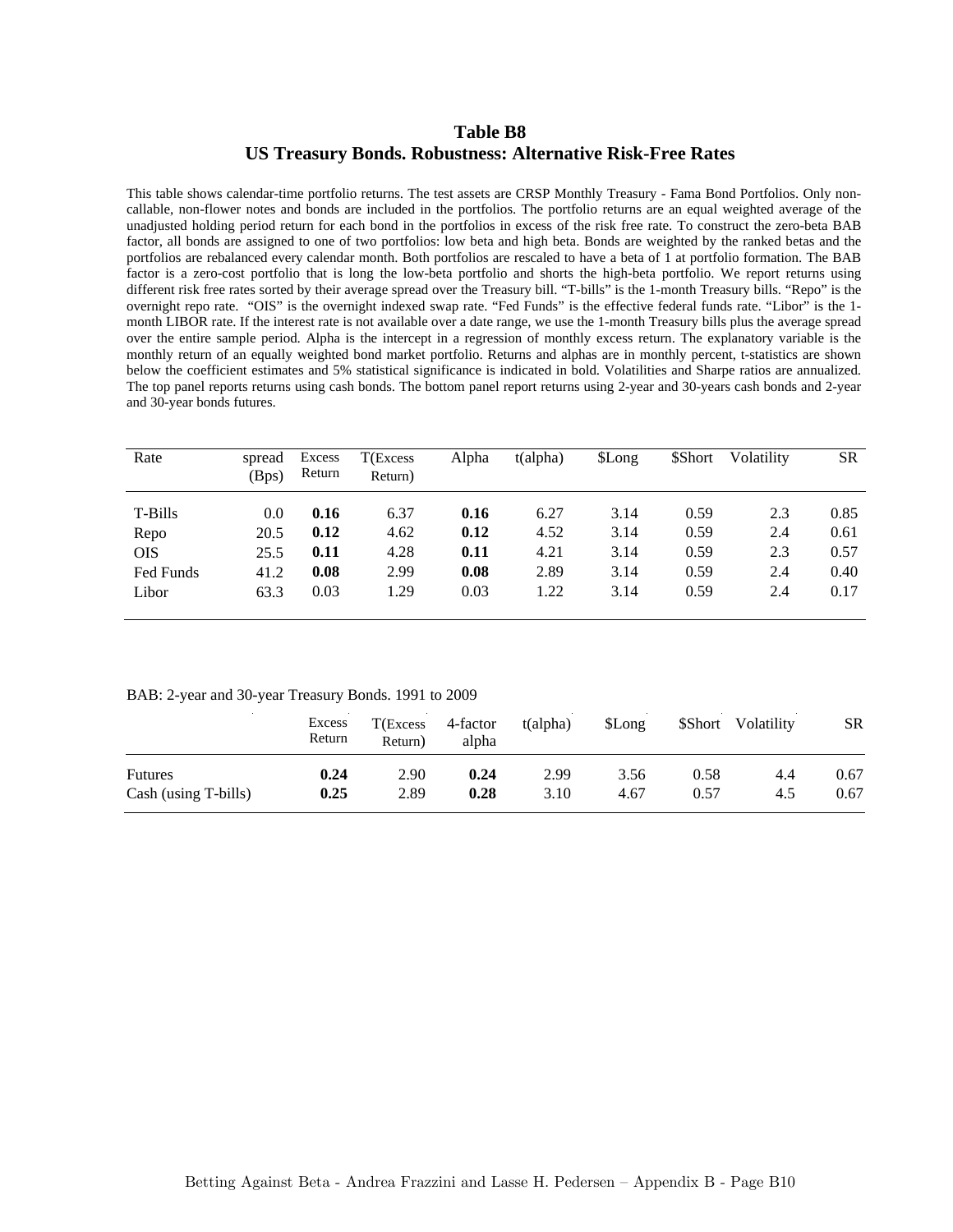### **Table B9 BAB Returns and Ted Spread**

This table shows calendar-time portfolio returns. The test assets are BAB factors, rescaled to 10% annual volatility. To construct the BAB factor, all instruments are assigned to one of two portfolios: low beta and high beta. Instruments are weighted by the ranked betas and the portfolios are rebalanced every calendar month. Both portfolios are rescaled to have a beta of 1 at portfolio formation. The BAB factor is a zero-cost portfolio that is long the low-beta portfolio and shorts the high-beta portfolio. At the beginning of each calendar month, we rescale each return series to 10% annualized volatility using rolling 3-year estimate up to moth *t-*1. We assign the Ted spread into three groups (low, neutral and high) based on full sample breakpoints (top and bottom 1/3) and regress the times series of monthly returns on the full set of dummies (without intercept). Returns are in monthly percent and 5% statistical significance is indicated in bold.

|                       | P <sub>1</sub> | P2      | P2       | P3 - P1 | t-statistics |
|-----------------------|----------------|---------|----------|---------|--------------|
|                       | Low Ted        |         | High Ted |         |              |
|                       |                |         |          |         |              |
| <b>AUS</b>            | 1.19           | $-0.14$ | $-0.78$  | $-1.97$ | $-2.77$      |
| <b>AUT</b>            | 0.10           | $-0.07$ | $-0.93$  | $-1.03$ | $-1.44$      |
| <b>BEL</b>            | 0.56           | 0.03    | 0.53     | $-0.02$ | $-0.03$      |
| CAN                   | 2.35           | 0.72    | $-0.18$  | $-2.53$ | $-3.59$      |
| <b>CHE</b>            | 0.91           | $-0.24$ | 0.21     | $-0.70$ | $-1.09$      |
| <b>DEU</b>            | 0.52           | 0.23    | $-0.51$  | $-1.02$ | $-1.64$      |
| <b>DNK</b>            | 1.35           | 0.15    | $-1.33$  | $-2.68$ | $-4.48$      |
| <b>ESP</b>            | 1.27           | 0.79    | $-0.19$  | $-1.46$ | $-2.23$      |
| <b>FIN</b>            | 0.60           | 0.16    | $-0.77$  | $-1.37$ | $-1.96$      |
| <b>FRA</b>            | 1.06           | 0.42    | $-0.75$  | $-1.81$ | $-2.73$      |
| <b>GBR</b>            | 1.33           | 0.34    | $-2.26$  | $-3.59$ | $-4.76$      |
| <b>HKG</b>            | 0.74           | 0.54    | $-0.44$  | $-1.17$ | $-1.65$      |
| <b>ITA</b>            | 0.84           | 1.12    | $-0.51$  | $-1.35$ | $-2.25$      |
| <b>JPN</b>            | $-0.34$        | 0.22    | 0.00     | 0.35    | 0.54         |
| <b>NLD</b>            | 1.73           | $-0.05$ | 0.00     | $-1.73$ | $-2.76$      |
| <b>NOR</b>            | 0.22           | 0.49    | $-0.32$  | $-0.53$ | $-0.85$      |
| <b>NZL</b>            | 1.35           | $-0.04$ | $-0.05$  | $-1.40$ | $-2.07$      |
| <b>SGP</b>            | 1.06           | 0.91    | $-0.67$  | $-1.72$ | $-2.68$      |
| <b>SWE</b>            | 0.88           | 1.34    | $-0.95$  | $-1.83$ | $-2.90$      |
| Commodities           | 0.09           | $-0.63$ | 0.08     | $-0.01$ | $-0.03$      |
| Credit Indices        | 1.17           | 1.16    | 0.96     | $-0.20$ | $-0.38$      |
| Credit - Corporate    | $-0.18$        | 0.64    | 1.06     | 1.24    | 2.41         |
| Credit - CDS          | 0.35           | 0.85    | 0.64     | 0.29    | 0.49         |
| <b>Equity Indices</b> | 0.57           | $-0.18$ | 0.17     | $-0.40$ | $-0.70$      |
| <b>Country Bonds</b>  | $-0.18$        | 0.52    | 0.24     | 0.43    | 0.66         |
| <b>FX</b>             | 0.37           | 0.01    | 0.02     | $-0.35$ | $-0.66$      |
| <b>Global Stocks</b>  | 1.49           | 0.77    | $-0.58$  | $-2.07$ | $-3.79$      |
| Treasury              | 0.78           | 0.85    | 1.01     | 0.23    | 0.44         |
| <b>US Stocks</b>      | 2.30           | 0.56    | $-0.73$  | $-3.03$ | $-5.44$      |
|                       |                |         |          |         |              |
| Pooled*               | 0.84           | 0.40    | $-0.11$  | $-0.95$ | $-8.29$      |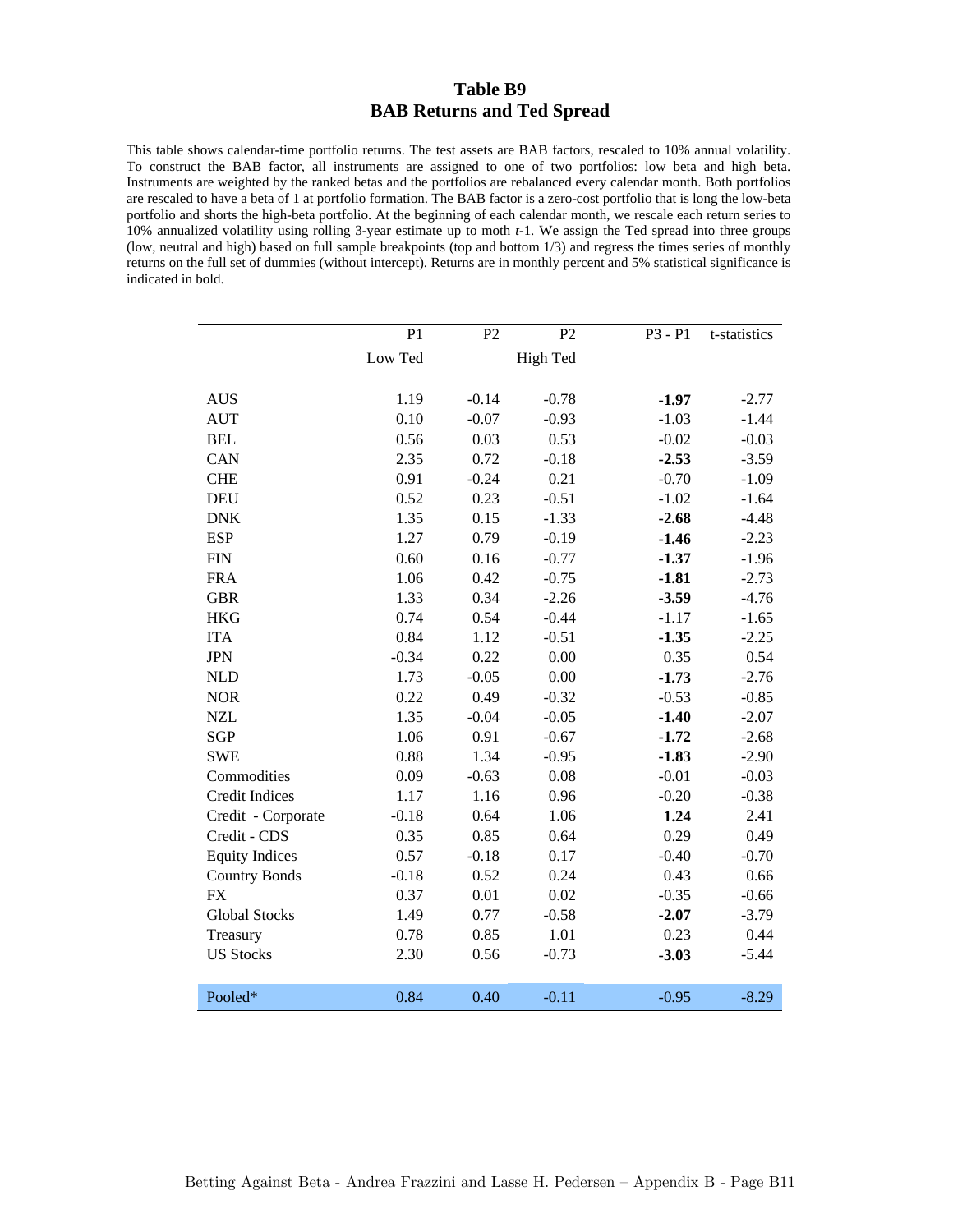## **Figure B1 Sharpe Ratios of Beta-Sorted Portfolios**

This figure shows annual Sharpe Rations returns. The test assets are beta-sorted portfolios. At the beginning of each calendar month instrument is ranked in ascending order on the basis of their estimated beta at the end of the previous month. The ranked stocks are assigned to beta-sorted portfolios. This figure plots Sharpe rations from low beta (left) to high beta (right). Sharpe ratios are annualized.



Betting Against Beta - Andrea Frazzini and Lasse H. Pedersen — Appendix B - Page B12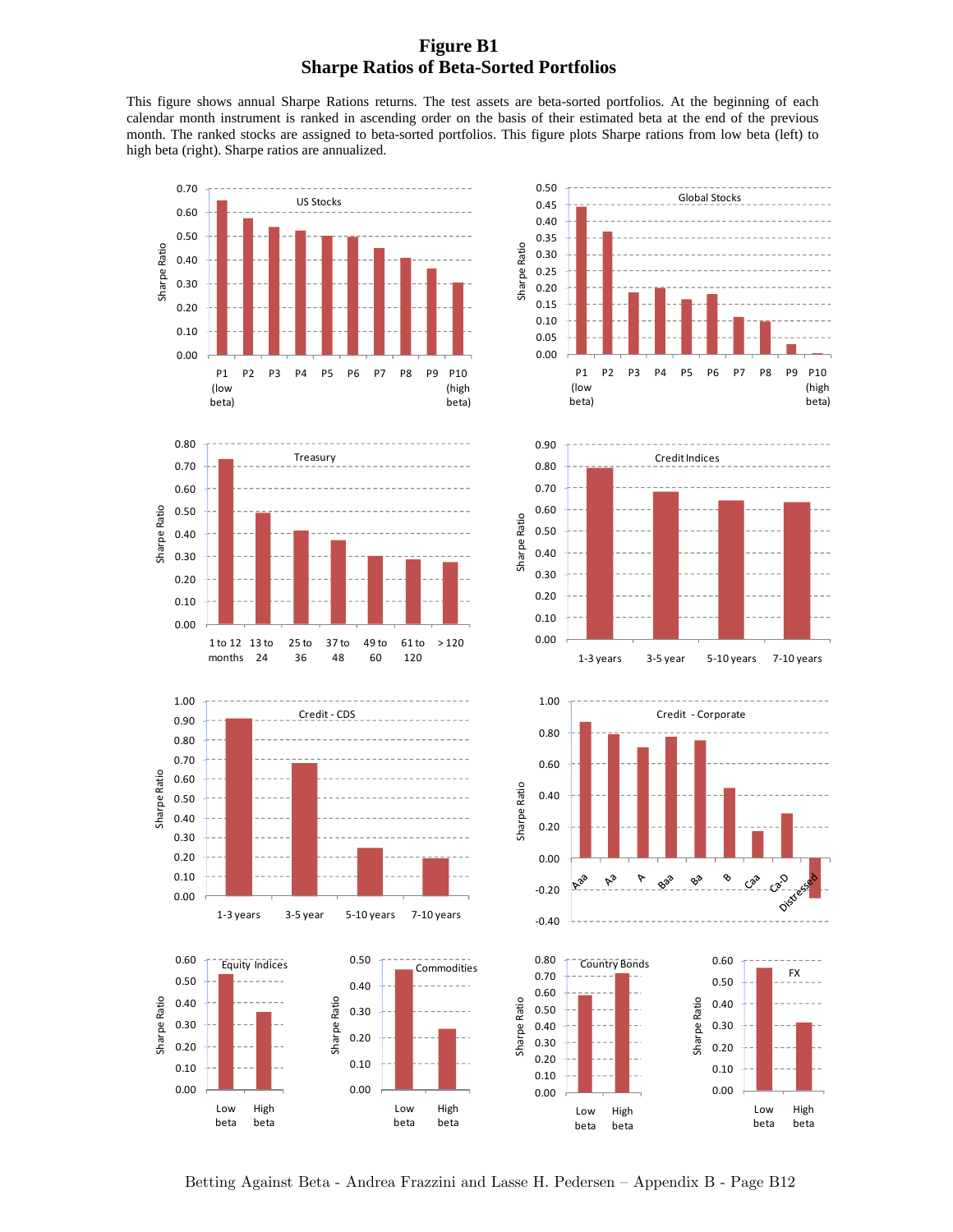# **Figure B2 US Equities**

This figures shows calendar-time annual abnormal returns. At the beginning of each calendar month all stocks are assigned to one of two portfolios: low beta and high beta. Stocks are weighted by the ranked betas and the portfolios are rebalanced every calendar month. Both portfolios are rescaled to have a beta of 1 at portfolio formation. The BAB factor is a zero-cost portfolio that is long the low-beta portfolio and shorts the high-beta portfolio. This figure plots the annualized intercept in a regression of monthly excess return. The explanatory variables are the monthly returns from Fama and French (1993) mimicking portfolios and Carhart (1997) momentum factor. A separate factor regression is run for each calendar year. Alphas are annualized.

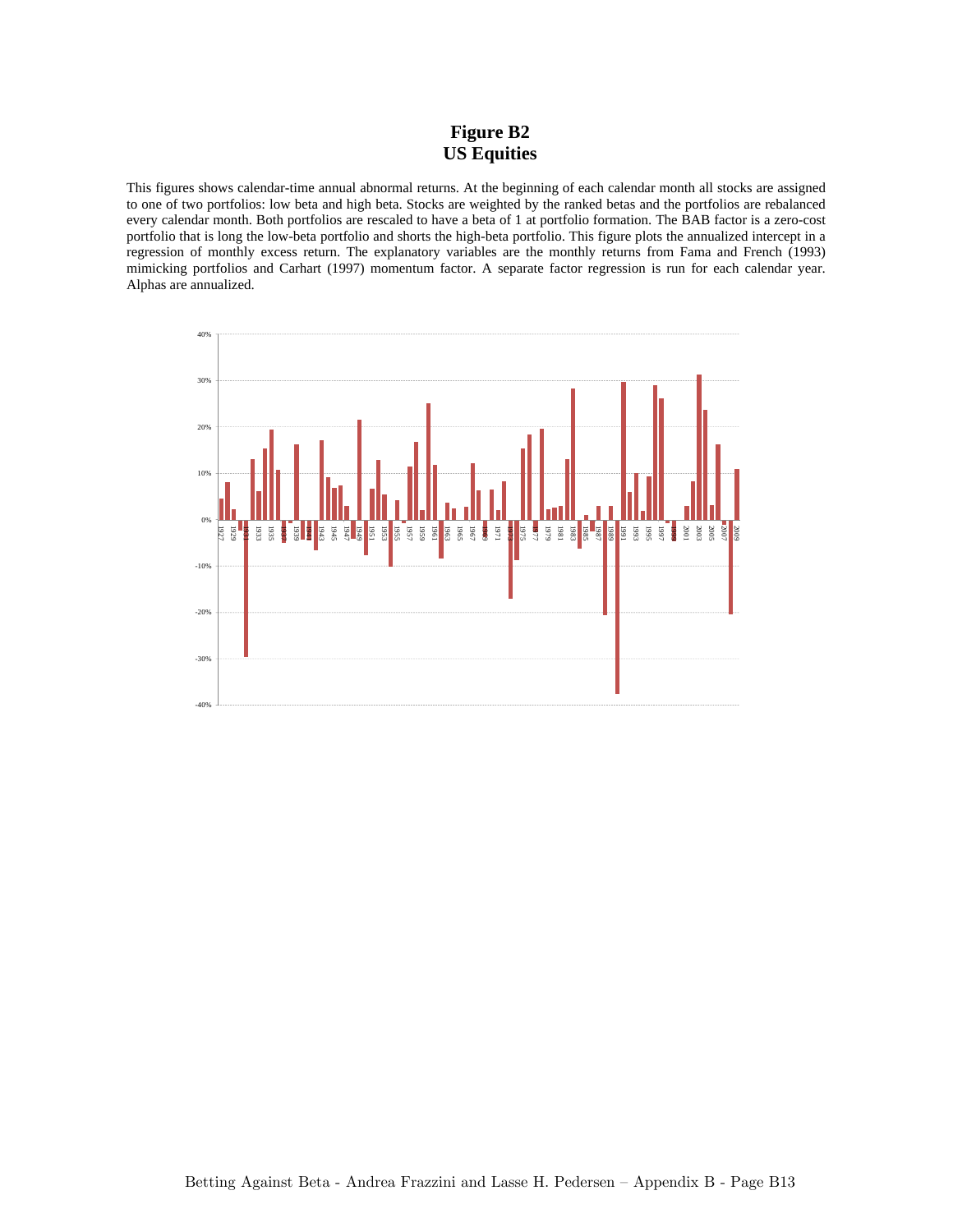# **Figure B3 Global Equities**

This figures shows calendar-time annual abnormal returns. At the beginning of each calendar month all stocks are assigned to one of two portfolios: low beta and high beta. Stocks are weighted by the ranked betas and the portfolios are rebalanced every calendar month. Both portfolios are rescaled to have a beta of 1 at portfolio formation. The zero-beta factor is a zero-cost portfolio that is long the low-beta portfolio and shorts the high-beta portfolio. This figure plots the annualized intercept in a regression of monthly excess return. The explanatory variables are the monthly returns from Fama and French (1993) mimicking portfolios and Carhart (1997) momentum factor. A separate factor regression is run for each calendar year. Alphas are annualized.

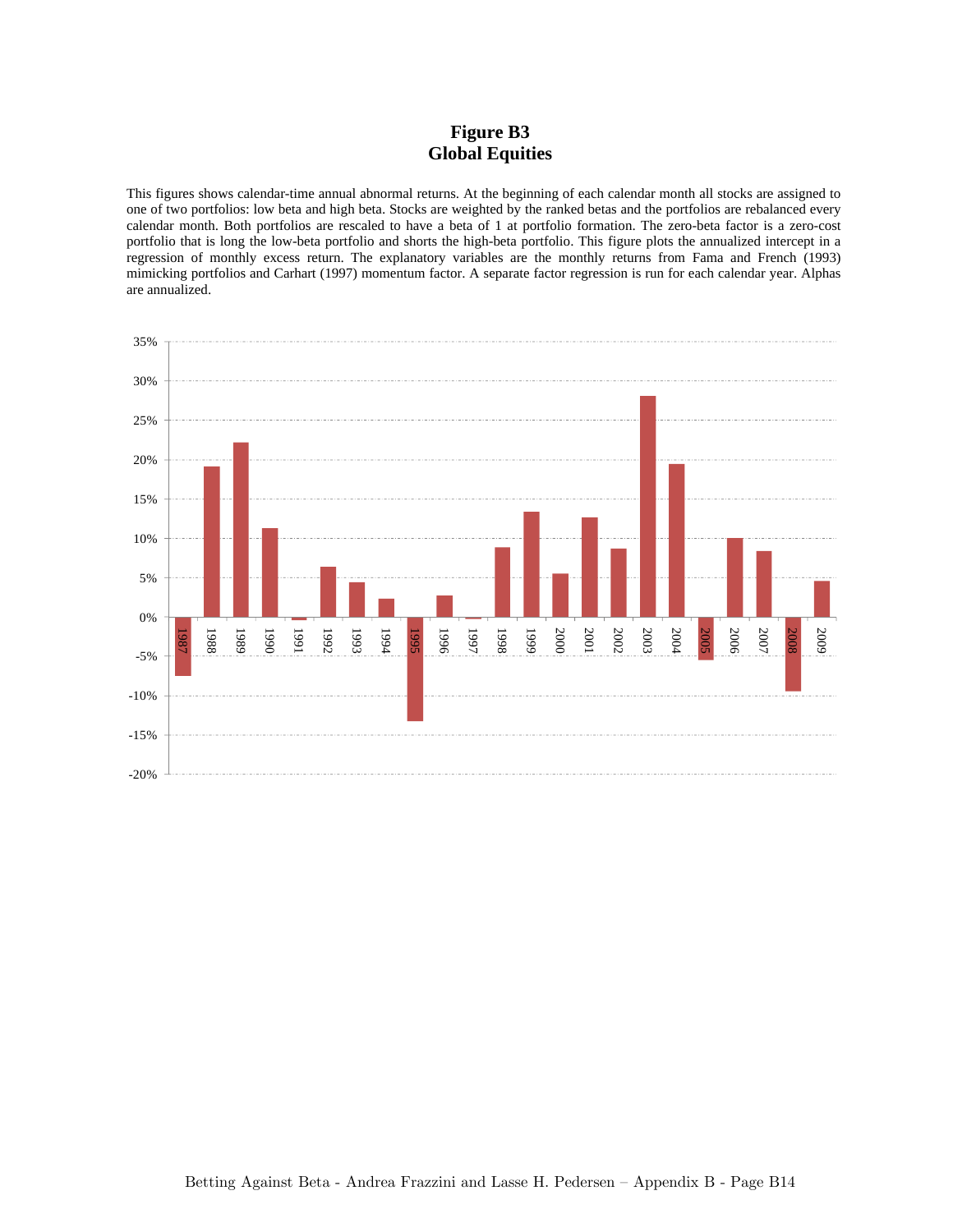### **Figure B4 US - Treasury Bonds**

This figures shows calendar-time portfolio returns. The test assets are CRSP Monthly Treasury - Fama Bond Portfolios. Only non-callable, non-flower notes and bonds are included in the portfolios. The portfolio returns are an equal weighted average of the unadjusted holding period return for each bond in the portfolios in excess of the risk free rate. To construct the zero-beta BAB factor, all bonds are assigned to one of two portfolios: low beta and high beta. Bonds are weighted by the ranked betas and the portfolios are rebalanced every calendar month. Both portfolios are rescaled to have a beta of 1 at portfolio formation. The BAB factor is a zero-cost portfolio that is long the low-beta portfolio and shorts the high-beta portfolio. This figure shows annual returns.

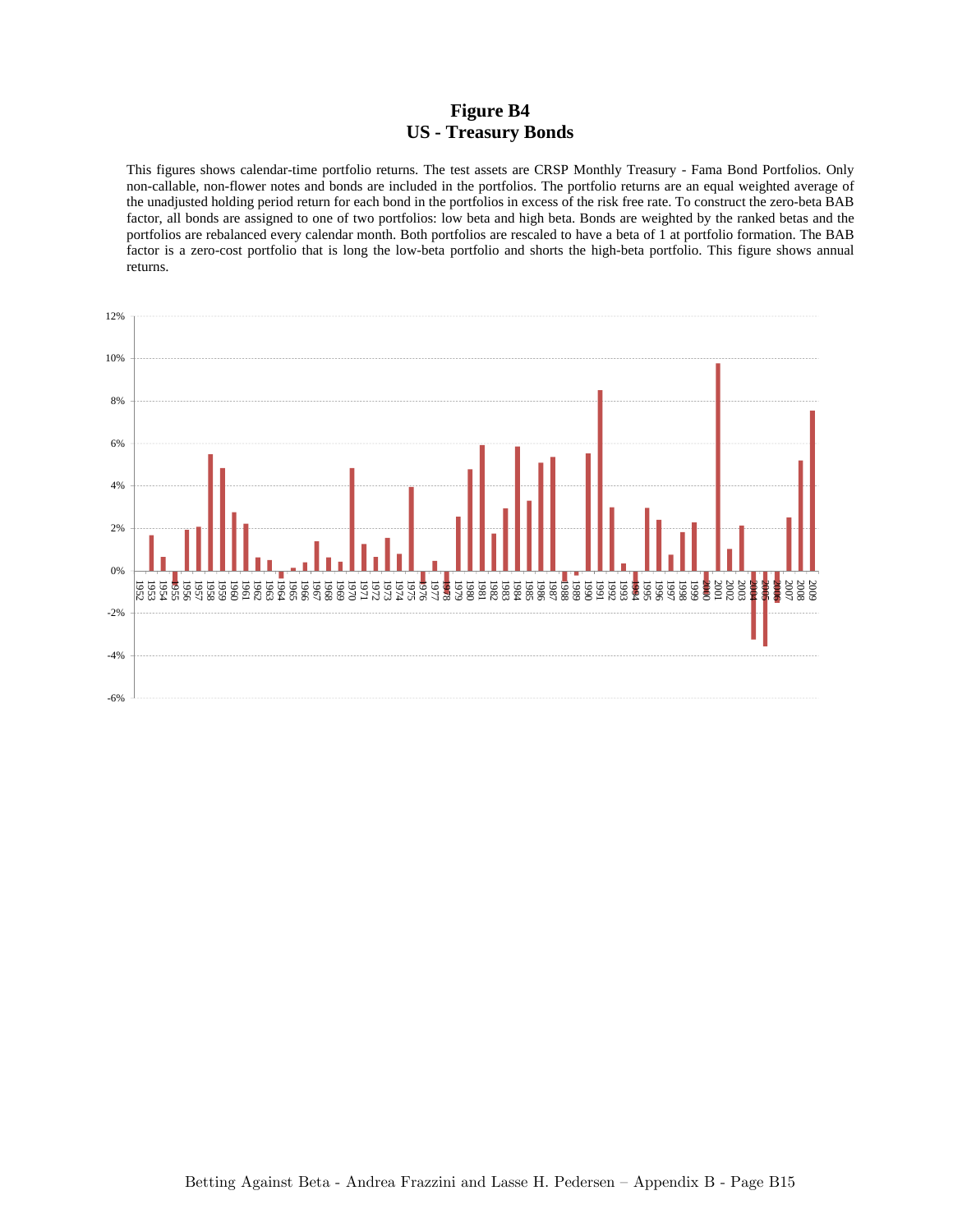# **Figure B5 US Credit indices**

This figure shows calendar-time portfolio returns. The test assets are monthly returns on corporate bond indices with maturity ranging from 1 to 10 years in excess of the risk free rate. To construct the zero-beta factor, all bonds are assigned to one of two portfolios: low beta and high beta. Bonds are weighted by the ranked betas and the portfolios are rebalanced every calendar month. Both portfolios are rescaled to have a beta of 1 at portfolio formation. The zero-beta factor is a zero-cost portfolio that is long the low-beta portfolio and shorts the high-beta portfolio. This figure shows annual returns.

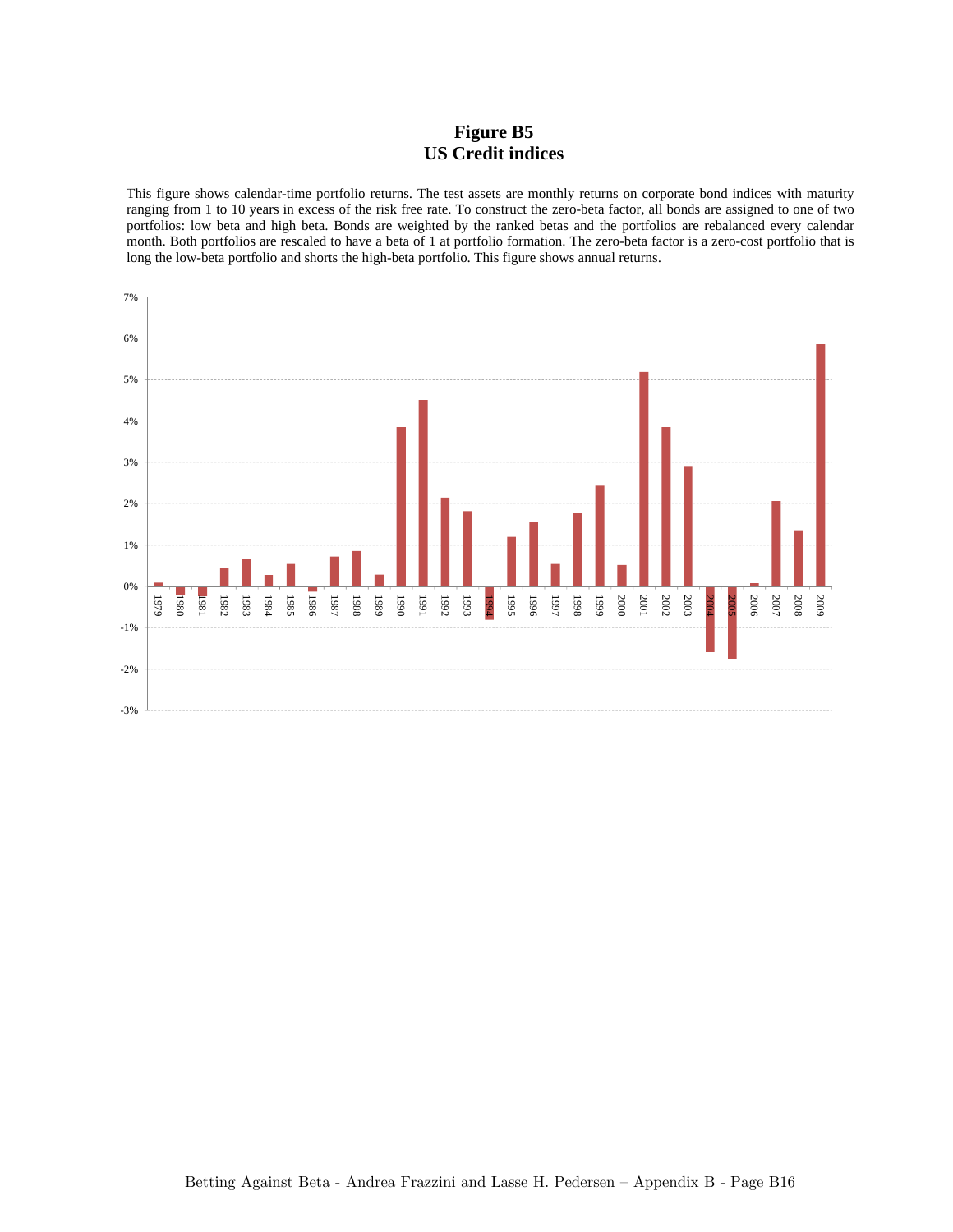# **Figure B6 US Corporate Bonds**

This figure shows calendar-time portfolio returns. The test assets are monthly returns on corporate bond indices in excess of the risk free rate. To construct the BAB factor, all bonds are assigned to one of two portfolios: low beta and high beta. Bonds are weighted by the ranked betas and the portfolios are rebalanced every calendar month. Both portfolios are rescaled to have a beta of 1 at portfolio formation. The zero-beta factor is a zero-cost portfolio that is long the low-beta portfolio and shorts the high-beta portfolio. This figure shows annual returns.

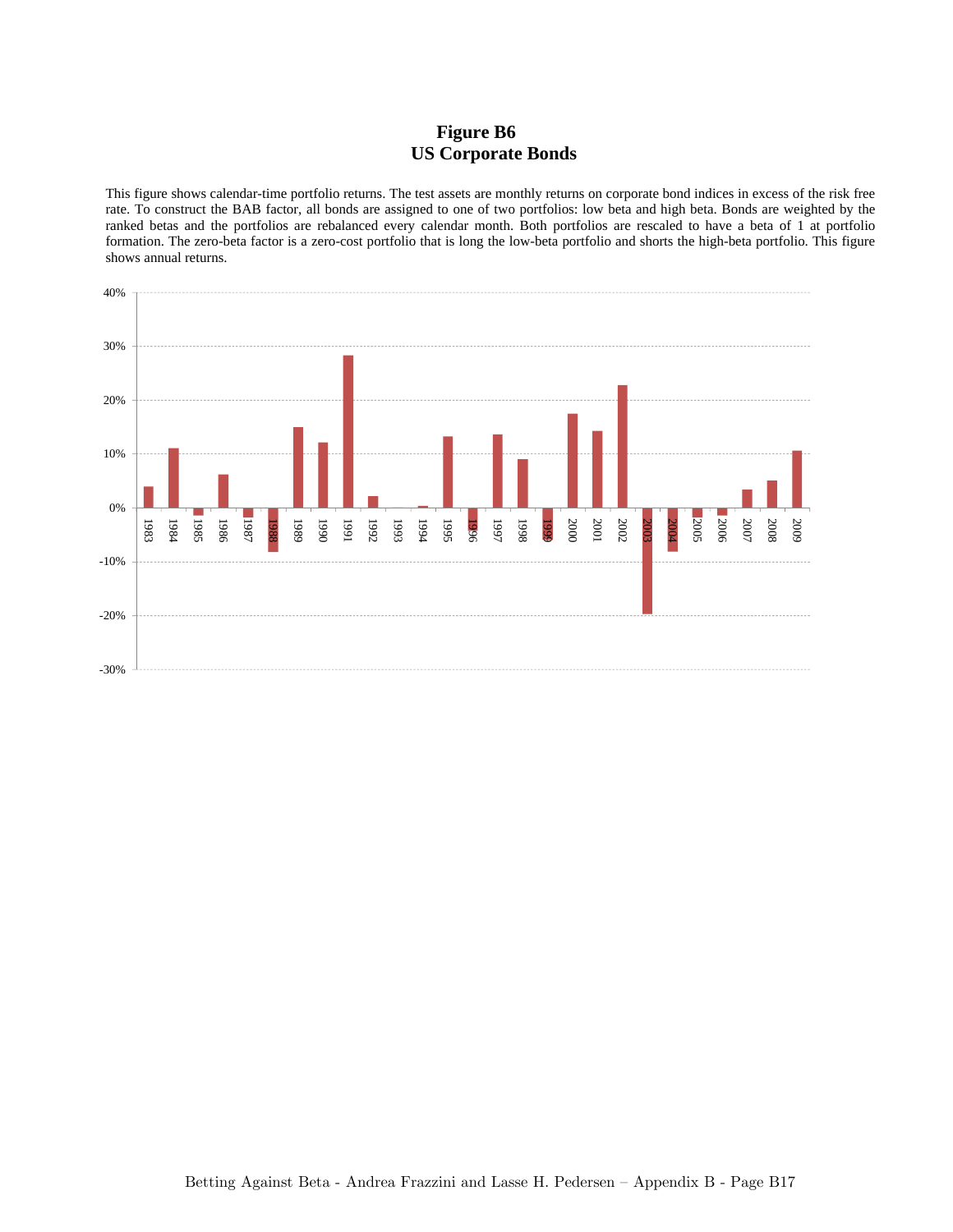## **Figure B7 Equity indices, Country Bonds, Foreign Exchange and Commodities**

This figures shows calendar-time portfolio returns. The test assets are futures, forwards or swap returns in excess of the relevant financing rate. To construct the BAB factor, all instruments are assigned to one of two portfolios: low beta and high beta. Instruments are weighted by the ranked betas and the portfolios are rebalanced every calendar month. Both portfolios are rescaled to have a beta of 1 at portfolio formation. The BAB factor is a zero-cost portfolio that is long the low-beta portfolio and shorts the high-beta portfolio. This figure shows annual returns of combo portfolios of all futures (Equity indices, Country Bonds, Foreign Exchange and Commodities) with equal risk in each individual BAB and 10% ex ante volatility. To construct combo portfolios, at the beginning of each calendar month, we rescale each return series to 10% annualized volatility using rolling 3-year estimate up to moth *t-1* and then equally weight the return series and their respective market benchmark

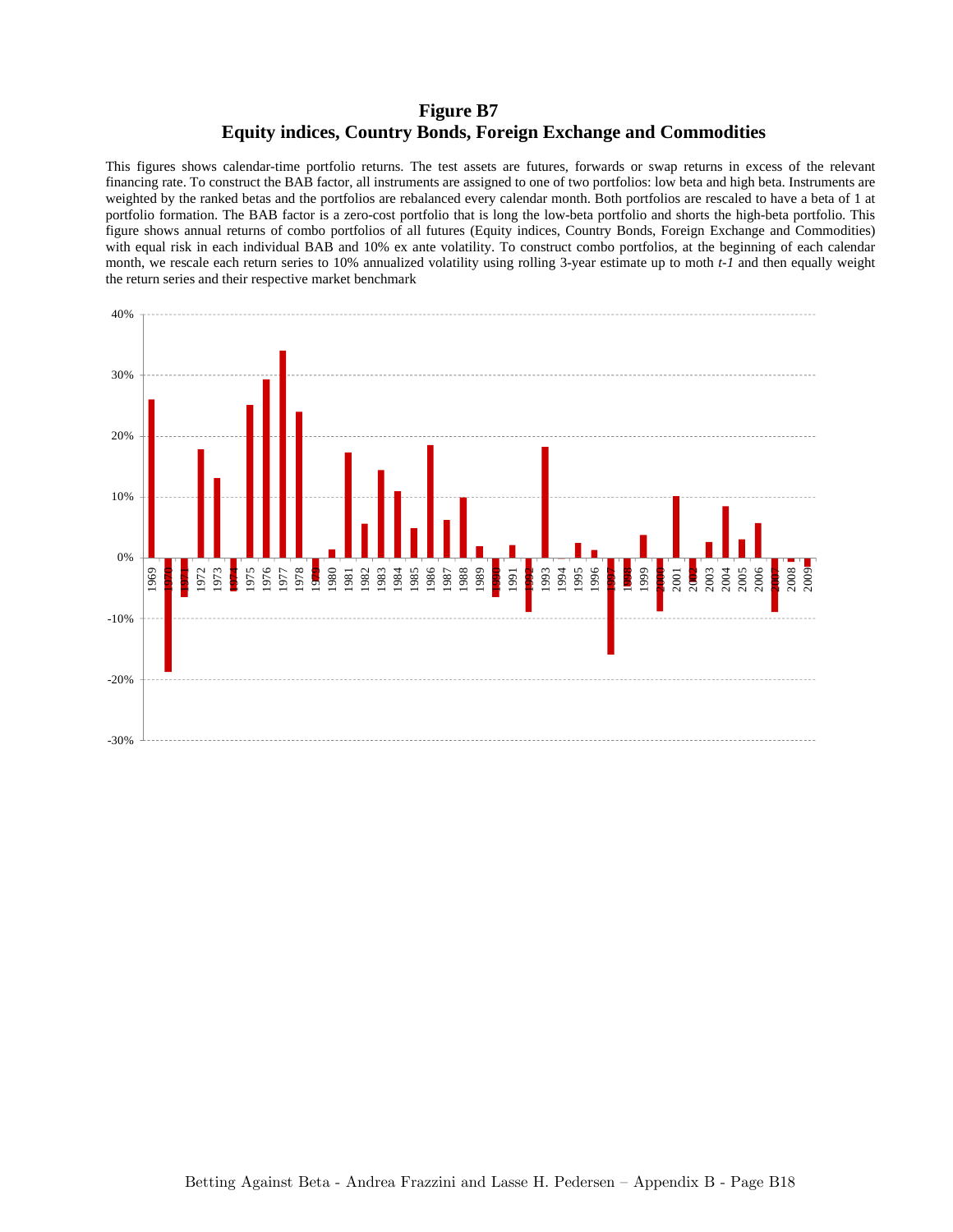## **Table I Summary Statistics: Equities**

This table shows summary statistics as of June of each year. The sample include all commons stocks on the CRSP daily stock files ("shrcd" equal to 10 or 11) and Compustat Xpressfeed Global security files ("tcpi" equal to 0). "Mean ME" is the average firm's market value of equity, in billion USD. Means are pooled averages (firm-year) as of June of each year.

| Country                                | Local market index                  | Number of<br>stocks - total | Number of<br>stocks - mean | Mean ME<br>(firm, Billion<br>USD) | Mean ME<br>(market, Billion<br>USD) | <b>Start</b><br>Year | End<br>Year  |
|----------------------------------------|-------------------------------------|-----------------------------|----------------------------|-----------------------------------|-------------------------------------|----------------------|--------------|
| Australia                              | MSCI - Australia                    | 2,643                       | 841                        | 0.55                              | 460                                 | 1984                 | 2009         |
| Austria                                | <b>MSCI</b> - Austria               | 197                         | 84                         | 0.72                              | 60                                  | 1984                 | 2009         |
| Belgium                                | MSCI - Belgium                      | 396                         | 142                        | 1.98                              | 279                                 | 1984                 | 2009         |
| Canada                                 | MSCI - Canada                       | 4,592                       | 1,591                      | 0.49                              | 566                                 | 1984                 | 2009         |
| Denmark                                | <b>MSCI</b> - Denmark               | 377                         | 145                        | 0.80                              | 116                                 | 1984                 | 2009         |
| Finland                                | <b>MSCI</b> - Finland               | 256                         | 111                        | 1.39                              | 154                                 | 1984                 | 2009         |
| France                                 | <b>MSCI</b> - France                | 1.648                       | 596                        | 2.13                              | 1,268                               | 1984                 | 2009         |
| Germany                                | MSCI - Germany                      | 1,893                       | 701                        | 2.39                              | 1,673                               | 1984                 | 2009         |
| Hong Kong                              | MSCI - Hong Kong                    | 1,457                       | 636                        | 1.05                              | 663                                 | 1984                 | 2009         |
| Italy                                  | MSCI - Italy                        | 563                         | 234                        | 2.12                              | 496                                 | 1984                 | 2009         |
| Japan                                  | MSCI - Japan                        | 4,888                       | 2,988                      | 1.20                              | 3,597                               | 1984                 | 2009         |
| <b>Netherlands</b>                     | <b>MSCI</b> - Netherlands           | 384                         | 185                        | 3.27                              | 602                                 | 1984                 | 2009         |
| New Zealand                            | <b>MSCI</b> - New Zealand           | 282                         | 102                        | 0.71                              | 72                                  | 1984                 | 2009         |
| Norway                                 | <b>MSCI</b> - Norway                | 587                         | 162                        | 0.73                              | 117                                 | 1984                 | 2009         |
| Singapore                              | MSCI - Singapore                    | 914                         | 362                        | 0.59                              | 214                                 | 1984                 | 2009         |
| Spain                                  | MSCI - Spain                        | 371                         | 152                        | 2.62                              | 398                                 | 1984                 | 2009         |
| Sweden                                 | <b>MSCI</b> - Sweden                | 844                         | 254                        | 1.30                              | 329                                 | 1984                 | 2009         |
| Switzerland                            | <b>MSCI</b> - Switzerland           | 508                         | 218                        | 2.89                              | 627                                 | 1984                 | 2009         |
| United Kingdom<br><b>United States</b> | <b>MSCI - UK</b><br>CRSP - VW index | 5,451<br>22,575             | 1,952<br>3,045             | 1.21<br>0.92                      | 2,356<br>2,803                      | 1984<br>1926         | 2009<br>2009 |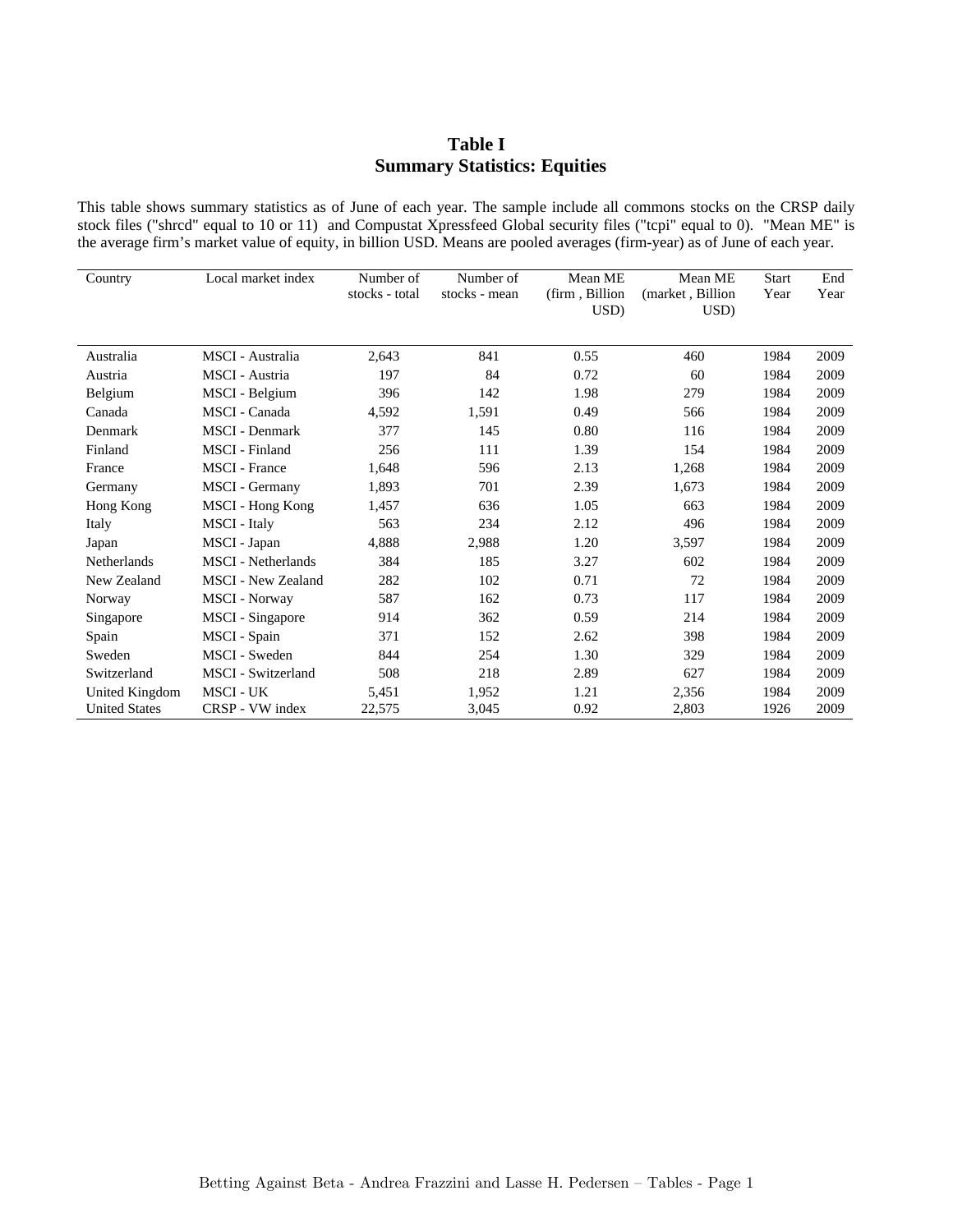# **Table II Summary Statistics: Asset classes**

This table reports the list of instruments included in our datasets and the corresponding date range. *Freq* indicates the frequency  $(D = Daily, M = monthly)$ 

| Asset class           | instrument           | Freq        | <b>Start</b> | End  | Asset class     | Freq        | instrument         | <b>Start</b> | End      |
|-----------------------|----------------------|-------------|--------------|------|-----------------|-------------|--------------------|--------------|----------|
|                       |                      |             | Year         | Year |                 |             |                    | Year         | Year     |
| <b>Equity</b> Indices | Australia            | ${\bf D}$   | 1977         | 2009 | Credit indices  | M           | 1-3 years          | 1976         | 2009     |
|                       | Germany              | D           | 1975         | 2009 |                 | M           | 3-5 year           | 1976         | 2009     |
|                       | Canada               | D           | 1975         | 2009 |                 | $\mathbf M$ | 5-10 years         | 1991         | 2009     |
|                       | Spain                | D           | 1980         | 2009 |                 | M           | 7-10 years         | 1988         | 2009     |
|                       | France               | D           | 1975         | 2009 |                 |             |                    |              |          |
|                       | Hong Kong            | D           | 1980         | 2009 | Corporate bonds | M           | Aaa                | 1973         | 2009     |
|                       | Italy                | D           | 1978         | 2009 |                 | M           | Aa                 | 1973         | 2009     |
|                       | Japan                | D           | 1976         | 2009 |                 | M           | A                  | 1973         | 2009     |
|                       | Netherlands          | D           | 1975         | 2009 |                 | M           | Baa                | 1973         | 2009     |
|                       | Sweden               | D           | 1980         | 2009 |                 | M           | Ba                 | 1983         | 2009     |
|                       | Switzerland          | D           | 1975         | 2009 |                 | M           | B                  | 1983         | 2009     |
|                       | United Kingdom       | ${\bf D}$   | 1975         | 2009 |                 | M           | Caa                | 1983         | 2009     |
|                       | <b>United States</b> | D           | 1965         | 2009 |                 | M           | Ca-D               | 1993         | 2009     |
|                       |                      |             |              |      |                 | M           | <b>CSFB</b>        | 1986         | 2009     |
| <b>Country Bonds</b>  | Australia            | D           | 1986         | 2009 | Commodities     | D           | Aluminum           | 1989         | 2009     |
|                       | Germany              | D           | 1980         | 2009 |                 | D           | <b>Brent Oil</b>   | 1989         | 2009     |
|                       | Canada               | D           | 1985         | 2009 |                 | D           | Cattle             | 1989         | 2009     |
|                       | Japan                | D           | 1982         | 2009 |                 | D           | Cocoa              | 1984         | 2009     |
|                       | <b>NW</b>            | D           | 1989         | 2009 |                 | D           | Coffee             | 1989         | 2009     |
|                       | Sweden               | D           | 1987         | 2009 |                 | D           | Copper             | 1989         | 2009     |
|                       | Switzerland          | D           | 1981         | 2009 |                 | D           | Corn               | 1989         | 2009     |
|                       | United Kingdom       | D           | 1980         | 2009 |                 | D           | Cotton             | 1989         | 2009     |
|                       | <b>United States</b> | D           | 1965         | 2009 |                 | D           | Crude              | 1989         | 2009     |
|                       |                      |             |              |      |                 | D           | Feeder Cattle      | 1989         | 2009     |
| Foreign Exchange      | Australia            | D           | 1977         | 2009 |                 | ${\bf D}$   | Gasoil             | 1989         | 2009     |
|                       | Germany              | D           | 1975         | 2009 |                 | ${\bf D}$   | Gold               | 1989         | 2009     |
|                       | Canada               | D           | 1975         | 2009 |                 | D           | Heating Oil        | 1989         | 2009     |
|                       | Japan                | D           | 1976         | 2009 |                 | ${\bf D}$   | Hogs               | 1989         | 2009     |
|                       | Norway               | D           | 1989         | 2009 |                 | D           | Lead               | 1989         | 2009     |
|                       | New Zealand          | D           | 1986         | 2009 |                 | ${\bf D}$   | <b>Natural Gas</b> | 1989         | 2009     |
|                       | Sweden               | D           | 1987         | 2009 |                 | D           | Nickel             | 1984         | 2009     |
|                       | Switzerland          | $\mathbf D$ | 1975         | 2009 |                 | D           | Platinum           | 1989         | 2009     |
|                       | United Kingdom       | D           | 1975         | 2009 |                 | D           | Silver             | 1989         | 2009     |
|                       |                      |             |              |      |                 | ${\bf D}$   | Soybeans           | 1989         | $2009\,$ |
| US - Treasury bonds   | $0-1$ years          | M           | 1952         | 2009 |                 | D           | Soy Meal           | 1989         | 2009     |
|                       | 1-2 years            | $\mathbf M$ | 1952         | 2009 |                 | D           | Soy Oil            | 1989         | 2009     |
|                       | 2-3 years            | M           | 1952         | 2009 |                 | D           | Sugar              | 1989         | 2009     |
|                       | 3-4 years            | M           | 1952         | 2009 |                 | D           | Tin                | 1989         | 2009     |
|                       | 4-5 years            | M           | 1952         | 2009 |                 | D           | Unleaded           | 1989         | 2009     |
|                       | 4-10 years           | M           | 1952         | 2009 |                 | D           | Wheat              | 1989         | 2009     |
|                       | $> 10$ years         | M           | 1952         | 2009 |                 | D           | Zinc               | 1989         | 2009     |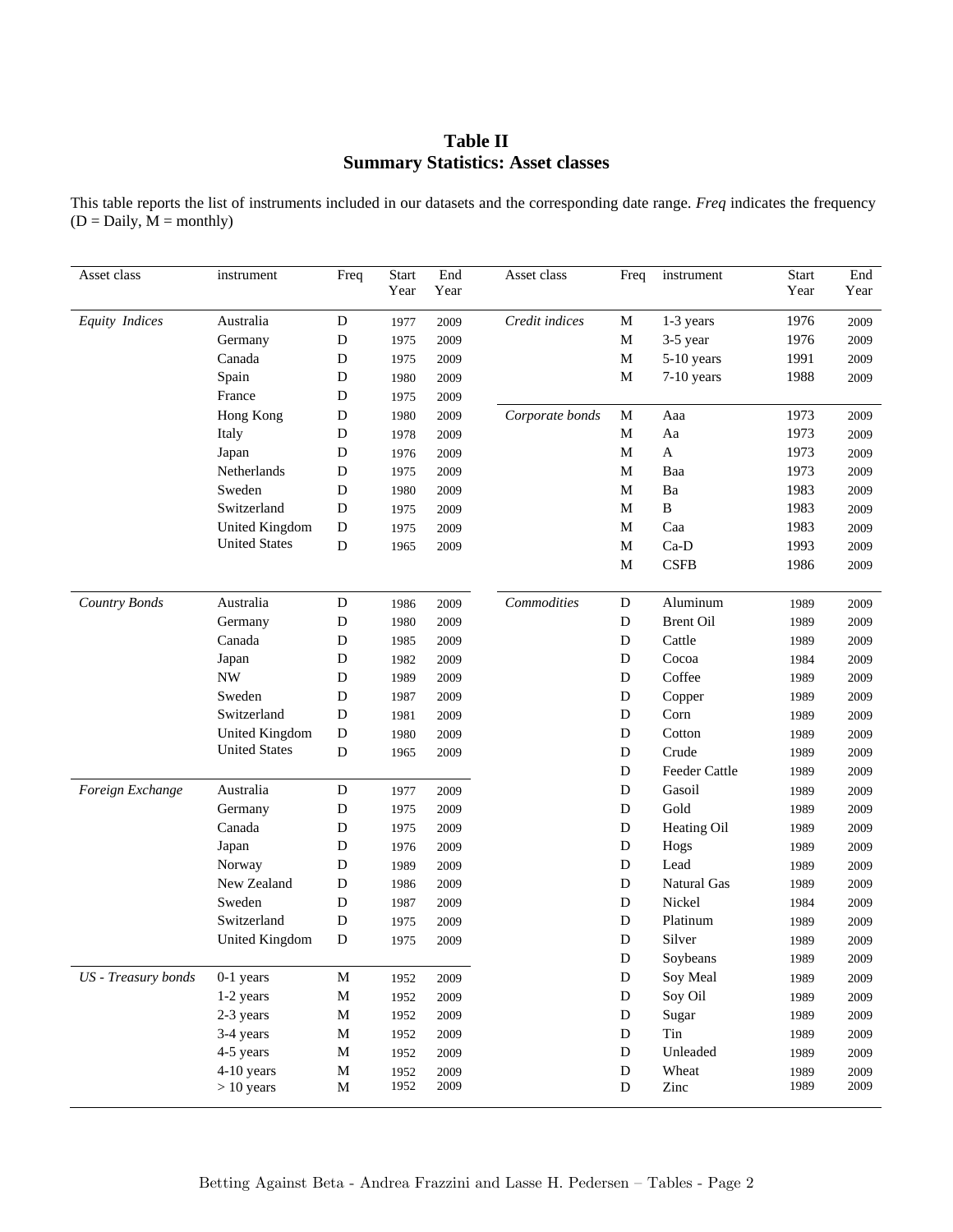# **Table III US Equities. Returns, 1926 - 2009**

This table shows calendar-time portfolio returns. Column 1 to 10 report returns of beta-sorted portfolios: at the beginning of each calendar month stocks in each country are ranked in ascending order on the basis of their estimated beta at the end of the previous month. The ranked stocks are assigned to one of ten deciles portfolios based on NYSE breakpoints. All stocks are equally weighted within a given portfolio, and the portfolios are rebalanced every month to maintain equal weights. The rightmost column reports returns of the zero-beta BAB factor. To construct BAB factor, all stocks are assigned to one of two portfolios: low beta and high beta. Stocks are weighted by the ranked betas and the portfolios are rebalanced every calendar month. Both portfolios are rescaled to have a beta of 1 at portfolio formation. The BAB factor is a zero-cost portfolio that is long the low-beta portfolio and shorts the high-beta portfolio. This table includes all available common stocks on the CRSP database between 1926 and 2009. Alpha is the intercept in a regression of monthly excess return. The explanatory variables are the monthly returns from Fama and French (1993) mimicking portfolios, Carhart (1997) momentum factor and Pastor and Stambaugh (2003) liquidity factor. Returns and alphas are in monthly percent, tstatistics are shown below the coefficient estimates, and 5% statistical significance is indicated in bold. Beta (ex ante) is the average estimated beta at portfolio formation. Beta (realized) is the realized loading on the market portfolio. Volatilities and Sharpe ratios are annualized.

|                             | P <sub>1</sub><br>(Low<br>beta) | P <sub>2</sub> | P <sub>3</sub> | <b>P4</b> | P <sub>5</sub> | P <sub>6</sub> | P7     | P <sub>8</sub> | P <sub>9</sub> | P <sub>10</sub><br>(high<br>beta) | <b>BAB</b><br>Factor |
|-----------------------------|---------------------------------|----------------|----------------|-----------|----------------|----------------|--------|----------------|----------------|-----------------------------------|----------------------|
| Excess return               | 0.99                            | 0.90           | 0.92           | 0.98      | 1.04           | 1.12           | 1.07   | 1.07           | 1.03           | 1.02                              | 0.71                 |
|                             | (5.90)                          | (5.24)         | (4.88)         | (4.76)    | (4.56)         | (4.52)         | (4.08) | (3.71)         | (3.32)         | (2.77)                            | (6.76)               |
| CAPM alpha                  | 0.54                            | 0.39           | 0.35           | 0.35      | 0.34           | 0.37           | 0.26   | 0.19           | 0.09           | $-0.05$                           | 0.69                 |
|                             | (5.22)                          | (4.70)         | (4.23)         | (4.00)    | (3.55)         | (3.41)         | (2.45) | (1.54)         | (0.65)         | $-(0.29)$                         | (6.55)               |
| 3-factor alpha              | 0.38                            | 0.25           | 0.19           | 0.18      | 0.15           | 0.14           | 0.04   | $-0.07$        | $-0.18$        | $-0.36$                           | 0.66                 |
|                             | (5.24)                          | (4.43)         | (3.69)         | (3.62)    | (2.65)         | (2.49)         | (0.75) | $-(1.06)$      | $-(2.45)$      | $-(3.10)$                         | (6.28)               |
| 4-factor alpha              | 0.42                            | 0.32           | 0.24           | 0.24      | 0.24           | 0.25           | 0.17   | 0.12           | 0.04           | $-0.07$                           | 0.55                 |
|                             | (5.66)                          | (5.67)         | (4.55)         | (4.63)    | (4.20)         | (4.58)         | (3.00) | (1.98)         | (0.61)         | $-(0.59)$                         | (5.12)               |
| 5-factor alpha <sup>*</sup> | 0.23                            | 0.23           | 0.17           | 0.16      | 0.16           | 0.20           | 0.22   | 0.06           | 0.11           | 0.01                              | 0.46                 |
|                             | (2.37)                          | (3.00)         | (2.28)         | (2.13)    | (2.08)         | (2.76)         | (2.86) | (0.69)         | (1.08)         | (0.07)                            | (2.93)               |
| Beta (ex ante)              | 0.57                            | 0.75           | 0.84           | 0.92      | 0.99           | 1.06           | 1.14   | 1.23           | 1.36           | 1.64                              | 0.00                 |
| Beta (realized)             | 0.75                            | 0.86           | 0.97           | 1.07      | 1.18           | 1.28           | 1.37   | 1.50           | 1.60           | 1.82                              | 0.03                 |
| Volatility                  | 18.2                            | 18.7           | 20.6           | 22.4      | 24.7           | 27.0           | 28.4   | 31.5           | 33.8           | 40.0                              | 11.5                 |
| Sharpe Ratio                | 0.65                            | 0.58           | 0.54           | 0.52      | 0.50           | 0.50           | 0.45   | 0.41           | 0.37           | 0.31                              | 0.75                 |

\* Pastor and Stambaugh (2003) liquidity factor only available between 1968 and 2008.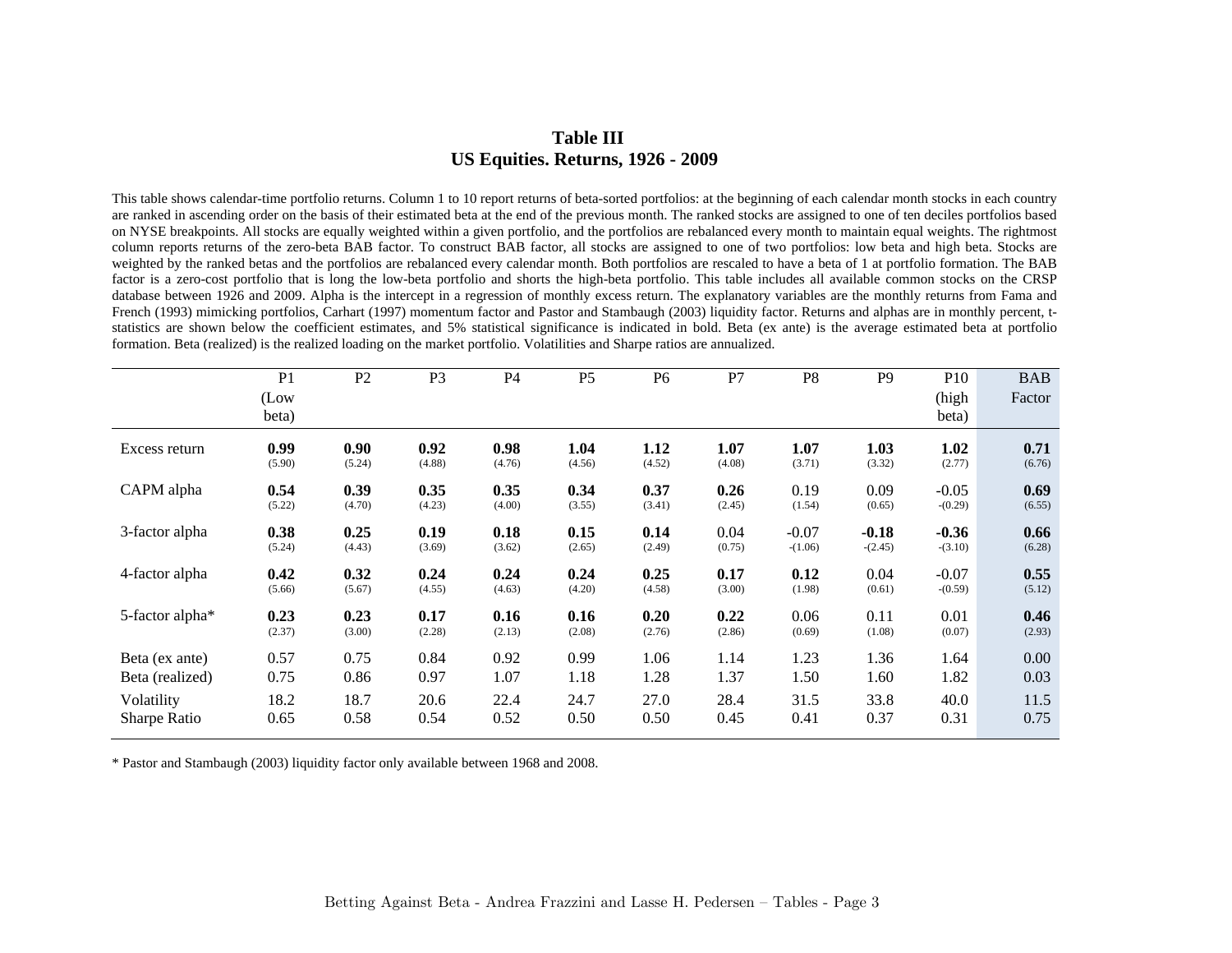## **Table IV Global Equities. Returns, 1984 - 2009**

This table shows calendar-time portfolio returns. Column 1 to 10 report returns of beta-sorted portfolios: at the beginning of each calendar month stocks are ranked in ascending order on the basis of their estimated beta at the end of the previous month. The ranked stocks are assigned to one of ten deciles portfolios. All stocks are equally weighted within a given portfolio, and the portfolios are rebalanced every month to maintain equal weights. The rightmost column reports returns of the zerobeta BAB factor. To construct the BAB factor, all stocks in each country are assigned to one of two portfolios: low beta and high beta. Stocks are weighted by the ranked betas and the portfolios are rebalanced every calendar month. Both portfolios are rescaled to have a beta of 1 at portfolio formation. The BAB factor is a zerocost portfolio that is long the low-beta portfolio and shorts the high-beta portfolio. This table includes all available common stocks on the Compustat Xpressfeed Global database for the 19 markets listed table I. The sample period runs from 1984 to 2009. Alpha is the intercept in a regression of monthly excess return. The explanatory variables are the monthly returns from Fama and French (1993) mimicking portfolios, Carhart (1997) momentum factor and Pastor and Stambaugh (2003) liquidity factor. All portfolios are computed from the perspective of a domestic US investor: returns are in USD and do not include any currency hedging. Risk free rates and risk factor returns are US-based. Returns and alphas are in monthly percent, t-statistics are shown below the coefficient estimates, and 5% statistical significance is indicated in bold. Beta (ex ante) is the average estimated beta at portfolio formation. Beta (realized) is the realized loading on the market portfolio. Volatilities and Sharpe ratios are annualized.

|                 | P <sub>1</sub> | P <sub>2</sub> | P <sub>3</sub> | P4        | P <sub>5</sub> | P <sub>6</sub> | P7        | P <sub>8</sub> | P <sub>9</sub> | P <sub>10</sub> | <b>BAB</b> |
|-----------------|----------------|----------------|----------------|-----------|----------------|----------------|-----------|----------------|----------------|-----------------|------------|
|                 | (Low<br>beta)  |                |                |           |                |                |           |                |                | (high<br>beta)  | Factor     |
| Excess return   | 0.55           | 0.44           | 0.23           | 0.27      | 0.23           | 0.28           | 0.18      | 0.18           | 0.06           | 0.01            | 0.72       |
|                 | (2.13)         | (1.77)         | (0.89)         | (0.95)    | (0.79)         | (0.86)         | (0.53)    | (0.48)         | (0.14)         | (0.01)          | (3.79)     |
| CAPM alpha      | 0.33           | 0.19           | $-0.04$        | $-0.02$   | $-0.09$        | $-0.08$        | $-0.20$   | $-0.23$        | $-0.41$        | $-0.55$         | 0.71       |
|                 | (1.46)         | (0.94)         | $-(0.21)$      | $-(0.10)$ | $-(0.37)$      | $-(0.33)$      | $-(0.74)$ | $-(0.80)$      | $-(1.21)$      | $-(1.30)$       | (3.72)     |
| 3-factor alpha  | 0.16           | 0.08           | $-0.17$        | $-0.16$   | $-0.21$        | $-0.20$        | $-0.31$   | $-0.34$        | $-0.49$        | $-0.61$         | 0.60       |
|                 | (0.78)         | (0.39)         | $-(0.83)$      | $-(0.71)$ | $-(0.92)$      | $-(0.83)$      | $-(1.17)$ | $-(1.17)$      | $-(1.49)$      | $-(1.47)$       | (3.18)     |
| 4-factor alpha  | 0.10           | 0.08           | $-0.15$        | $-0.15$   | $-0.19$        | $-0.18$        | $-0.23$   | $-0.25$        | $-0.38$        | $-0.37$         | 0.45       |
|                 | (0.46)         | (0.41)         | $-(0.76)$      | $-(0.67)$ | $-(0.84)$      | $-(0.73)$      | $-(0.86)$ | $-(0.85)$      | $-(1.12)$      | $-(0.88)$       | (2.47)     |
| 5-factor alpha  | $-0.03$        | 0.00           | $-0.32$        | $-0.32$   | $-0.39$        | $-0.40$        | $-0.47$   | $-0.53$        | $-0.71$        | $-0.77$         | 0.42       |
|                 | $-(0.13)$      | $-(0.01)$      | $-(1.57)$      | $-(1.35)$ | $-(1.67)$      | $-(1.57)$      | $-(1.70)$ | $-(1.75)$      | $-(2.05)$      | $-(1.80)$       | (2.22)     |
| Beta (ex ante)  | 0.50           | 0.65           | 0.73           | 0.80      | 0.87           | 0.93           | 1.00      | 1.08           | 1.19           | 1.44            | 0.00       |
| Beta (realized) | 0.48           | 0.54           | 0.58           | 0.63      | 0.68           | 0.77           | 0.81      | 0.88           | 0.99           | 1.18            | 0.02       |
| Volatility      | 14.9           | 14.4           | 14.9           | 16.4      | 16.9           | 18.7           | 19.9      | 21.7           | 24.8           | 30.3            | 10.9       |
| Sharpe Ratio    | 0.44           | 0.37           | 0.19           | 0.20      | 0.17           | 0.18           | 0.11      | 0.10           | 0.03           | 0.00            | 0.79       |

\* Pastor and Stambaugh (2003) liquidity factor only available between 1968 and 2008.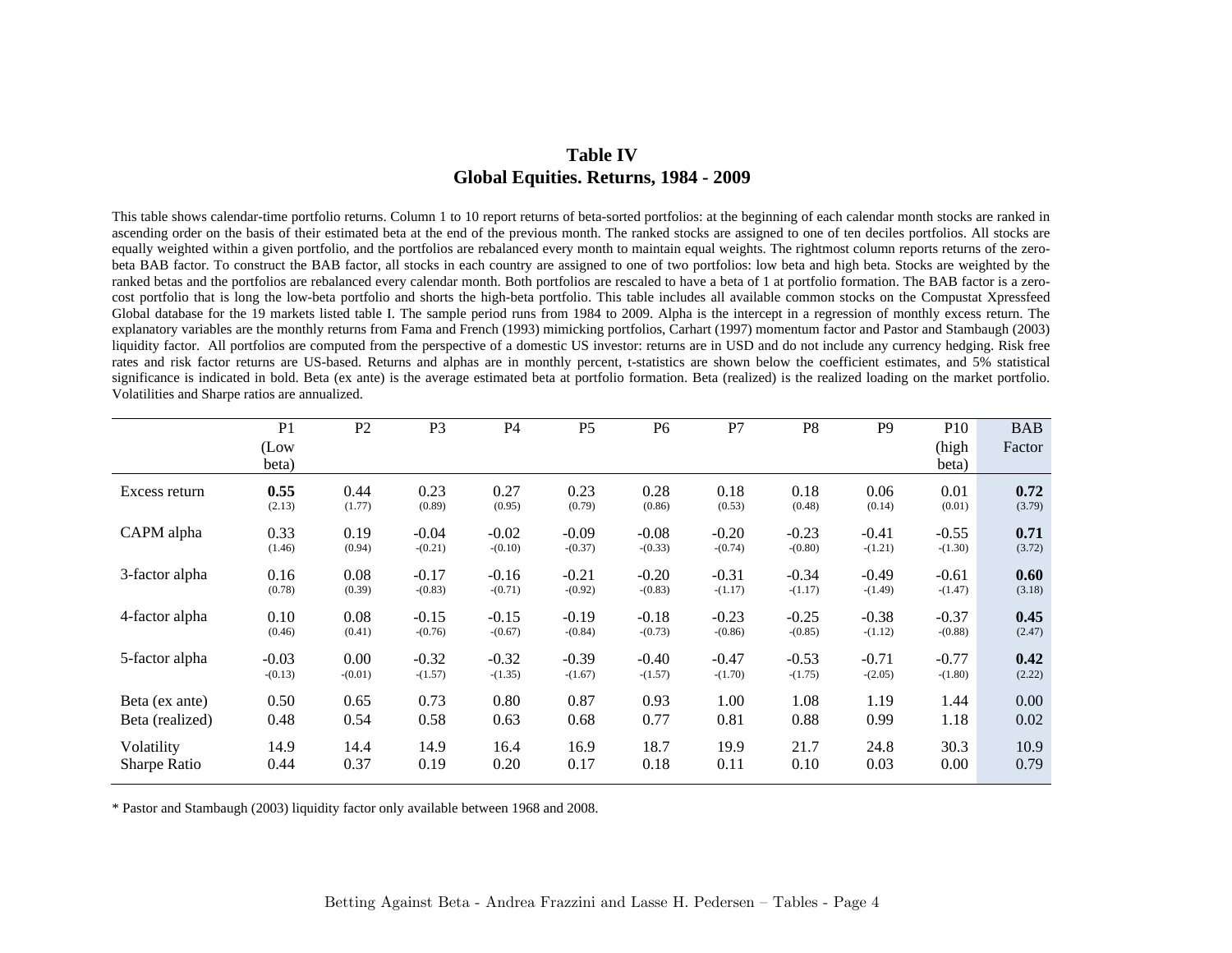### **Table V Global Equities. Returns by Country, 1984 - 2009**

This table shows calendar-time portfolio returns. At the beginning of each calendar month all stocks in each country are assigned to one of two portfolios: low beta and high beta. Stocks are weighted by the ranked betas and the portfolios are rebalanced every calendar month. Both portfolios are rescaled to have a beta of 1 at portfolio formation. The zero-beta BAB factor is a zero-cost portfolio that is long the low-beta portfolio and shorts the high-beta portfolio. This table includes all available common stocks on the Compustat Xpressfeed Global database for the 19 markets in listed table I. The sample period runs from 1984 to 2009. Alpha is the intercept in a regression of monthly excess return. The explanatory variables are the monthly returns from Fama and French (1993) mimicking portfolios and Carhart (1997) momentum factor. All portfolios are computed from the perspective of a domestic US investor: returns are in USD and do not include any currency hedging. Risk free rates and factor returns are US-based. Returns and alphas are in monthly percent, and 5% statistical significance is indicated in bold. \$ Long (Short) is the average dollar value of the long (short) position. Volatilities and Sharpe ratios are annualized.

|                | Excess  | T(Excess | 4-factor | T(alpha) | \$Short | \$Long | Volatility | SR      |
|----------------|---------|----------|----------|----------|---------|--------|------------|---------|
|                | Return  | Return)  | alpha    |          |         |        |            |         |
| Australia      | 0.79    | 0.66     | 0.15     | 0.12     | 0.80    | 1.62   | 63.8       | 0.15    |
| Austria        | $-0.26$ | $-0.58$  | $-0.17$  | $-0.37$  | 0.96    | 1.61   | 22.8       | $-0.14$ |
| Belgium        | 0.57    | 1.53     | 0.52     | 1.37     | 0.95    | 1.65   | 16.4       | 0.42    |
| Canada         | 1.66    | 4.10     | 1.07     | 2.78     | 0.80    | 1.85   | 23.1       | 0.86    |
| Switzerland    | 0.42    | 1.46     | 0.30     | 1.05     | 0.90    | 1.53   | 15.4       | 0.33    |
| Germany        | 0.84    | 1.77     | 0.37     | 0.83     | 0.97    | 1.78   | 25.4       | 0.40    |
| Denmark        | 0.95    | 2.65     | 0.79     | 2.18     | 0.87    | 1.50   | 19.3       | 0.59    |
| Spain          | 0.99    | 3.08     | 0.76     | 2.41     | 0.87    | 1.52   | 17.1       | 0.70    |
| Finland        | 0.65    | 1.07     | 0.46     | 0.79     | 0.96    | 1.56   | 31.6       | 0.25    |
| France         | 0.98    | 2.55     | 0.66     | 1.82     | 0.90    | 1.66   | 20.5       | 0.57    |
| United Kingdom | 0.23    | 0.54     | $-0.11$  | $-0.25$  | 0.89    | 1.68   | 23.2       | 0.12    |
| Hong Kong      | 0.68    | 1.96     | 0.33     | 0.95     | 0.89    | 1.46   | 17.9       | 0.45    |
| Italy          | 0.88    | 3.14     | 0.68     | 2.42     | 0.87    | 1.43   | 15.0       | 0.70    |
| Japan          | 0.03    | 0.12     | $-0.03$  | $-0.09$  | 0.82    | 1.41   | 14.1       | 0.03    |
| Netherlands    | 1.09    | 3.72     | 0.94     | 3.23     | 0.86    | 1.54   | 15.7       | 0.83    |
| Norway         | 0.27    | 0.69     | 0.08     | 0.20     | 0.82    | 1.37   | 20.6       | 0.15    |
| New Zealand    | 1.06    | 2.54     | 0.85     | 1.98     | 1.06    | 1.66   | 21.1       | 0.60    |
| Singapore      | 0.74    | 2.75     | 0.48     | 1.73     | 0.79    | 1.32   | 14.0       | 0.64    |
| Sweden         | 1.11    | 2.71     | 0.85     | 2.06     | 0.92    | 1.51   | 22.0       | 0.61    |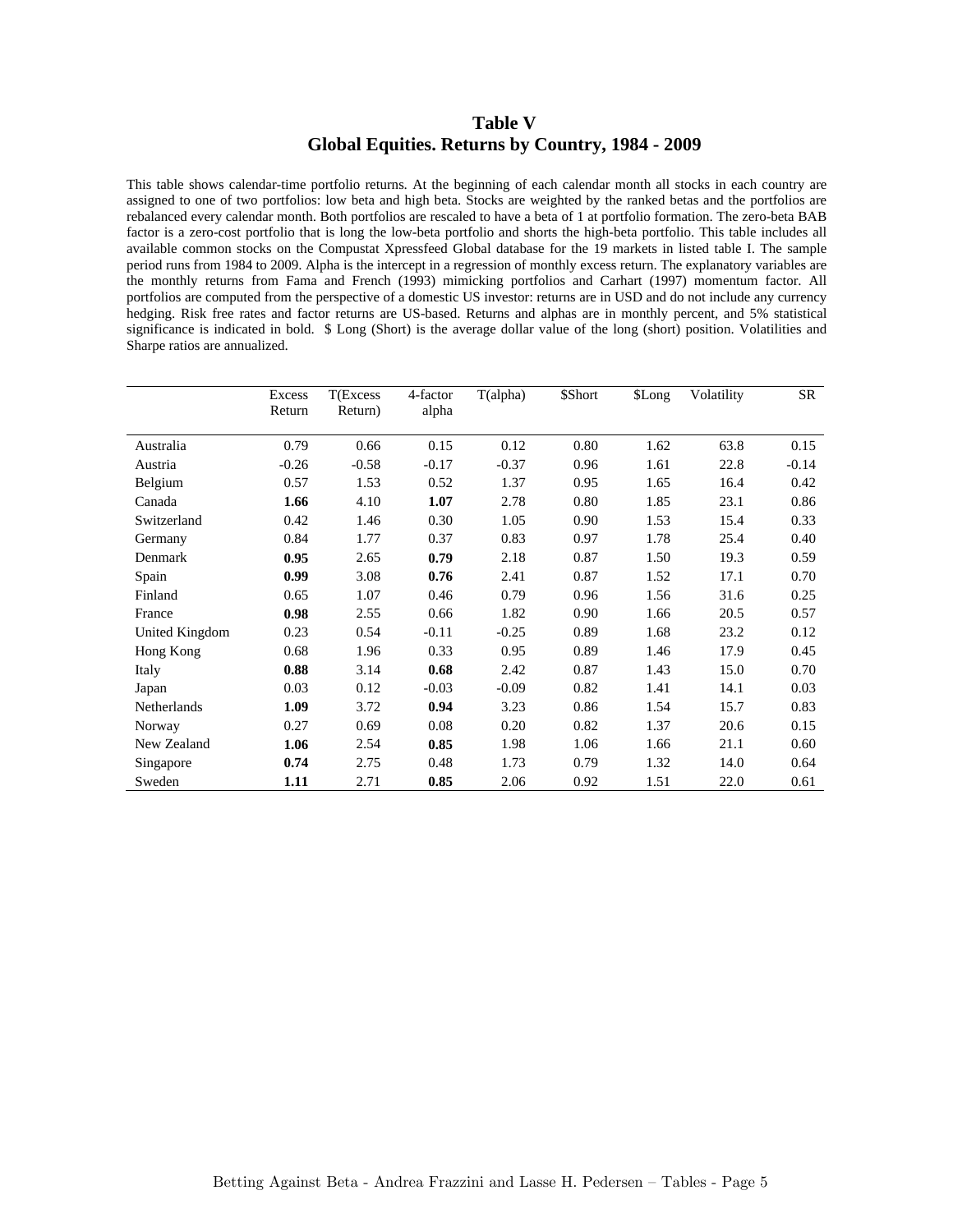### **Table VI US Treasury Bonds. Returns, 1952 - 2009**

This table shows calendar-time portfolio returns. The test assets are CRSP Monthly Treasury - Fama Bond Portfolios. Only noncallable, non-flower notes and bonds are included in the portfolios. The portfolio returns are an equal weighted average of the unadjusted holding period return for each bond in the portfolios in excess of the risk free rate. To construct the zero-beta BAB factor, all bonds are assigned to one of two portfolios: low beta and high beta. Bonds are weighted by the ranked betas and the portfolios are rebalanced every calendar month. Both portfolios are rescaled to have a beta of 1 at portfolio formation. The BAB factor is a zero-cost portfolio that is long the low-beta portfolio and shorts the high-beta portfolio. Alpha is the intercept in a regression of monthly excess return. The explanatory variable is the monthly return of an equally weighted bond market portfolio. Returns and alphas are in monthly percent, t-statistics are shown below the coefficient estimates and 5% statistical significance is indicated in bold. Volatilities and Sharpe ratios are annualized.

|                      | P <sub>1</sub> | P <sub>2</sub> | P <sub>3</sub> | P4       | P <sub>5</sub> | P <sub>6</sub> | $P7*$     | <b>BAB</b> |
|----------------------|----------------|----------------|----------------|----------|----------------|----------------|-----------|------------|
|                      | (low)          |                |                |          |                |                | (high     | Factor     |
|                      | beta)          |                |                |          |                |                | beta)     |            |
| Maturity<br>(months) | 1 to 12        | 13 to 24       | 25 to 36       | 37 to 48 | 49 to 60       | 61 to 120      | >120      |            |
| Excess return        | 0.05           | 0.09           | 0.11           | 0.12     | 0.12           | 0.14           | 0.21      | 0.16       |
|                      | (5.57)         | (3.77)         | (3.17)         | (2.82)   | (2.30)         | (2.17)         | (1.90)    | (6.37)     |
| Alpha                | 0.03           | 0.03           | 0.02           | 0.01     | $-0.02$        | $-0.03$        | $-0.07$   | 0.16       |
|                      | (5.87)         | (3.42)         | (2.21)         | (1.10)   | $-(1.59)$      | $-(2.66)$      | $-(2.04)$ | (6.27)     |
| Beta (ex ante)       | 0.14           | 0.46           | 0.75           | 0.99     | 1.22           | 1.44           | 2.17      | 0.00       |
|                      |                |                |                |          |                |                |           |            |
| Beta (realized)      | 0.17           | 0.49           | 0.77           | 0.99     | 1.17           | 1.43           | 2.06      | 0.02       |
| Volatility           | 0.83           | 2.11           | 3.23           | 4.04     | 4.76           | 5.80           | 9.12      | 2.32       |
| Sharpe ratio         | 0.73           | 0.50           | 0.42           | 0.37     | 0.30           | 0.29           | 0.27      | 0.85       |

\* Return missing from 196208 to 197112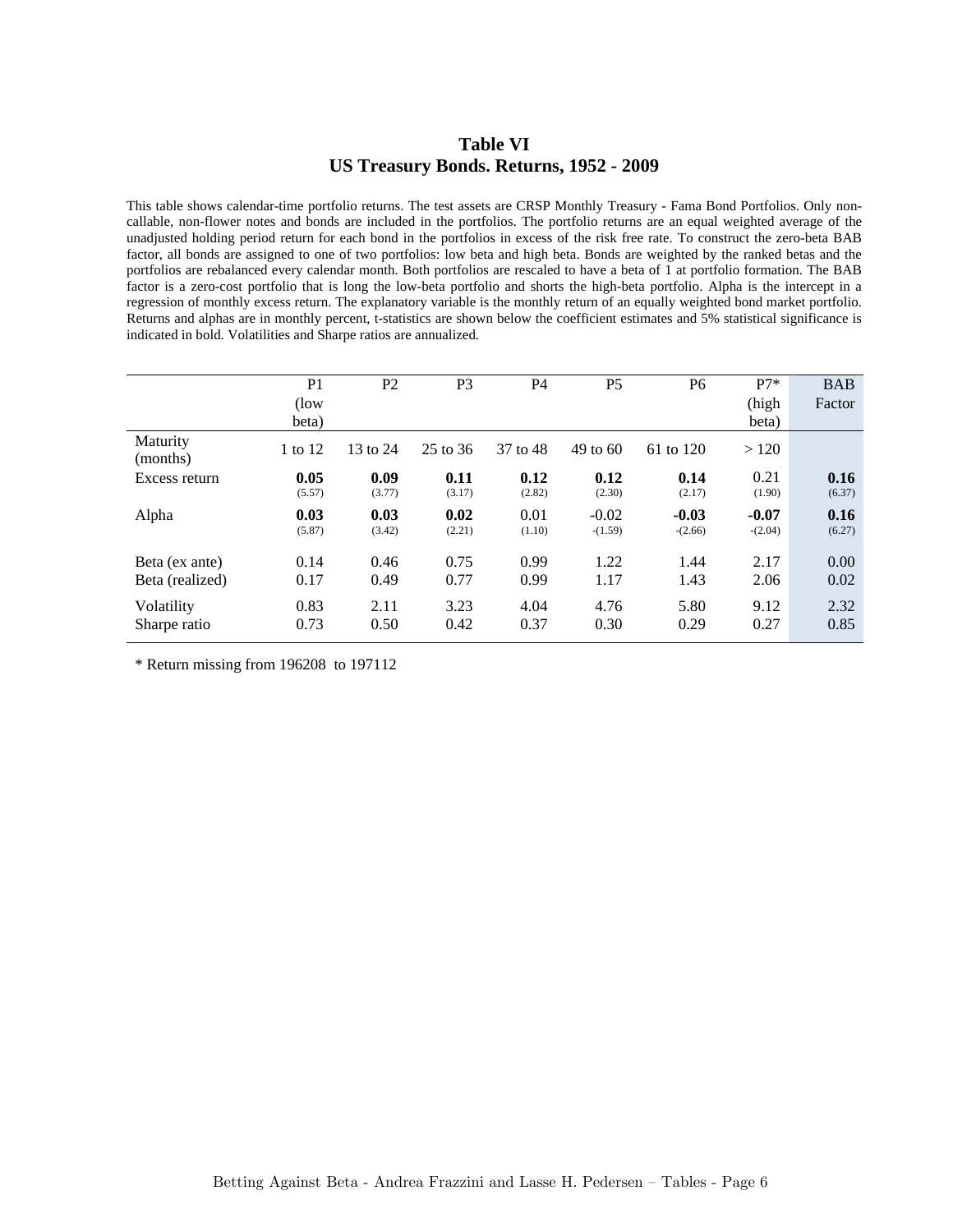#### **Table VII US Credit indices. Returns, 1976 - 2009**

This table shows calendar-time portfolio returns. The test assets are monthly returns on corporate bond indices with maturity ranging from 1 to 10 years in excess of the risk free rate. To construct the zero-beta factor, all bonds are assigned to one of two portfolios: low beta and high beta. Bonds are weighted by the ranked betas and the portfolios are rebalanced every calendar month. Both portfolios are rescaled to have a beta of 1 at portfolio formation. The zero-beta factor is a zerocost portfolio that is long the low-beta portfolio and shorts the high-beta portfolio. Alpha is the intercept in a regression of monthly excess return. The explanatory variable is the monthly return of an equally weighted corporate bond market portfolio. Returns and alphas are in monthly percent, t-statistics are shown below the coefficient estimates and 5% statistical significance is indicated in bold. Volatilities and Sharpe ratios are annualized. Panel A shows results for unhedged returns. Panel B shows results for return obtained by hedging the interest rate exposure. Each calendar month we run 1-year rolling regressions of excess bond returns on excess return on Barclay's US government bond index. We construct test assets by going long the corporate bond index and hedging this position by shorting the appropriate amount of the government bond index. We compute market returns by taking equally weighted average hedged returns.

|                           | 1-3 years | $3-5$ year | $5-10$ years | $7-10$ years | <b>BAB</b> |
|---------------------------|-----------|------------|--------------|--------------|------------|
|                           |           |            |              |              | Factor     |
| Panel A: Unhedged Returns |           | 0.21       | 0.32         | 0.33         | 0.12       |
|                           | (4.64)    | (4.01)     | (2.76)       | (2.96)       | (4.91)     |
| Alpha                     | 0.04      | 0.01       | $-0.05$      | $-0.07$      | 0.13       |
|                           | (2.77)    | (0.96)     | $-(4.01)$    | $-(4.45)$    | (4.91)     |
| Beta (ex ante)            | 0.60      | 0.85       | 1.39         | 1.52         | 0.00       |
| Beta (realized)           | 0.62      | 0.85       | 1.37         | 1.48         | $-0.01$    |
|                           |           |            |              |              |            |
| Volatility                | 2.73      | 3.66       | 5.91         | 6.13         | 1.70       |
| Sharpe ratio              | 0.79      | 0.68       | 0.65         | 0.64         | 0.88       |
| Panel B: Hedged Returns   |           | 0.09       | 0.07         | 0.06         | 0.05       |
|                           | (2.61)    | (2.25)     | (0.97)       | (0.82)       | (1.77)     |
| Alpha                     | 0.04      | 0.04       | $-0.03$      | $-0.04$      | 0.08       |
|                           | (3.62)    | (3.23)     | $-(2.38)$    | $-(2.16)$    | (3.33)     |
| Beta (ex ante)            | 0.70      | 0.78       | 1.14         | 1.38         | 0.00       |
| Beta (realized)           | 0.58      | 0.72       | 1.34         | 1.37         | $-0.34$    |
|                           |           |            |              |              |            |
| Volatility                | 1.70      | 2.06       | 3.77         | 3.95         | 1.55       |
| Sharpe ratio              | 0.62      | 0.53       | 0.23         | 0.19         | 0.42       |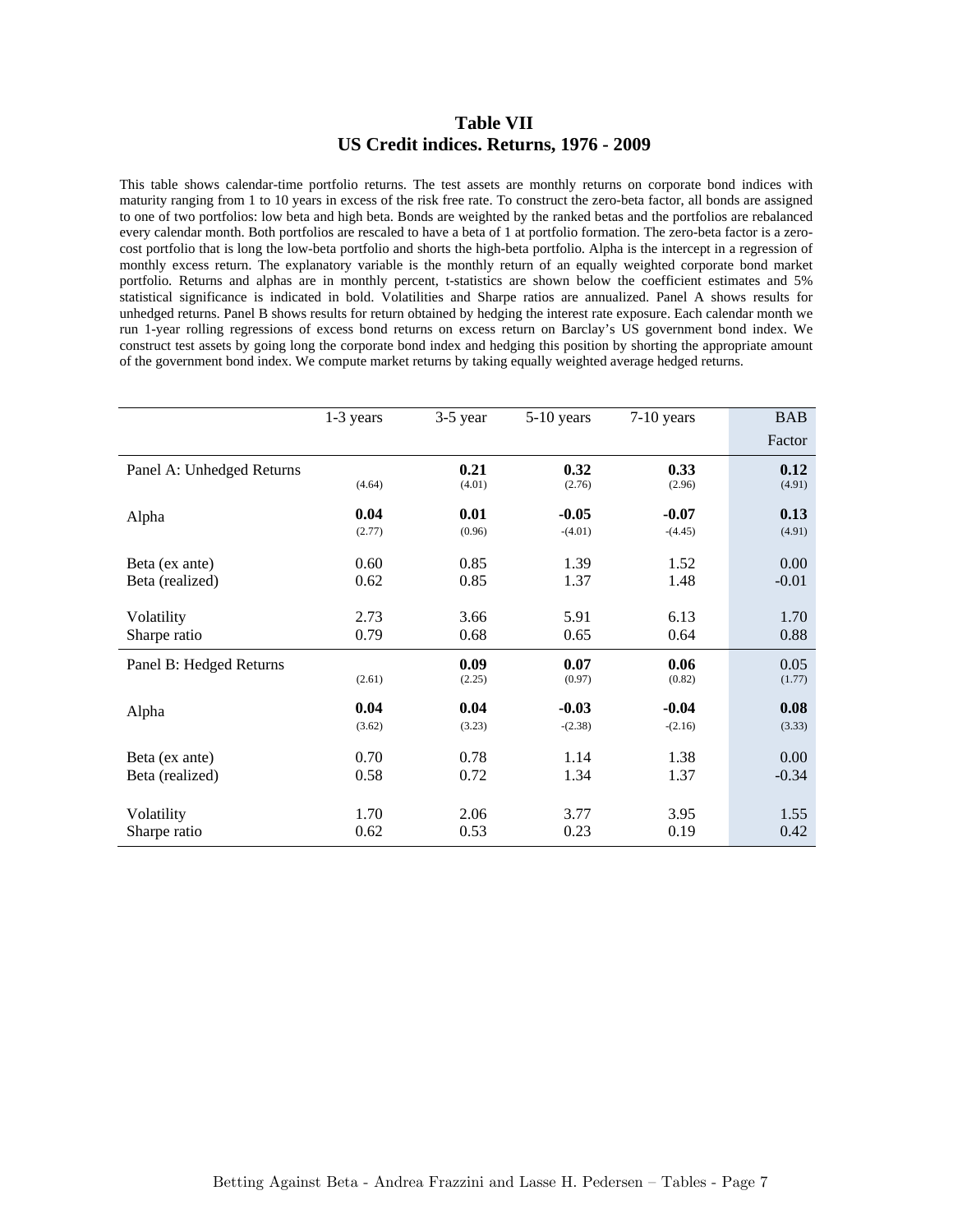### **Table VIII US Corporate Bonds. Returns, 1973 - 2009**

This table shows calendar-time portfolio returns. The test assets are monthly returns on corporate bond indices in excess of the risk free rate. To construct the BAB factor, all bonds are assigned to one of two portfolios: low beta and high beta. Bonds are weighted by the ranked betas and the portfolios are rebalanced every calendar month. Both portfolios are rescaled to have a beta of 1 at portfolio formation. The zero-beta factor is a zero-cost portfolio that is long the low-beta portfolio and shorts the high-beta portfolio. Alpha is the intercept in a regression of monthly excess return. The explanatory variable is the monthly return of an equally weighted corporate bond market portfolio. Returns and alphas are in monthly percent, t-statistics are shown below the coefficient estimates and 5% statistical significance is indicated in bold. Volatilities and Sharpe ratios are annualized.

|                 | Aaa    | Aa     | A      | Baa    | Ba     | B      | Caa       | $Ca-D$ | <b>CSFB</b> | <b>BAB</b> |
|-----------------|--------|--------|--------|--------|--------|--------|-----------|--------|-------------|------------|
|                 |        |        |        |        |        |        |           |        | Distressed  | Factor     |
|                 |        |        |        |        |        |        |           |        |             |            |
| Excess return   | 0.26   | 0.27   | 0.27   | 0.31   | 0.43   | 0.33   | 0.21      | 0.70   | $-0.51$     | 0.33       |
|                 | (4.48) | (4.08) | (3.64) | (3.99) | (3.88) | (2.31) | (0.90)    | (1.18) | $-(1.23)$   | (1.74)     |
| Alpha           | 0.23   | 0.21   | 0.19   | 0.21   | 0.26   | 0.10   | $-0.13$   | 0.08   | $-1.10$     | 0.56       |
|                 | (4.09) | (3.62) | (3.13) | (3.69) | (4.20) | (1.40) | $-(0.95)$ | (0.26) | $-(5.34)$   | (4.02)     |
| Beta (ex ante)  | 0.67   | 0.70   | 0.72   | 0.77   | 0.89   | 1.01   | 1.25      | 1.74   | 1.66        | 0.00       |
| Beta (realized) | 0.13   | 0.24   | 0.33   | 0.40   | 0.69   | 0.95   | 1.39      | 2.77   | 2.49        | $-0.94$    |
|                 |        |        |        |        |        |        |           |        |             |            |
| Volatility      | 3.62   | 4.11   | 4.63   | 4.84   | 6.79   | 8.93   | 14.26     | 29.15  | 24.16       | 11.47      |
| Sharpe ratio    | 0.87   | 0.79   | 0.71   | 0.78   | 0.75   | 0.45   | 0.17      | 0.29   | $-0.25$     | 0.34       |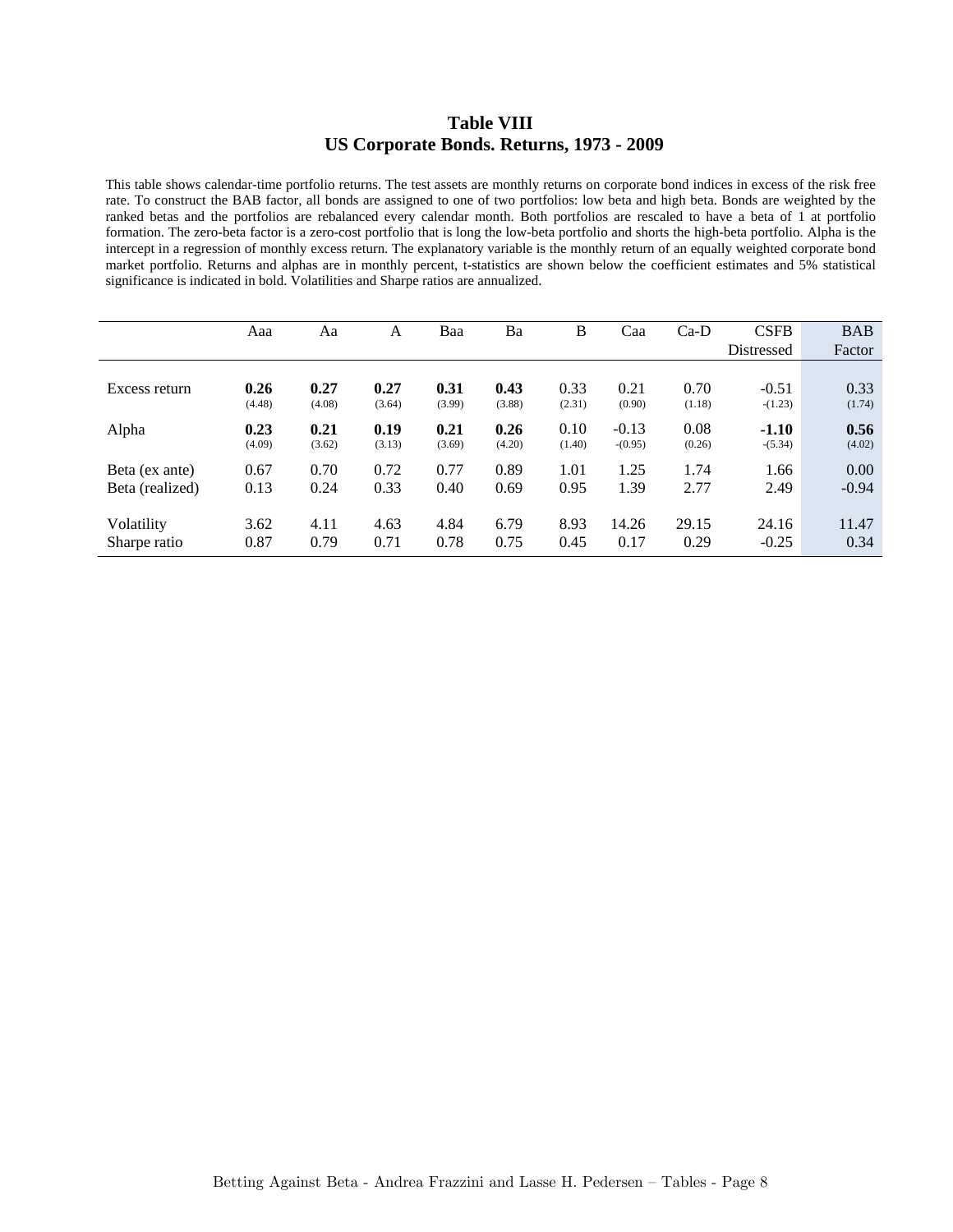## **Table IX Equity indices, Country Bonds, Foreign Exchange and Commodities. Return, 1965-2009**

This table shows calendar-time portfolio returns. The test assets are futures, forwards or swap returns in excess of the relevant financing rate. To construct the BAB factor, all instruments are assigned to one of two portfolios: low beta and high beta. Instruments are weighted by the ranked betas and the portfolios are rebalanced every calendar month. Both portfolios are rescaled to have a beta of 1 at portfolio formation. The BAB factor is a zero-cost portfolio that is long the low-beta portfolio and shorts the high-beta portfolio. Alpha is the intercept in a regression of monthly excess return. The explanatory variable is the monthly return of the relevant market portfolio. Panel A report results for equity indices, country bonds, foreign exchange and commodities. *All Futures* and *Country Selection* are combo portfolios with equal risk in each individual BAB and 10% ex ante volatility. To construct combo portfolios, at the beginning of each calendar month, we rescale each return series to 10% annualized volatility using rolling 3-year estimate up to moth *t-1* and then equally weight the return series and their respective market benchmark. Panel B reports results for all the assets listed in table I and II. *All Bonds and Credit* includes US treasury bonds, US corporate bonds, US credit indices (hedged and unhedged) and country bonds indices. *All Equities* included US stocks, all individual BAB country portfolios, a global stock BAB and equity indices. *All Assets* includes all the assets listed in table I and II. All portfolios in panel B have equal risk in each individual BAB and 10% ex ante volatility. Returns and alphas are in monthly percent, tstatistics are shown below the coefficient estimates and 5% statistical significance is indicated in bold. Volatilities and Sharpe ratios are annualized.

| Panel A: Equity indices, country Bonds, Foreign |                      | Excess | T-stat        | Alpha | T(alpha) | \$Short | \$Long | Volatility | <b>SR</b> |
|-------------------------------------------------|----------------------|--------|---------------|-------|----------|---------|--------|------------|-----------|
| Exchange and Commodities                        |                      | Return | <b>Excess</b> |       |          |         |        |            |           |
|                                                 |                      |        | Return        |       |          |         |        |            |           |
| Equity Indices                                  | E                    | 0.78   | 2.90          | 0.69  | 2.56     | 0.93    | 1.47   | 18.46      | 0.51      |
| <b>Country Bonds</b>                            | <b>CB</b>            | 0.08   | 0.99          | 0.05  | 0.57     | 0.95    | 1.69   | 4.47       | 0.22      |
| Foreign Exchange                                | FX                   | 0.20   | 1.45          | 0.23  | 1.78     | 0.61    | 1.61   | 7.72       | 0.31      |
| Commodities                                     | <b>COM</b>           | 0.42   | 1.44          | 0.53  | 1.85     | 0.78    | 1.56   | 22.65      | 0.22      |
| All Futures $*$                                 | $EI + CB + FX + COM$ | 0.47   | 3.99          | 0.52  | 4.50     |         |        | 9.02       | 0.62      |
| Country Selection*                              | $EI + CB + FX$       | 0.64   | 3.78          | 0.71  | 4.42     |         |        | 11.61      | 0.66      |
| Panel B: All Assets                             |                      |        |               |       |          |         |        |            |           |
| All Bonds and Credit*                           |                      | 0.73   | 6.00          | 0.72  | 5.88     |         |        | 11.06      | 0.79      |
| All Equities*                                   |                      | 0.77   | 8.10          | 0.78  | 8.16     |         |        | 10.31      | 0.89      |
| All Assets*                                     |                      | 0.71   | 8.60          | 0.73  | 8.84     |         |        | 8.95       | 0.95      |

\* Equal risk, 10% ex ante volatility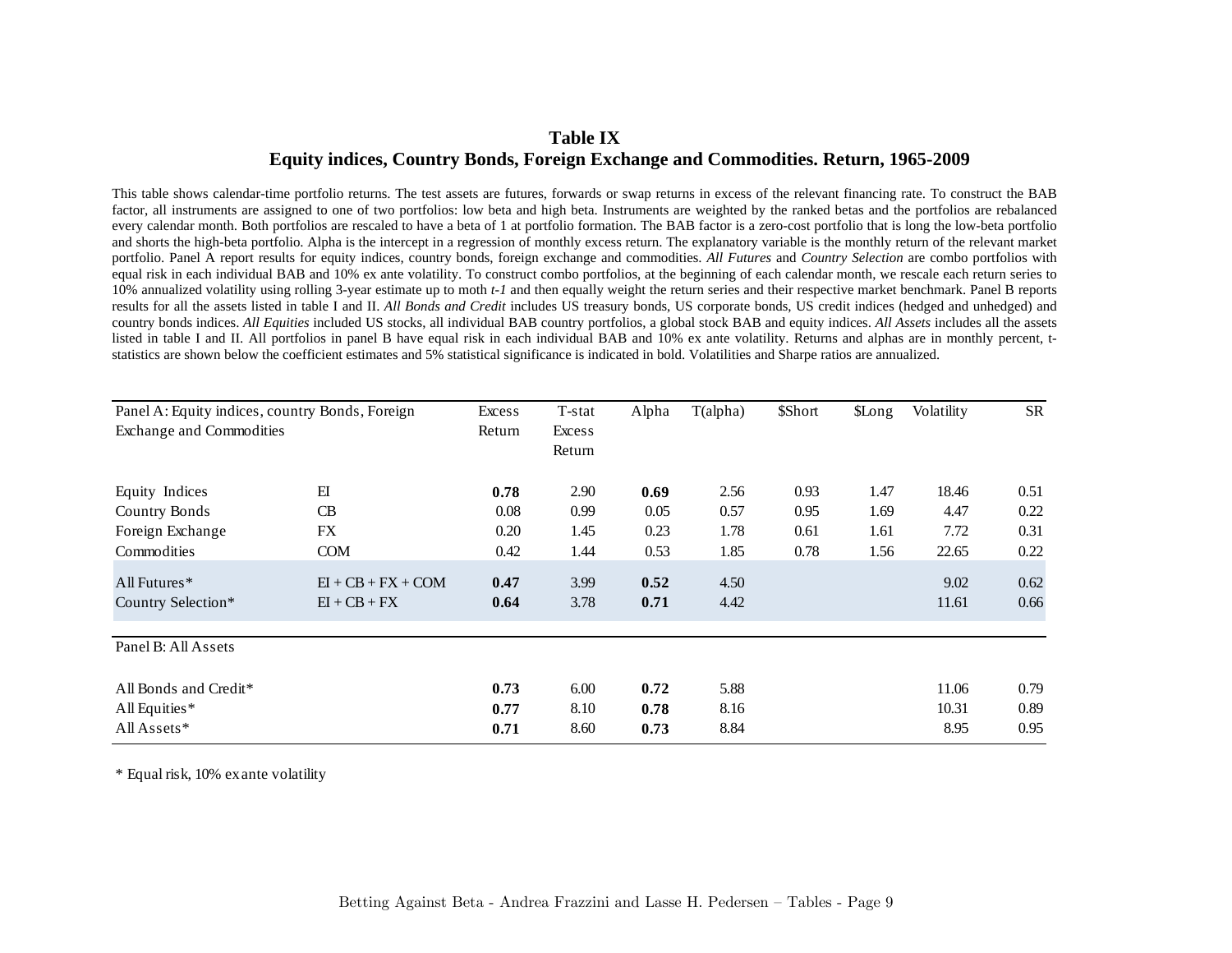### **Table X Beta compression**

This table report results of cross-sectional and time-series tests of beta compression. Panel a (B) reports the crosssectional dispersion of betas in US (global) stocks. The data run from December 1984 (first available date for the TED spread) to December 2009. Each calendar month we compute cross sectional standard deviation, mean absolute deviation and inter-quintile range in betas for all stocks in the universe. *All* reports the simple means of the dispersion measures. *P1* to *P3* report coefficients on a regression of the dispersion measure on a series of TED spread dummies. We assign the TED spread into three groups (low, neutral and high) based on full sample breakpoints (top and bottom 1/3) and regress the times series of the cross sectional dispersion measure on the full set of dummies (without intercept). Panel C (D) reports conditional market betas of the BAB US (global) portfolio based on the TED spread level. The dependent variable is the monthly return of the BAB portfolios. The explanatory variables are the monthly returns of the market portfolio, Fama and French (1993) mimicking portfolios and Carhart (1997) momentum factor. Market betas are allowed to vary across TED spread regimes (low, neutral and high) using the full set of TED dummies. Panel B reports loading on the market factor corresponding to different TED spread regimes. All regressions include the full set of explanatory variables but only the market loading is reported. T-statistics are shown below the coefficient estimates, and 5% statistical significance is indicated in bold.

|                                                 | Panel A               | Cross-Sectional Beta Dispersion - US |                         | Panel B<br>Cross sectional Beta Dispersion - Global |                               |                         |
|-------------------------------------------------|-----------------------|--------------------------------------|-------------------------|-----------------------------------------------------|-------------------------------|-------------------------|
|                                                 | Standard<br>deviation | Mean<br>Absolute<br><b>Deviation</b> | Inter-quintile<br>Range | Standard<br>deviation                               | Mean<br>Absolute<br>Deviation | Inter-quintile<br>Range |
| All                                             | 0.42                  | 0.33                                 | 0.67                    | 0.27                                                | 0.21                          | 0.44                    |
| P1 (low TED)<br>P <sub>2</sub><br>P3 (high TED) | 0.47<br>0.43<br>0.35  | 0.36<br>0.34<br>0.28                 | 0.74<br>0.69<br>0.58    | 0.29<br>0.27<br>0.25                                | 0.23<br>0.21<br>0.20          | 0.46<br>0.43<br>0.42    |
| P3 minus P1<br>t-statistics                     | $-0.11$<br>$-10.72$   | $-0.08$<br>$-10.48$                  | $-0.16$<br>$-10.04$     | $-0.04$<br>$-7.31$                                  | $-0.03$<br>$-6.59$            | $-0.04$<br>$-5.07$      |

|                          |                                                                               |                | Panel C: Conditional Market Loading - US |                             | Panel D: Conditional Market Loading - Global |                              |                |                |  |  |  |
|--------------------------|-------------------------------------------------------------------------------|----------------|------------------------------------------|-----------------------------|----------------------------------------------|------------------------------|----------------|----------------|--|--|--|
|                          | P <sub>2</sub><br>P <sub>1</sub><br>P <sub>3</sub><br>(Low TED)<br>(High TED) |                | $P3 - P1$                                | P <sub>1</sub><br>(Low TED) | P <sub>2</sub>                               | P <sub>3</sub><br>(High TED) | $P3 - P1$      |                |  |  |  |
| <b>CAPM</b>              | $-0.21$<br>$-(1.77)$                                                          | 0.10<br>(1.04) | 0.30<br>(3.99)                           | 0.51<br>(3.64)              | $-0.33$<br>$-(3.96)$                         | $-0.01$<br>$-(0.17)$         | 0.19<br>(3.33) | 0.51<br>(5.15) |  |  |  |
| Control<br>for 3 Factors | $-0.07$<br>$-(0.66)$                                                          | 0.38<br>(4.14) | 0.33<br>(4.84)                           | 0.41<br>(3.24)              | $-0.29$<br>$-(3.57)$                         | 0.09<br>(1.09)               | 0.19<br>(3.46) | 0.49<br>(5.00) |  |  |  |
| Control<br>for 4 Factors | 0.06<br>(0.50)                                                                | 0.42<br>(4.55) | 0.36<br>(5.34)                           | 0.31<br>(2.46)              | $-0.19$<br>$-(2.16)$                         | 0.11<br>(1.37)               | 0.23<br>(4.09) | 0.41<br>(4.24) |  |  |  |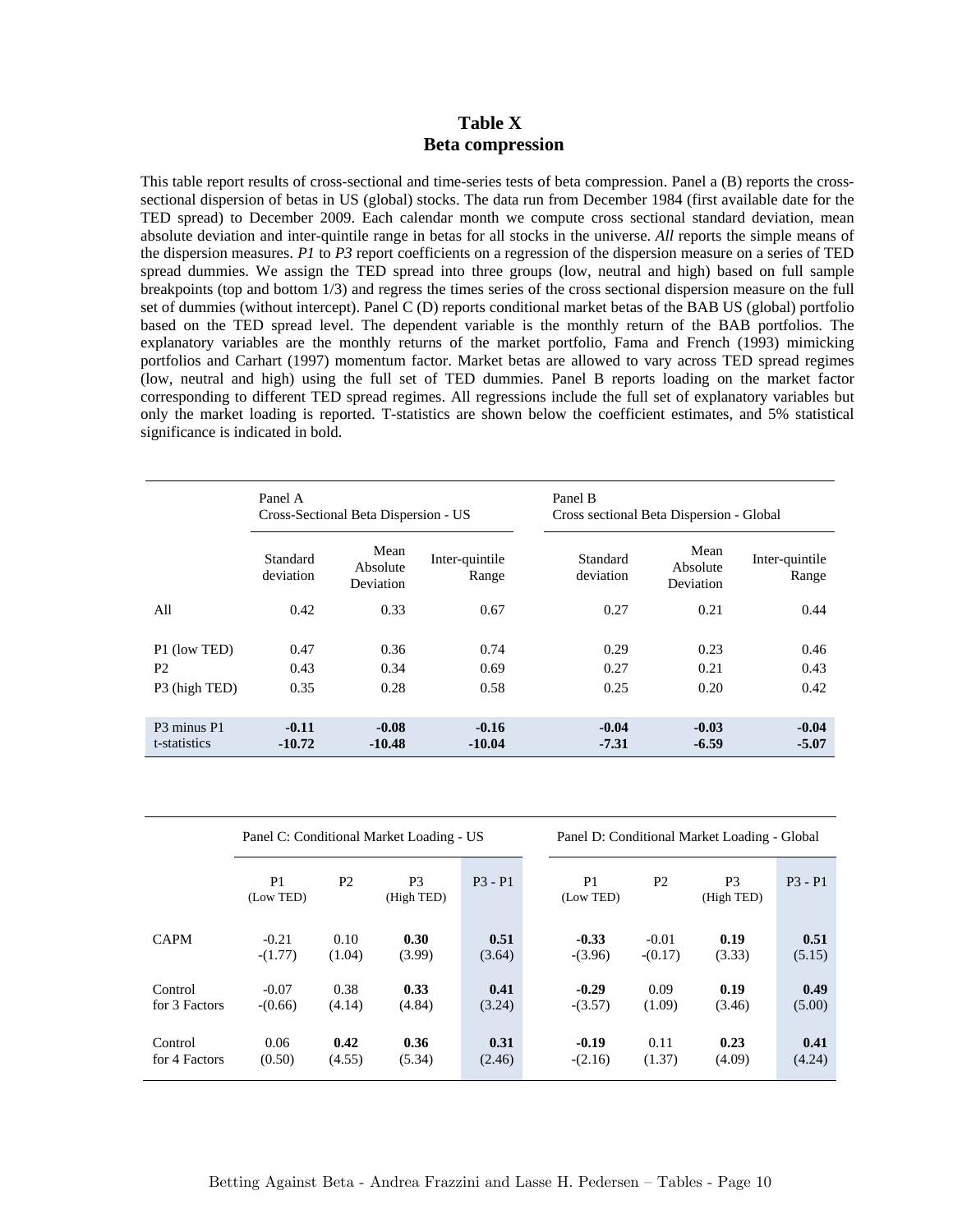### **Table XI Regression Results**

This table shows results from time series (pooled) regressions. The left-hand side is the month t return on the BAB factors. To construct the BAB portfolios, all instruments are assigned to one of two portfolios: low beta and high beta. Instruments are weighted by the ranked betas and the portfolios are rebalanced every calendar month. Both portfolios are rescaled to have a beta of 1 at portfolio formation. The BAB factor is a zero-cost portfolio that is long the low-beta portfolio and shorts the high-beta portfolio. The explanatory variables include the TED spread (level and changes) and a series of controls. *TED Spread* is the TED spread at the end of month t. *"Change in TED Spread*" is equal to Ted spread at the end of month t minus the median spread over the past 3 years. *"Lagged TED Spread" is* the median Ted spread over the past 3 years. "*Long Volatility Returns*" is the month t return on a portfolio that shorts at-the-money straddles on the S&P500 index. To construct the short volatility portfolio, on index options expiration dates we write the next-to-expire closest-to-maturity straddle on the S&P500 index and hold it to maturity. "*Beta Spread*" is defined as (*HBeta- LBeta*) / (*HBeta\* LBeta*) where *HBeta (LBeta)* are the betas of the short (long) leg of the BAB portfolio at portfolio formation. "*Market Return*": is the monthly return of the relevant market portfolio. *Inflation* is equal to the 1-year US CPI inflation rate, lagged 1 month. This table includes all the available BAB portfolios. The data run from December 1984 (first available date for the TED spread) to December 2009. Column 1 to 4 report results for US stocks. Columns 5 to 8 reports results for global equities. In these regressions we use each individual country BAB factors as well as a global sticks BAB factor. Columns 9 to 12 reports results for all assets in our data. Asset fixed effects are include where indicated, t-statistics are shown below the coefficient estimates and 5% statistical significance is indicated in bold. When multiple assets are included in the regressions standard errors are clustered by date.

|                                                   | <b>US</b> - Stocks    |                       |                       |                       | Global Stocks - pooled |                       |                       | All Assets - pooled   |                       |                       |                       |                       |
|---------------------------------------------------|-----------------------|-----------------------|-----------------------|-----------------------|------------------------|-----------------------|-----------------------|-----------------------|-----------------------|-----------------------|-----------------------|-----------------------|
|                                                   | (1)                   | (2)                   | (3)                   | (4)                   | (5)                    | (6)                   | (7)                   | (8)                   | (9)                   | (10)                  | (11)                  | (12)                  |
| TED Spread                                        | $-0.036$<br>$-(6.17)$ | $-0.023$<br>$-(3.26)$ |                       |                       | $-0.022$<br>$-(5.02)$  | $-0.017$<br>$-(3.67)$ |                       |                       | $-0.014$<br>$-(5.30)$ | $-0.012$<br>$-(4.03)$ |                       |                       |
| Change in TED Spread                              |                       |                       | $-0.033$<br>$-(5.23)$ | $-0.020$<br>$-(2.77)$ |                        |                       | $-0.021$<br>$-(4.84)$ | $-0.017$<br>$-(3.66)$ |                       |                       | $-0.014$<br>$-(5.04)$ | $-0.012$<br>$-(3.88)$ |
| Lagged TED Spread                                 |                       |                       | $-0.046$<br>$-(4.48)$ | $-0.041$<br>$-(3.28)$ |                        |                       | $-0.030$<br>$-(3.92)$ | $-0.020$<br>$-(2.21)$ |                       |                       | $-0.018$<br>$-(3.98)$ | $-0.015$<br>$-(3.21)$ |
| <b>Short Volatility Returns</b>                   |                       | 0.295<br>(0.29)       |                       | 0.297<br>(3.43)       |                        | $-0.045$<br>$-(0.04)$ |                       | $-0.045$<br>$-(0.65)$ |                       | $-0.067$<br>$-(0.07)$ |                       | $-0.068$<br>$-(1.43)$ |
| <b>Beta Spread</b>                                |                       | 0.018<br>(0.02)       |                       | 0.019<br>(2.67)       |                        | 0.025<br>(0.02)       |                       | 0.024<br>(2.49)       |                       | 0.010<br>(0.01)       |                       | 0.010<br>(3.54)       |
| Market return                                     |                       | $-0.027$<br>$-(0.03)$ |                       | $-0.019$<br>$-(0.31)$ |                        | 0.008<br>(0.01)       |                       | 0.008<br>(0.19)       |                       | 0.003<br>(0.00)       |                       | 0.003<br>(0.08)       |
| Lagged Beta return                                |                       | 0.186<br>(0.19)       |                       | 0.171<br>(2.84)       |                        | 0.060<br>(0.06)       |                       | 0.060<br>(1.14)       |                       | 0.073<br>(0.07)       |                       | 0.072<br>(1.50)       |
| Inflation                                         |                       | 0.002<br>(0.00)       |                       | 0.174<br>(0.70)       |                        | $-0.017$<br>$-(0.02)$ |                       | $-0.018$<br>$-(0.15)$ |                       | 0.028<br>(0.03)       |                       | 0.035<br>(0.43)       |
| <b>Asset Fixed Effects</b><br>Num of observations | No                    | No                    | No                    | No                    | Yes                    | Yes                   | Yes                   | Yes                   | Yes                   | Yes                   | Yes                   | Yes                   |
| Adjusted R2                                       | 295<br>11.2%          | 264<br>20.5%          | 294<br>11.3%          | 264<br>21.2%          | 4,393<br>1.5%          | 4,367<br>2.3%         | 4,393<br>1.5%         | 4,367<br>2.3%         | 7,271<br>1.0%         | 7,021<br>1.9%         | 7,264<br>1.0%         | 7,021<br>1.9%         |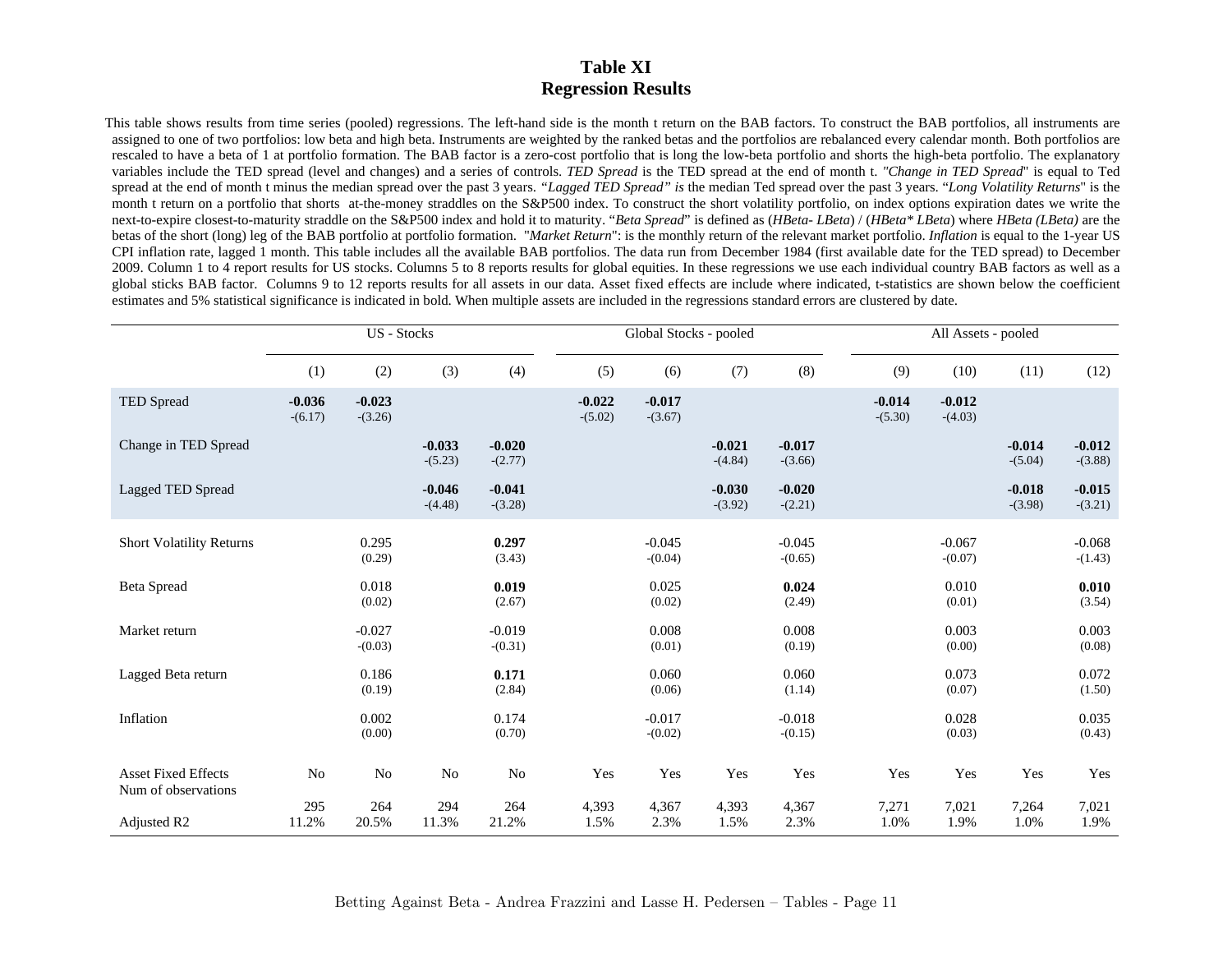## **Figure 1 BAB Sharpe Ratios by Asset Class**

This figures shows annualized Sharpe ratios of BAB factors across asset classes. To construct the BAB factor, all instruments are assigned to one of two portfolios: low beta and high beta. Instruments are weighted by the ranked betas and the portfolios are rebalanced every calendar month. Both portfolios are rescaled to have a beta of 1 at portfolio formation. The BAB factor is a zero-cost portfolio that is long the low-beta portfolio and shorts the high-beta portfolio. Sharpe ratios are annualized.

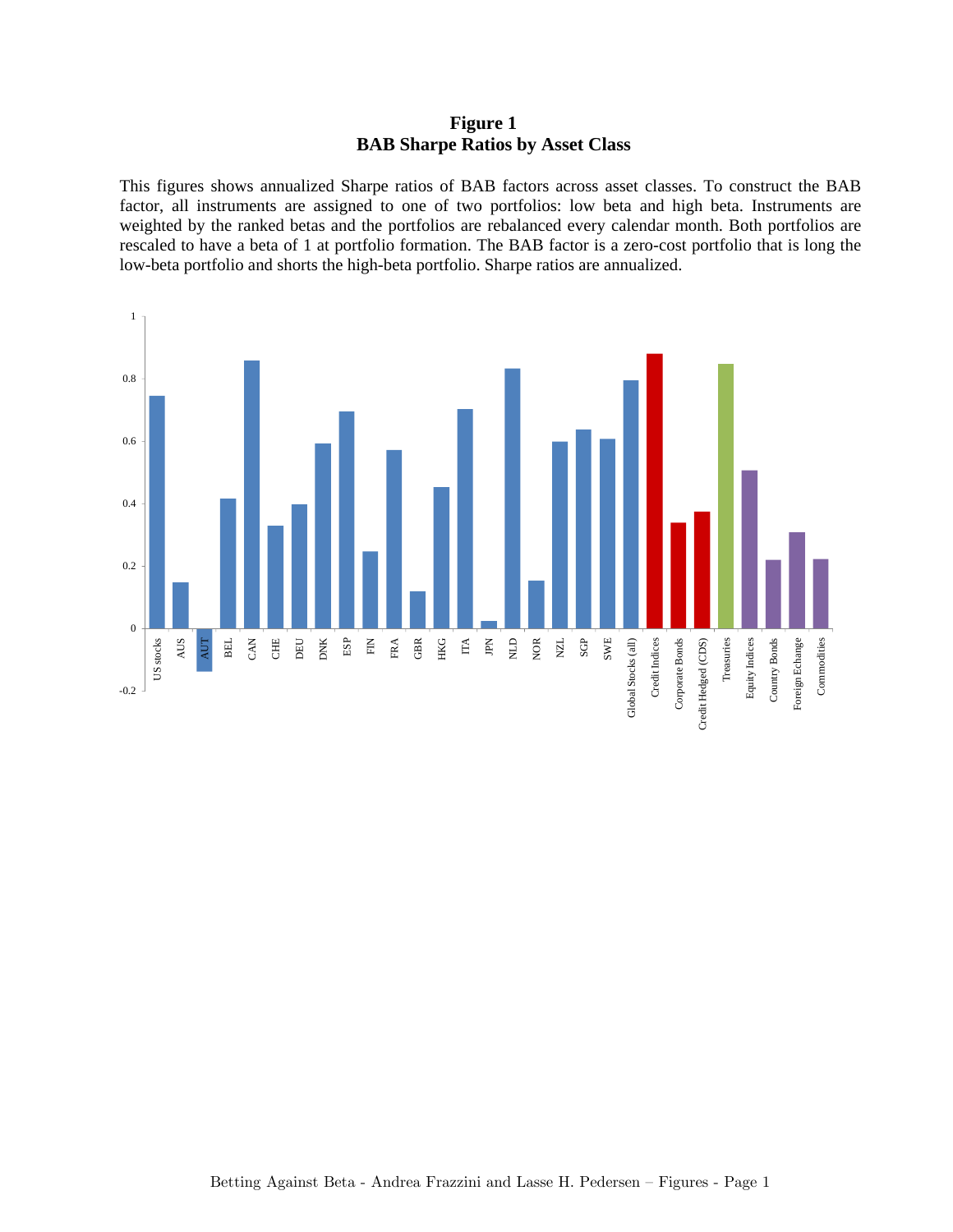## **Figure 2 US Stocks BAB and TED Spread**

This figures shows annualized 3-year return of the US stocks BAB factor (left scale) and 3-year (negative) average rolling TED spread (right scale) . At the beginning of each calendar month all stocks are assigned to one of two portfolios: low beta and high beta. Stocks are weighted by the ranked betas and the portfolios are rebalanced every calendar month. Both portfolios are rescaled to have a beta of 1 at portfolio formation. The BAB factor is a zero-cost portfolio that is long the low-beta portfolio and shorts the high-beta portfolio.